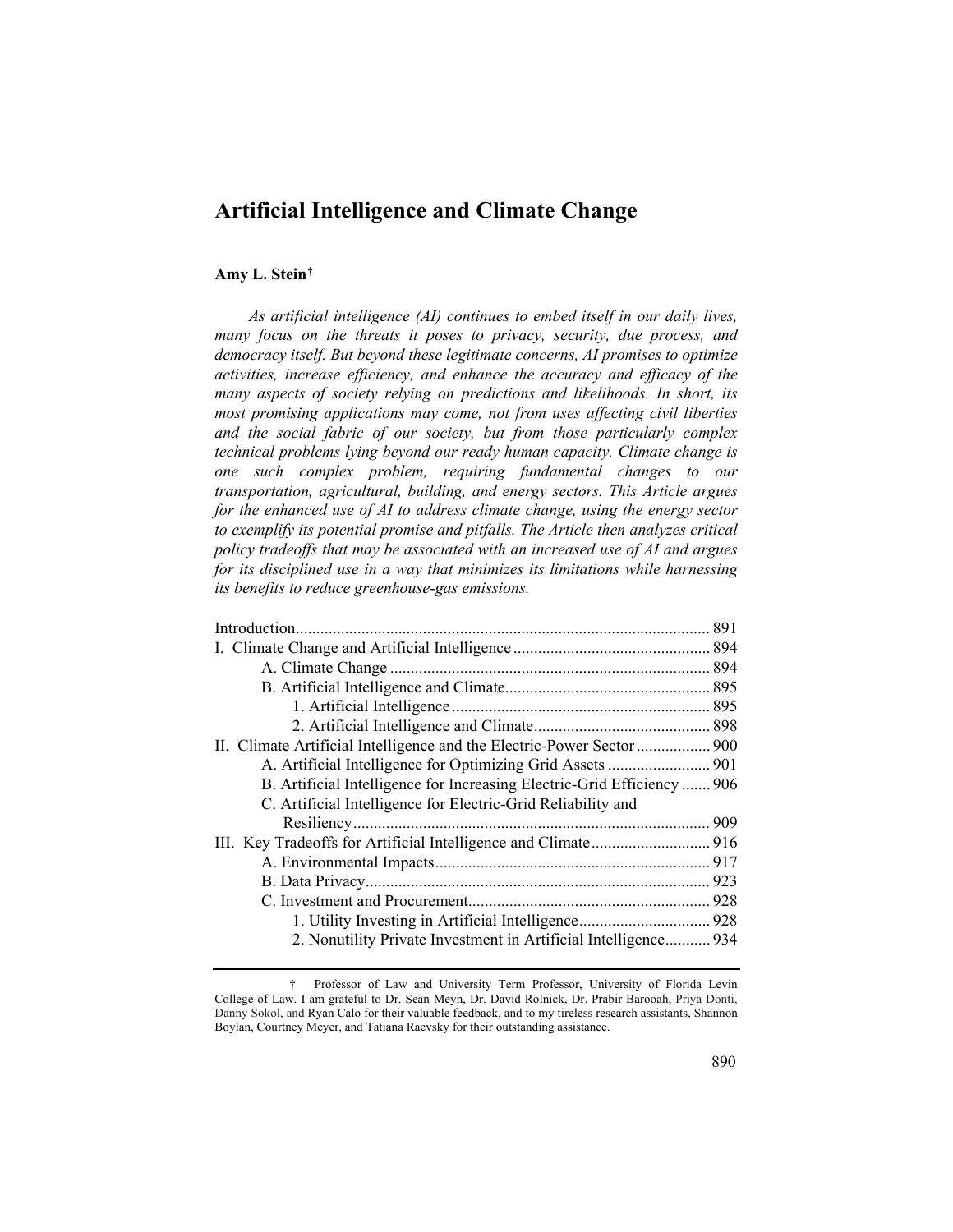<span id="page-1-7"></span>Artificial Intelligence and Climate Change

# Introduction

Headlines claim that robots will take our jobs<sup>[1](#page-1-0)</sup> and that drones may use machine learning to teach themselves to launch an independent attack.<sup>[2](#page-1-1)</sup> Scholars have documented more immediate concerns about the bias surrounding the use of algorithms for criminal sentencing<sup>[3](#page-1-2)</sup> and facial recognition programs.[4](#page-1-3) Together, each of these scenarios implicates various forms of artificial intelligence (AI). An amorphous term that has moved from obscurity to commonplace as of late, AI here refers to "a set of techniques aimed at approximating some aspect of human or animal cognition using machines."<sup>[5](#page-1-4)</sup> There are many different forms of AI. The most popular form is machine learning, a technology used to make predictions that functions best when using massive amounts of data and computing capacity. $6$  AI's tentacles have pervaded many aspects of society, from more mundane uses in Google

<span id="page-1-6"></span><span id="page-1-0"></span><sup>1.</sup> Blake Morgan, *Robots Will Take Our Jobs and We Need a Plan: 4 Scenarios for the Future*, FORBES (Sept. 5, 2018), https://www.forbes.com/sites/blakemorgan/2018/09/05/robots-willtake-our-jobs-and-we-need-a-plan-4-scenarios-for-the-future/#40f0d0206db4 LJLU]; Dan Shewan, *Robots Will Destroy Our Jobs – and We're Not Ready for It*, GUARDIAN (Jan. 11, 2017), https://www.theguardian.com/technology/2017/jan/11/robots-jobs-employees-artificial-2017), https://www.theguardian.com/technology/2017/jan/11/robots-jobs-employees-artificialintelligence [https://perma.cc/PG9M-U9BG]; Alex Williams, *Will Robots Take Our Children's Jobs?*, N.Y. TIMES (Dec. 11, 2017), https://www.nytimes.com/2017/12/11/style/robots-jobs-children.html [https://perma.cc/HR89-N748].

<span id="page-1-1"></span><sup>2.</sup> David Nield, *This Horrifying 'Slaughterbot' Video Is the Best Warning Against Autonomous Weapons*, SCI. ALERT (Nov. 22, 2017), https://www.sciencealert.com/chilling-drone-videoshows-a-disturbing-vision-of-an-ai-controlled-future [https://perma.cc/HU79-6PHV]; Jacob Ware, *Terrorist Groups, Artificial Intelligence, and Killer Drones*, WAR ON ROCKS (Sept. 24, 2019), https://warontherocks.com/2019/09/terrorist-groups-artificial-intelligence-and-killer-drones [https://perma.cc/6UMC-DAPP].

<span id="page-1-2"></span><sup>3.</sup> Jeff Larson et al., *How We Analyzed the COMPAS Recidivism Algorithm*, PROPUBLICA (May 23, 2016), https://www.propublica.org/article/how-we-analyzed-the-compasrecidivism-algorithm [https://perma.cc/F44D-Z4GD]; *see also* Anastasia Siapka, The Ethical and Legal Challenges of Artificial Intelligence: The EU Response to Biased and Discriminatory AI 6 (Dec. 11, 2018) (unpublished manuscript), https://ssrn.com/abstract=3408773 [https://perma.cc/FT4J-UDY9] ("The pervasiveness of AI in decision procedures, even in crucial sectors such as policing, employment, and border control, means that harms caused to humans by biased data processing necessitate immediate action.").

<span id="page-1-3"></span><sup>4.</sup> Kashmir Hill, *The Secretive Company That Might End Privacy as We Know It*, N.Y. TIMES (Jan. 18, 2020), https://www.nytimes.com/2020/01/18/technology/clearview-privacy-facialrecognition.html [https://perma.cc/8KW6-A24S].

<span id="page-1-4"></span><sup>5.</sup> Ryan Calo, *Artificial Intelligence Policy: A Primer and Roadmap*, 51 U.C. DAVIS L. REV. 399, 404 (2017).

<span id="page-1-5"></span><sup>6.</sup> "[Machine learning] is not needed to predict the sun will rise tomorrow, but if a decision about something very data-rich that occurs repeatedly could lead to appreciably better performance, it is worthy of using AI and [machine learning] to build a predictive model." Herman K. Trabish, *How Does AI Improve Grid Performance That No One Fully Understands and That's Limiting Its Use*, UTIL. DIVE (Nov. 14, 2019), https://www.utilitydive.com/news/how-does-ai-improve-gridperformance-no-one-fully-understands-and-thats-l/566997 [https://perma.cc/85CY-URUY].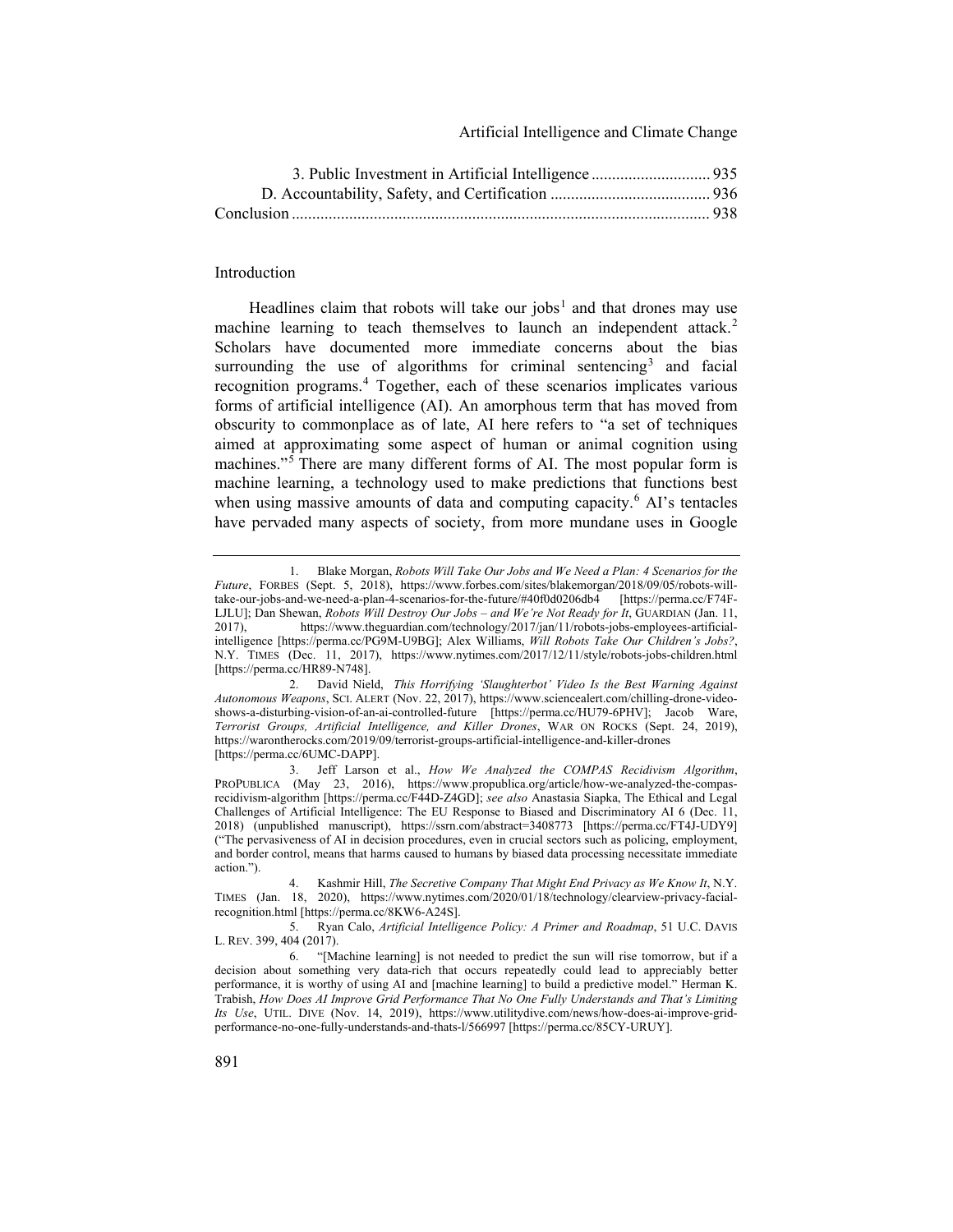searches to more sophisticated uses in criminal-bail sentencing, $\alpha$  autonomous vehicles, $8$  e-commerce, digital advertising, and medicine.<sup>[9](#page-2-2)</sup> Like most technological innovations, these techniques have the capacity for both beneficial and detrimental outcomes.<sup>[10](#page-2-3)</sup>

This Article, prepared in connection with the *Yale Journal on Regulation*'s symposium on Regulating the Technological Frontier, attempts to strike a more optimistic tone for AI. It strives to remind its readers that some of the problems plaguing society today are in need of technological assistance, that there are some applications that are less controversial (predicting weather patterns) than others (predicting recidivism), and that AI can be valuable despite its imperfections.

<span id="page-2-8"></span>Specifically, it explores climate change, a massive problem in and of itself, and one area ripe for the use of more AI.<sup>[11](#page-2-4)</sup> As one federal circuit court has found, "[a]bsent some action, the destabilizing climate will bury cities, spawn life-threatening natural disasters, and jeopardize critical food and water supplies."<sup>[12](#page-2-5)</sup> Despite overwhelming and repeated scientific evidence of the need to reduce our global carbon emissions, as a result of higher global energy consumption, carbon emissions "rose 1.7% last year [in 2018] and hit a new record."<sup>[13](#page-2-6)</sup> Only during a global pandemic and economy shutdown did the United States achieve temporary global carbon reductions on par with the 8% experts predict is needed annually to achieve climate-change targets.[14](#page-2-7) This

<span id="page-2-3"></span>10. *See* AJAY AGRAWAL, JOSHUA GANS & AVI GOLDFARB, PREDICTION MACHINES: THE SIMPLE ECONOMICS OF ARTIFICIAL INTELLIGENCE 3-4 (2018); Marco Iansiti & Karim Lakhani, *Competing in the Age of AI*, HARV. BUS. REV., Jan./Feb. 2020; David Lehr & Paul Ohm, *Playing with the Data: What Legal Scholars Should Learn About Machine Learning*, 51 U.C. DAVIS L. REV. 653, 669-702 (2017); Harry Surden, *Artificial Intelligence and Law: An Overview*, 35 GA. ST. U. L. REV. 1305, 1321-26 (2019) (discussing the benefits and limitations of AI and machine learning).

<span id="page-2-4"></span>11. For a thorough analysis of AI's potential application for various climate-change issues by experts in machine learning, see David Rolnick et al., *Tackling Climate Change with Machine Learning* (June 10, 2019), https://arxiv.org/pdf/1906.05433.pdf [https://perma.cc/ADQ2-6DR7].

<span id="page-2-7"></span>14. *See Global Energy Review 2020: Global Energy and CO2 Emissions in 2020*, INT'L ENERGY AGENCY (Apr. 2020), https://www.iea.org/reports/global-energy-review-2020/globalenergy-and-co2-emissions-in-2020#abstracthttps://www.iea.org/reports/global-energy-review-2020

<span id="page-2-9"></span><span id="page-2-0"></span><sup>7.</sup> Noel L. Hillman, *The Use of Artificial Intelligence in Gauging the Risk of Recidivism*, A.B.A. (Jan. 1, 2019), https://www.americanbar.org/groups/judicial/publications/judges\_ journal/2019/winter/the-use-artificial-intelligence-gauging-risk-recidivism GAET].

<span id="page-2-1"></span><sup>8.</sup> Monika Hengstler et al., *Applied Artificial Intelligence and Trust—The Case of Autonomous Vehicles and Medical Assistance Devices*, 105 TECHNOLOGICAL FORECASTING & SOC. CHANGE 105 (2016).

<span id="page-2-2"></span><sup>9.</sup> Denise Grady, *A.I. Comes to the Operating Room*, N.Y. TIMES (Jan. 6, 2020), https://www.nytimes.com/2020/01/06/health/artificial-intelligence-brain-cancer.html [https://perma.cc/9HS7-DZSP];

<sup>12.</sup> Juliana v. United States, 947 F.3d 1159, 1166 (9th Cir. 2020).

<span id="page-2-6"></span><span id="page-2-5"></span><sup>13.</sup> *See* INT'L ENERGY AGENCY, GLOBAL ENERGY & CO2 STATUS REPORT: THE LATEST TRENDS IN ENERGY AND EMISSIONS IN 2018 (Mar. 26, 2019), https://www.iea.org/reports/global-energy-and-co2-status-report-2019 [https://perma.cc/S46H-P4MN] (noting that global energy-related CO2 emissions rose 1.7% in 2018 to a historic high of 33.1 Gt CO2, primarily driven by increased energy demand); *Electricity Explained: Electricity and the Environment*, U.S. ENERGY INFO. ADMIN., https://www.eia.gov/energyexplained/electricity/electricity-and-theenvironment [https://perma.cc/7L93-4ZHZ].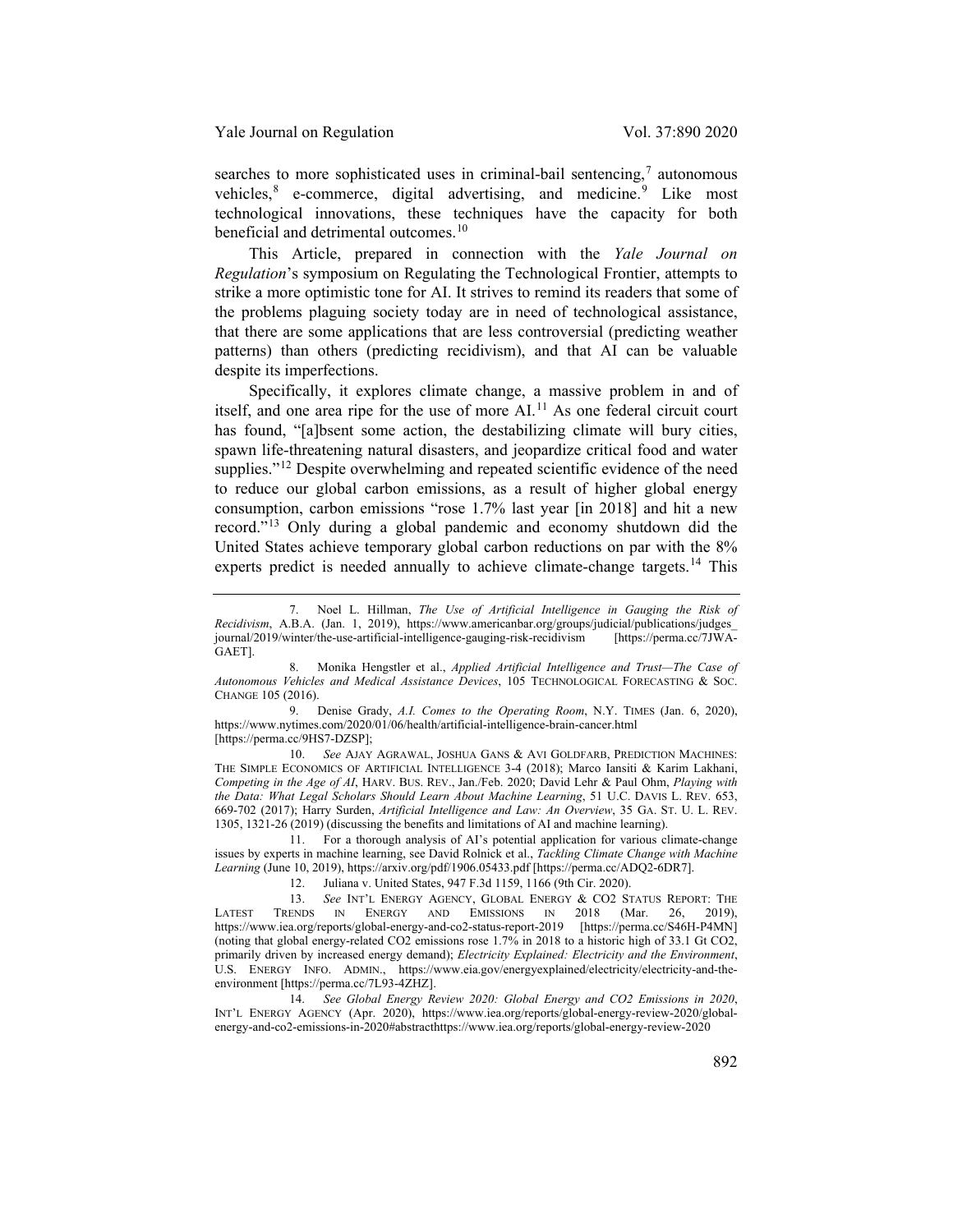Article does not suggest that AI can solve climate change, but it does advocate for its use to whittle away at some of the low-hanging fruit contributing to the problem of pervasive greenhouse-gas (GHG) emissions.

<span id="page-3-6"></span><span id="page-3-1"></span><span id="page-3-0"></span>Most experts agree that focusing on just four areas can have substantial impacts on decarbonizing society: electricity,<sup>[15](#page-3-2)</sup> transportation,<sup>[16](#page-3-3)</sup> agriculture,<sup>[17](#page-3-4)</sup> and buildings.[18](#page-3-5) This Article tackles only one: electricity. It is not intended to be an exhaustive evaluation of AI's applications in the electric industry. But this Article highlights a few examples of AI's possible use to reduce carbon emissions in the electric-power sector and presents a number of policy considerations as more AI and climate-related proposals come to light. Part I provides a brief primer on AI and climate, and Part II explores some of the ways that AI can be used to reduce GHG emissions in the electric power sector. Part III then analyzes some of the policy tradeoffs associated with expanded use of AI in the electricity sector, highlighting ways to temper AI's limitations

<span id="page-3-2"></span>15. *See Global Greenhouse Gas Emissions Data*, U.S. ENVTL. PROTECTION AGENCY, https://www.epa.gov/ghgemissions/global-greenhouse-gas-emissions-data 2KNF] (stating that AI can assist in decarbonizing the electricity sector as described *infra* in Part II).

<span id="page-3-3"></span>16. Globally, transportation accounts for roughly fourteen percent of GHG emissions. *See id.* AI can assist in decarbonizing transportation through improved vehicle engineering, enabling intelligent infrastructure, optimizing how freight is routed, and lowering barriers to electric-vehicle adoption. Rolnick et al., *supra* note [11,](#page-2-8) at 13-15; *see also* Amy L. Stein & Joshua Fershée, *Chapter 14: Light-Duty Vehicles*, *in* LEGAL PATHWAYS TO DEEP DECARBONIZATION IN THE UNITED STATES 353, 375-76 (Michael B. Gerrard & John C. Dernbach eds., 2019) (highlighting the importance of the transportation sector for decarbonization efforts and providing legal recommendations for the light-duty transportation sector to decrease carbon emissions), https://www.eli.org/eli-press-books/legal-pathwaysdeep-decarbonization-united-states [https://perma.cc/V9VZ-KY2T]. The Chinese Hanghzhou "City Brain" project focused on reducing traffic emissions by optimizing real-time traffic flows. Simon Greenman, *How Can AI Help Tackle Climate Change*, MEDIUM: TOWARDS DATA SCI. (Dec. 6, 2019), https://towardsdatascience.com/how-can-technology-and-artificial-intelligence-help-tackle-climatechange-b97db0ff4c95 [https://perma.cc/N4X4-27UG].

<span id="page-3-4"></span>17. Globally, agriculture accounts for approximately twenty-four percent of GHG emissions, with methane emissions playing a significant role. *See Global Greenhouse Gas Emissions Data*, *supra* note [15.](#page-3-0) AI could improve agricultural efficiency by enabling "precision agriculture" at scale, helping farmers predict when and what to plant, allowing for soil regeneration and reducing the need for fertilizers. *See* WORLD ECON. FORUM, HARNESSING ARTIFICIAL INTELLIGENCE FOR THE EARTH 13 (Jan. 2018) [hereinafter HARNESSING AI], 13 (Jan. 2018) [hereinafter HARNESSING http://www3.weforum.org/docs/Harnessing\_Artificial\_Intelligence\_for\_the\_Earth\_report\_2018.pdf [https://perma.cc/2VM8-HNYJ]. To mitigate increased heat's impacts on agriculture, AI can improve crop productions by using data from sensors monitoring crop moisture, soil composition and temperature to let farmers know when crops need watering. *See* Renee Cho, *Artificial Intelligence—A Game Changer for Climate Change and the Environment*, STATE OF THE PLANET, COLUMBIA UNIV.: EARTH INST. (June 5, 2018), https://blogs.ei.columbia.edu/2018/06/05/artificial-intelligence-climateenvironment [https://perma.cc/3C4U-XFM3]; *see also* Sjaak Wolfert et al., *Big Data in Smart Farming– A Review*, 153 AGRIC. SYS. 69, 70 (2017) (discussing how smart devices "extend conventional tools [in farming] (e.g. rain gauge, tractor, notebook) by adding autonomous context-awareness by all kind of sensors, built-in intelligence, capable to execute autonomous actions or doing this remotely").

<span id="page-3-5"></span>18. Globally, buildings account for approximately six percent of GHG emissions, but depending on how the sectors are parsed, they can also encompass part of industry's global emissions (twenty-one percent). *See Global Greenhouse Gas Emissions Data*, *supra* note [15.](#page-3-0) AI can improve energy efficiency and reduce consumption for buildings. HARNESSING AI, *supra* not[e 17,](#page-3-1) at 14.

<sup>[</sup>https://perma.cc/A8CB-U4RU]; *see also* Corinee Le Quere, *Temporary Reduction in Emissions During Confinement*, NATURE (May 2020), https://www.nature.com/articles/s41558-020-0797-x [https://perma.cc/CX2U-9XXW] (predicting the reduction in carbon-dioxide emissions due to COVID-19 shutdowns).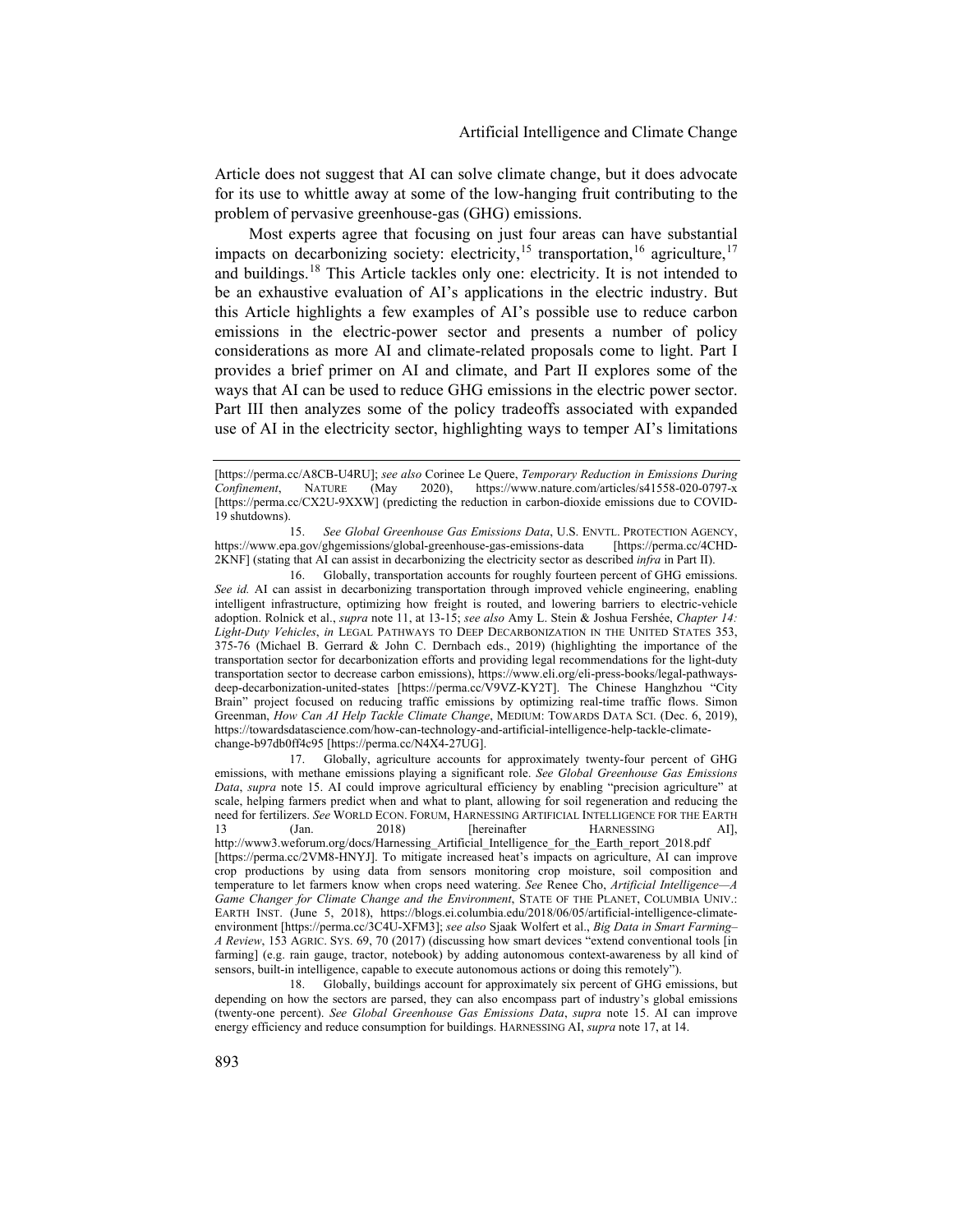while still successfully using AI to help put a "check" on the impending havoc caused by climate change.

#### I. Climate Change and Artificial Intelligence

Climate change is one of the more daunting problems facing society. But because the worst of its impacts are likely to take place in the future, more immediate and manageable problems that fit within an election cycle often dominate the political stage.[19](#page-4-0) Behavioral experts even remind us that people are more inclined to discount the greatest dangers in society as a defense mechanism.[20](#page-4-1) Denial can do wonders for one's psyche but little for one's grandchildren. This Part provides a brief primer on climate change. It focuses on its technical and data challenges and provides examples of AI's generic climate applications for reducing GHGs.

# *A. Climate Change*

Climate change is a global problem, and addressing it involves both mitigation of carbon emissions and adaptation to its effects. Researchers from around the world have come together to study the basis and impacts of a warming world, $21$  concluding that human-induced increases of GHG emissions since the industrial revolution have been the "dominant cause" of unprecedented increases in global temperature.<sup>[22](#page-4-3)</sup> A 2018 Special Report by the United Nations Intergovernmental Panel on Climate Change (IPCC) found that limiting global warming to 1.5°C is necessary to reduce challenging impacts on ecosystems and human health and wellbeing.<sup>[23](#page-4-4)</sup>

To avoid the extreme consequences accompanying a global temperature increase of  $2^{\circ}C^{24}$  $2^{\circ}C^{24}$  $2^{\circ}C^{24}$  the IPCC declared that greenhouse-gas pollution would have

23. *Id.*

<span id="page-4-0"></span><sup>19.</sup> *See* Lauren Reiff, *Political Myopia & Short-Term Bias in Government*, MEDIUM (Feb. 22, 2019), https://medium.com/@laurennreiff/political-myopia-short-term-bias-in-governmentfaed60e68114 [https://perma.cc/3PD7-2554].

<span id="page-4-1"></span><sup>20.</sup> *See* Am. Psychological Ass'n's Task Force on the Interface Between Psychology & Global Climate Change, *Psychology and Global Climate Change: Addressing a Multi-faceted Phenomenon and Set of Challenges*, AM. PSYCHOLOGICAL ASS'N 85 (2011), https://www.apa.org/science/about/publications/climate-change [https://perma.cc/2W5S-3JTV] (theorizing that the public's apparent apathy regarding climate change is actually paralysis at the size of the problem).

<span id="page-4-2"></span><sup>21.</sup> For example, over 800 experts from 80 countries authored the IPCC's Fifth Assessment Report (2014). IPCC, *Selection of Authors for IPCC Sixth Assessment Report* (Apr. 6, 2020), https://www.ipcc.ch/2018/04/06/ar6-author-selection [https://perma.cc/YJ33-4WJV].

<span id="page-4-3"></span><sup>22.</sup> According to the 2018 IPCC report "human influence has become a principal agent of change on the planet" and "[h]uman influence on climate has been the dominant cause of observed warming since the mid-20th century . . . ." INTERGOV'TAL PANEL ON CLIMATE CHANGE (IPCC), SPECIAL REPORT: GLOBAL WARMING OF 1.5 ºC, at 1, 51 (2018), https://www.ipcc.ch/sr15 [https://perma.cc/3T7Z-EVJ5].

<span id="page-4-5"></span><span id="page-4-4"></span><sup>24.</sup> According to the report, a 2°C temperature increase would greatly exacerbate extreme weather, rising sea levels and diminishing Arctic sea ice, coral bleaching, and loss of ecosystems, among other impacts. *Id.* at 53, 69-70.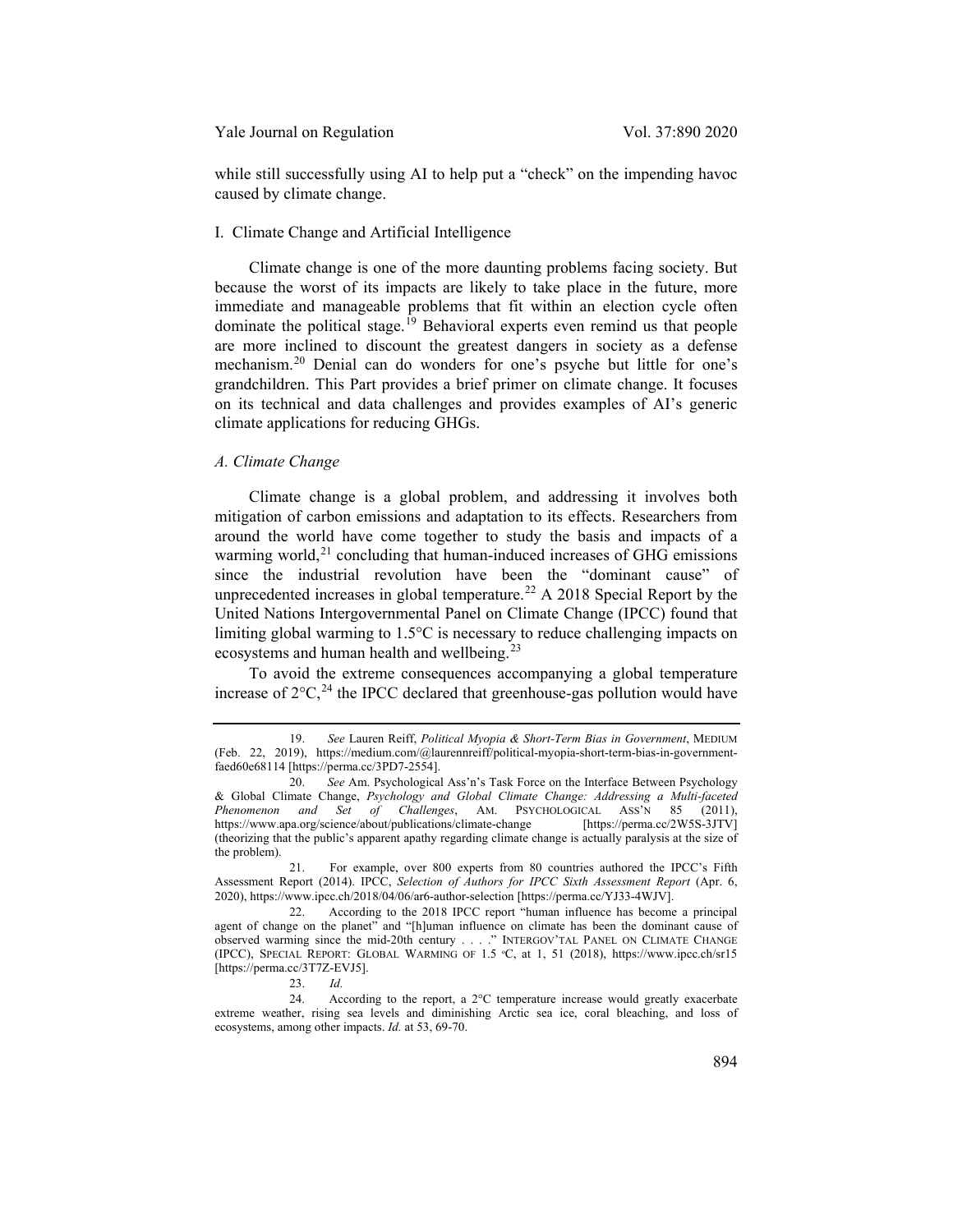<span id="page-5-8"></span>to decrease 45% by 2030, and 100% by 2050.<sup>[25](#page-5-0)</sup> To accomplish these lofty goals, the report recognizes that these deep emissions cuts will need to be rapid and far-reaching and will require "unprecedented changes in all aspects of society."<sup>[26](#page-5-1)</sup> Such unprecedented societal changes will need to occur across many dimensions of society, as the largest carbon emissions in the United States come from transportation (29%), followed closely by electricity (28%), industry (22%), commercial and residential buildings (12%), and agriculture  $(9\%)$ <sup>[27](#page-5-2)</sup> Researchers, scientists, and policymakers have developed both mitigation and adaptation strategies, with varying degrees of political acceptance.<sup>[28](#page-5-3)</sup> But much more needs to be done. As the Ninth Circuit found, "[c]opious expert evidence establishes that this unprecedented rise stems from fossil fuel combustion and will wreak havoc on the Earth's climate if unchecked."<sup>[29](#page-5-4)</sup>

#### *B. Artificial Intelligence and Climate*

AI appears naturally poised to address these transformational challenges presented by climate change. This Section provides a brief explanation of AI and some examples of its use to mitigate irreversible environmental damage.

## 1. Artificial Intelligence

<span id="page-5-7"></span>Artificial intelligence has become ubiquitous in today's society. What began in the 1950s with data scientists<sup>[30](#page-5-5)</sup> has morphed into a commonplace term.<sup>[31](#page-5-6)</sup> But most articles on AI still begin by acknowledging that this term is

<span id="page-5-6"></span>31. *See* Chris Meserole, *What Is Machine Learning?*, BROOKINGS INST. (Oct. 4, 2018), https://www.brookings.edu/research/what-is-machine-learning ("When Facebook recognizes

<sup>25.</sup> *Id*. at 116.

<sup>26.</sup> *Id*. at 77.

<span id="page-5-2"></span><span id="page-5-1"></span><span id="page-5-0"></span><sup>27.</sup> *Total U.S. Greenhouse Gas Emissions by Economic Sector in 2017*, U.S. ENVTL. PROTECTION AGENCY (2017), https://www.epa.gov/ghgemissions/sources-greenhouse-gas-emissions; *see also Global Greenhouse Gas Emissions Data*, *supra* note [15](#page-3-0) (indicating global emissions for these sectors).

<span id="page-5-3"></span><sup>28.</sup> Morocco is one of only two countries (the other being The Gambia) that is on track to reduce its carbon-dioxide emissions to limit warming to 1.5°C, partly due to its investment in the largest concentrated solar farm in the world. Kieran Mulvaney, *Climate Change Report Card: These Countries Are Reaching Targets*, NAT'L GEOGRAPHIC (Sept. 19, 2019), https://www.nationalgeographic.com/environment/2019/09/climate-change-report-card-co2-emissions []. As a comparison, the United States has been rated "critically insufficient" by the Climate Action Tracker (CAT), the worst rating possible for measuring emission-reduction efforts. *Id.* CAT even estimates that if the Trump administration's environmental agenda is fully implemented, the United States' annual GHG emissions by 2030 could *increase* by an amount equivalent to the California's total annual emissions. *Id.*

<sup>29.</sup> Juliana v. United States, 947 F.3d 1159, 1166 (9th Cir. 2020).

<span id="page-5-5"></span><span id="page-5-4"></span><sup>30.</sup> *See* John Markoff, *John McCarthy, 84, Dies; Computer Design Pioneer*, N.Y. TIMES (Oct. 25, 2011), https://www.nytimes.com/2011/10/26/science/26mccarthy.html [https://perma.cc/B3D6-NZPV] ("While teaching mathematics at Dartmouth in 1956, Dr. McCarthy was the principal organizer of the first Dartmouth Conference on Artificial Intelligence. The idea of simulating human intelligence had been discussed for decades, but the term 'artificial intelligence' originally used to help raise funds to support the conference—stuck.").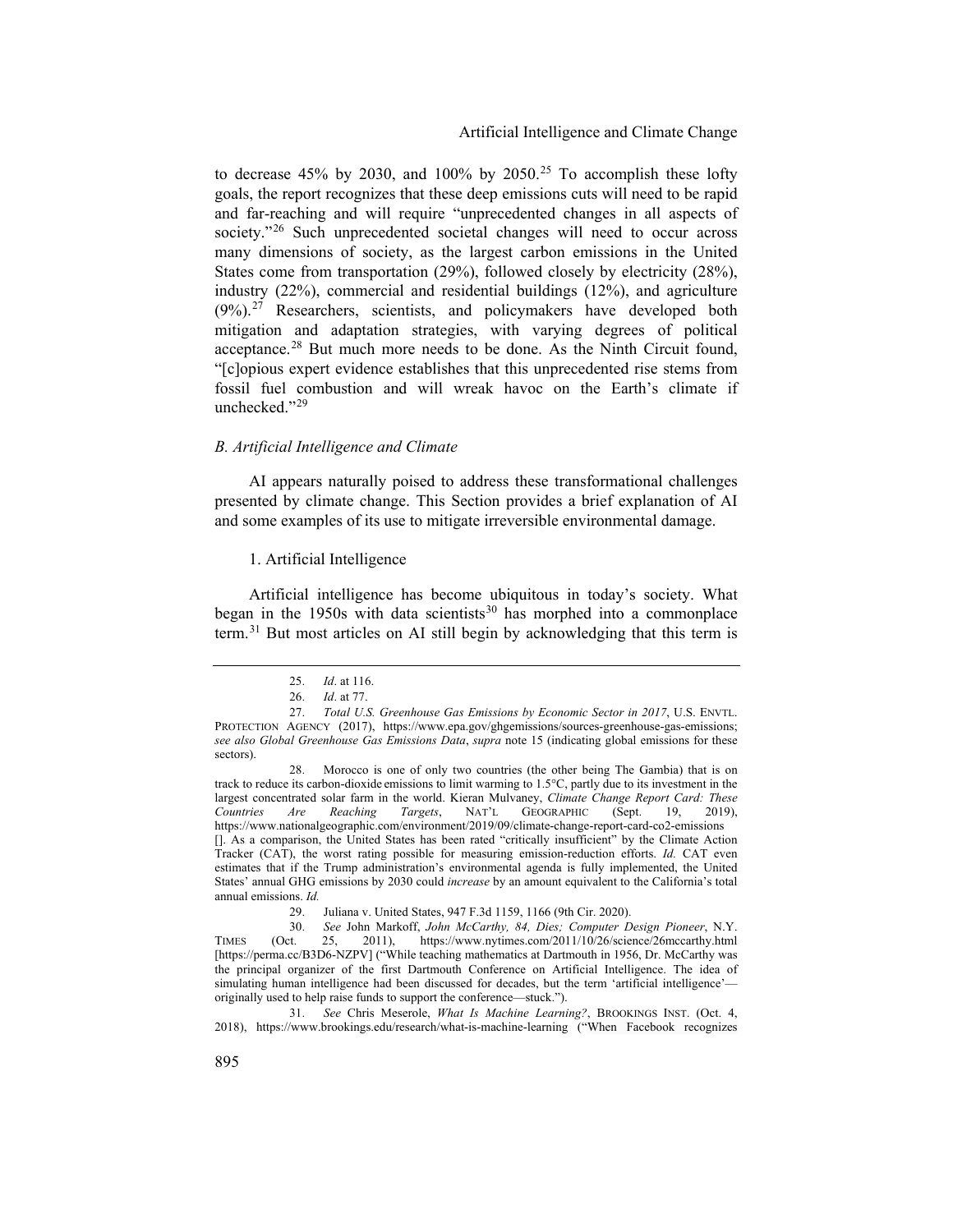amorphous, capable of many and varied definitions.<sup>[32](#page-6-0)</sup> As noted earlier, one can begin thinking about AI as "a set of techniques aimed at approximating some aspect of human or animal cognition using machines."[33](#page-6-1) Perhaps part of the problem in grasping this slippery concept is that we humans do not fully understand how our own cognition works.<sup>[34](#page-6-2)</sup> Accepting the limitations of our own knowledge may make it easier to accept AI's gray areas. Our limited understanding may also explain why AI is often defined using examples that illustrate various types of cognitive tasks that computers can accomplish—for example, speech or facial recognition, problem solving, natural language processing—which are narrow and discrete, especially compared to the vast capacities of the human brain.[35](#page-6-3)

At the outset, therefore, it is critically important to at least establish clear conceptual divides, if not clear definitions between three key concepts: data

33. Calo, *supra* not[e 5,](#page-1-6) at 405.

<span id="page-6-2"></span><span id="page-6-1"></span>34. A commonly accepted definition of cognition is "the ability to process information through perception (stimuli that we receive through our different senses), knowledge acquired through experience, and our personal characteristics that allow us to integrate all of this information to evaluate and interpret our world $[]$ ... in other words,  $[]$  the ability that we have to assimilate and process the information that we receive from different sources (perception, experience, beliefs, etc.) and convert them into knowledge." *Cognition and Cognitive Science*, COGNIFIT, https://www.cognifit.com/cognition [https://perma.cc/YW6U-6BNH]. "Cognition encompasses the mental functions by which knowledge is acquired, retained, and used: perception, learning, memory, and thinking. While some cognitive processes are carried out consciously and deliberately, others are carried out unconsciously and automatically." John F. Kihlstrom, *Unconscious Cognition*, *in* ENCYCLOPEDIA OF CONSCIOUSNESS 411 (2009); see also Understanding Cognition, HUMAN BRAIN PROJECT, Understanding Cognition, HUMAN BRAIN PROJECT,<br>t.eu/en/understanding-cognition [https://perma.cc/TMY7-3YAC] https://www.humanbrainproject.eu/en/understanding-cognition (describing a project that is using models to "uncover the neural mechanisms underlying cognitive processes").

<span id="page-6-3"></span>35. This is often referred to as the divide between narrow (weak) AI and general (strong) AI. As just one example, the human brain automatically filters out tons of data as irrelevant. *See*  John Seabrook, *Dressing for the Surveillance Age*, NEW YORKER (Mar. 16, 2020), <https://www.newyorker.com/magazine/2020/03/16/dressing-for-the-surveillance-age><br>[https://perma.cc/589U-XK2Y]; see also Massive Computing, HUM. BRAIN PROJECT, [https://perma.cc/589U-XK2Y]; see also Massive https://www.humanbrainproject.eu/en/massive-computing [https://perma.cc/589U-XK2Y] ("The human brain is so complex that a normal computer is not enough to simulate even a fraction of the human brain. One of the supercomputers is as powerful as about 350,000 standard computers.").

your face in a photo, or Amazon Echo understands your question, they're relying on an insight that is over sixty years old.").

<span id="page-6-0"></span><sup>32.</sup> Ben Dickson, *What Is Artificial Intelligence (AI)?*, PCMAG (May 3, 2019), https://www.pcmag.com/news/what-is-artificial-intelligence-ai [https://perma.cc/HUJ8-WYGM] ("A great challenge with artificial intelligence is that it's a broad term, and there's no clear agreement on its definition."); Nick Heath, *What Is AI? Everything You Need to Know About Artificial Intelligence*, ZDNET (Feb. 12, 2018), https://www.zdnet.com/article/what-is-ai-everything-you-need-to-know-aboutartificial-intelligence [https://perma.cc/HUJ8-WYGM] ("What is artificial intelligence (AI)? It depends who you ask."); Bernard Marr, *What is AI?*, BERNARD MARR & CO., https://www.bernardmarr.com/default.asp?contentID=963 [https://perma.cc/KCD5-MCYK] ("The https://www.bernardmarr.com/default.asp?contentID=963 [https://perma.cc/KCD5-MCYK] ("The concept of what defines AI has changed over time . . . ."); Darrell West, *What Is Artificial Intelligence?*, BROOKINGS INST. (Oct. 4, 2018), https://www.brookings.edu/research/what-is-artificial-intelligence [https://perma.cc/5ABY-YAT4] ("Part of the problem [of understanding AI] is the lack of a uniformly agreed upon definition."); *What Is Artificial Intelligence?*, BUILT IN, https://builtin.com/artificialintelligence [https://perma.cc/T5PS-9AYL] (discussing different potential definitions and the difficulties of using any single definition.).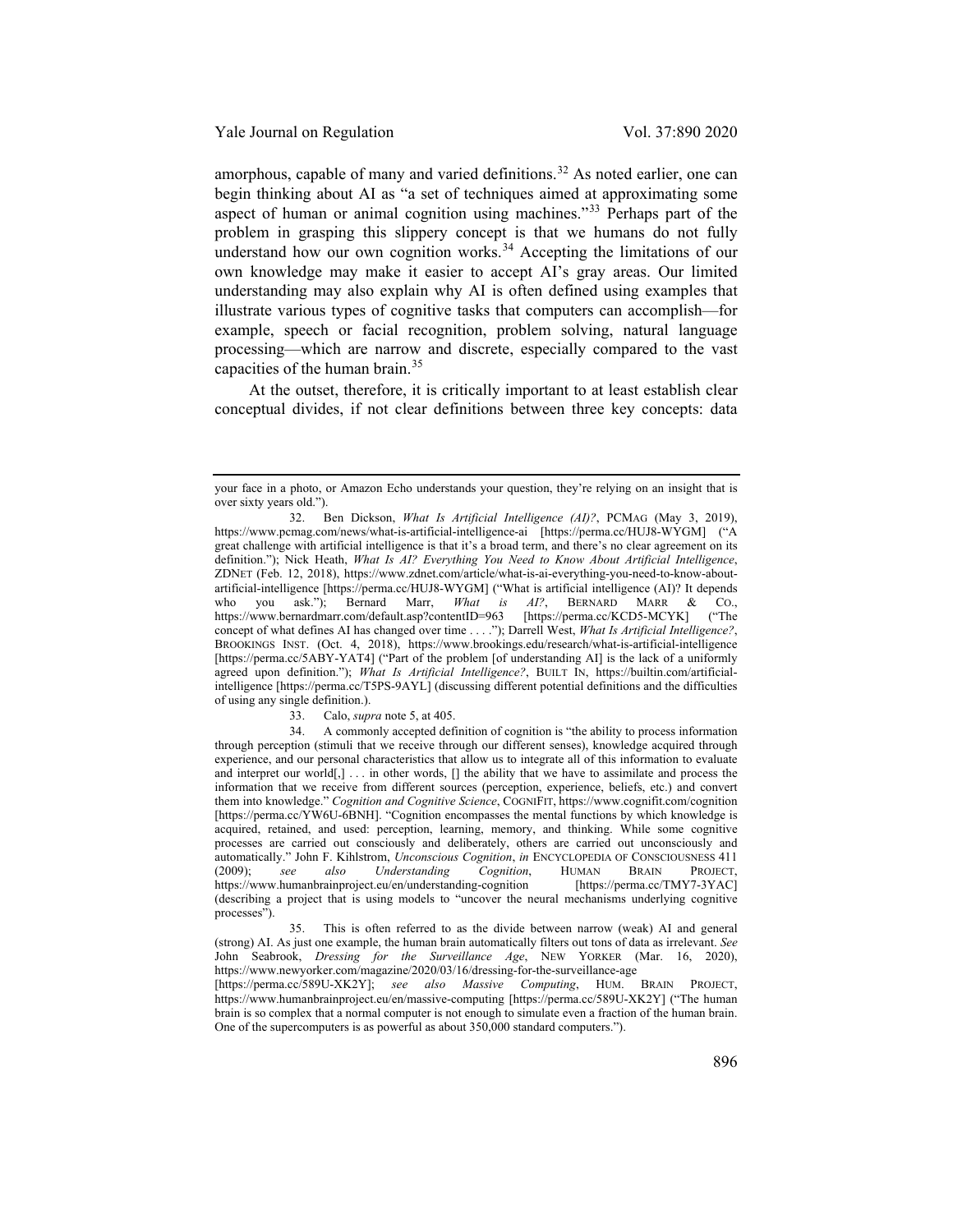<span id="page-7-0"></span>analytics, AI, and machine learning.<sup>[36](#page-7-1)</sup> While all three require big data to be effective, these can be treated as nested, but distinct, concepts.<sup>[37](#page-7-2)</sup> Data analytics of old involved humans gathering vast quantities of data with the goal of aggregating and analyzing its "commonalities" to try to find relationships between variables.[38](#page-7-3) Assumptions are made by humans and the data is "queried to test" those relationships.<sup>[39](#page-7-4)</sup> In the electricity sector, data analytics assists in forecasting, operating, and settling payments.<sup>[40](#page-7-5)</sup> Some suggest that data analytics can do "most of what utilities need without the cost and complexities of AI and [machine learning]."[41](#page-7-6)

But the additional cost and complexity of AI and machine learning are sometimes justified. Today's data analytics often involves machine learning, allowing the process to go beyond just analyzing data by making assumptions, testing, and learning autonomously.<sup>[42](#page-7-7)</sup> Machine learning is a collection of techniques that rely upon massive amounts of data to train an algorithm and enable its continuous self-improvement.<sup>[43](#page-7-8)</sup> Humans provide the data and specify some key parameters. But at each pass, the algorithm first makes an educated guess about what type of information to look for and then updates the next guess based on how well the previous one worked.<sup>[44](#page-7-9)</sup>

With that understanding, one can then better understand why machine learning has become the poster child of today's AI. AI can refer to a wide spectrum of technologies, of which machine learning is but one,<sup>[45](#page-7-10)</sup> but it is often

<span id="page-7-3"></span>38. *See* Reavie, *supra* note [36;](#page-7-0) *see also* Sunny Srinidhi, *Data Science vs. Artificial Intelligence vs. Machine Learning vs. Deep Learning*, MEDIUM: TOWARDS DATA SCI. (Nov. 19, 2019), https://towardsdatascience.com/data-science-vs-artificial-intelligence-vs-machine-learning-vs-deeplearning-9fadd8bda583 [https://perma.cc/34LU-7UEY] (discussing how "[m]achine learning is used in data science to make predictions and also to discover patterns in the data," whereas AI is "a collection of mathematical algorithms that make computers understand relationships between different types and pieces of data such that this knowledge of connections" is used to make decisions and draw conclusions).

39. *See* Reavie, *supra* not[e 36](#page-7-0)*.*

<span id="page-7-1"></span><sup>36.</sup> *See* Vance Reavie, *Do You Know the Difference Between Data Analytics and AI Machine Learning*, FORBES (Aug. 1, 2018), https://www.forbes.com/sites/forbesagencycouncil/2018/ 08/01/do-you-know-the-difference-between-data-analytics-and-ai-machine-learning/#4145ef295878 [https://perma.cc/2SWM-8FJC].

<span id="page-7-2"></span><sup>37.</sup> These nested concepts can continue, as machine learning can use supervised, unsupervised, or reinforcement learning. *See* Ritu Agarwal & Vasant Dhar, *Editorial – Big Data, Data Science, and Analytics: The Opportunity and Challenge for IS Research*, 25 INFO. SYS. RES. 443 (2014); Shweta Bhatt, *Reinforcement Learning 101*, MEDIUM: TOWARDS DATA SCI. (Mar. 19, 2018), https://towardsdatascience.com/reinforcement-learning-101-e24b50e1d292 [https://perma.cc/3ZKBhttps://towardsdatascience.com/reinforcement-learning-101-e24b50e1d292 AFFV]; Trabish, *supra* note [6.](#page-1-7)

<span id="page-7-10"></span><span id="page-7-9"></span><span id="page-7-8"></span><span id="page-7-7"></span><span id="page-7-6"></span><span id="page-7-5"></span><span id="page-7-4"></span><sup>40.</sup> *See, e.g.*, Trabish, *supra* note [6](#page-1-7) (discussing how data analytics allowed a Texas utility to defer a \$3 million transformer replacement with a repair). *See generally* DNV GL, DATA ANALYTICS IN THE ELECTRICITY SECTOR (2018), https://www.dnvgl.com/publications/data-analytics-inthe-electricity-sector-131778 [https://perma.cc/U23U-SLVP] (describing data analytics' use in the electricity sector).

<sup>41.</sup> Trabish, *supra* not[e 6.](#page-1-7)

<sup>42.</sup> Reavie, *supra* not[e 36.](#page-7-0)

<sup>43.</sup> Meserole, *supra* note [31.](#page-5-7) 

<sup>44.</sup> *Id*.

<sup>45.</sup> Reavie, *supra* not[e 36.](#page-7-0)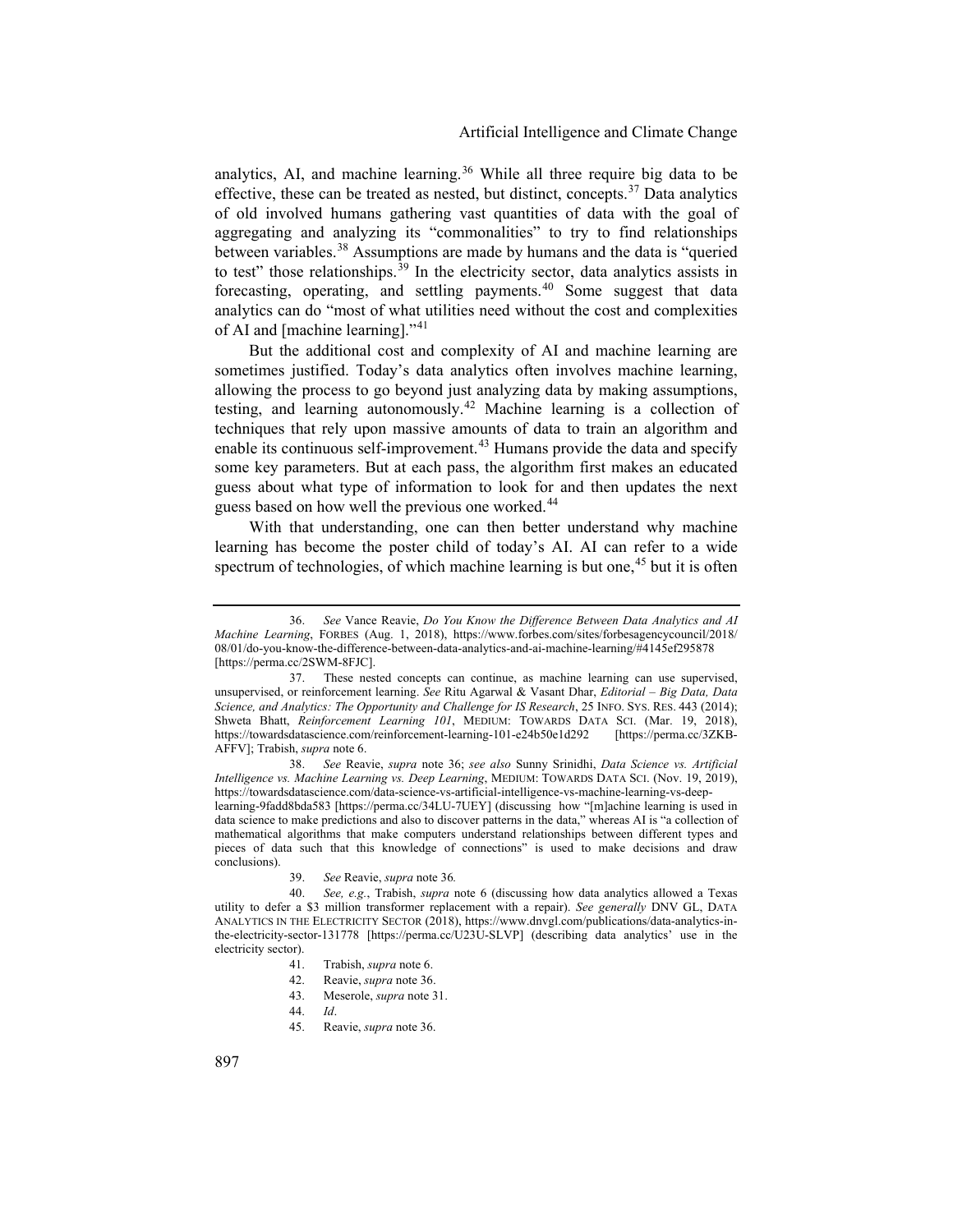used interchangeably with machine learning because learning-based AI "diagnoses problems by interacting with the problem,"[46](#page-8-0) by making assumptions, reassessing models, and re-evaluating the data all without human intervention.[47](#page-8-1) "The core insight of machine learning is that much of what we recognize as [human] intelligence hinges on probability rather than reason or  $logic.$ "<sup>[48](#page-8-2)</sup>

Although many are hoping for development of "broad AI," reflected by machines with abilities that meet or surpass human-level cognition.<sup>[49](#page-8-3)</sup> today's "narrow AI" is much more like a Roomba<sup>[50](#page-8-4)</sup> than the Terminator.<sup>[51](#page-8-5)</sup> AI today is good at clearly-defined tasks but still lacks a broad understanding of the world, common sense, the ability to learn from limited examples, consciousness, or true out-of-the-box creativity.<sup>[52](#page-8-6)</sup>

# <span id="page-8-10"></span>2. Artificial Intelligence and Climate

AI seems particularly fitting for addressing questions surrounding climate change, an area rife with massive data challenges. Monitoring GHGs and their sources has been ongoing for decades, but the data has remained difficult to parse, analyze, and use productively.<sup>[53](#page-8-7)</sup> Meaningful climate science requires collecting huge amounts of data on many different variables such as temperature and humidity,<sup>[54](#page-8-8)</sup> but working with such massive data sets is challenging.<sup>[55](#page-8-9)</sup> Nevertheless, some suggest that "rapid and incessant increases,

<span id="page-8-4"></span>50. Raghav Bharadwaj, *Artificial Intelligence Home Robots – Current and Future Use-Cases*, EMERJ (Nov. 22, 2019), https://emerj.com/ai-sector-overviews/artificial-intelligence-homerobots-current-future-use-cases [https://perma.cc/S5BU-U2AU].

51. The Terminator (Hemdale Film Corp. 1984).

52. Meserole, *supra* note [31.](#page-5-7) 

<span id="page-8-0"></span><sup>46.</sup> Nicholas Farmen, *How AI Is Helping Solve Climate Change*, SMASH MAG. (Sept. 19, 2019), https://www.smashingmagazine.com/2019/09/ai-climate-change [https://perma.cc/AE4W-T5HC].

<sup>47.</sup> Trabish, *supra* not[e 6.](#page-1-7)

<sup>48.</sup> Meserole, *supra* note [31.](#page-5-7) 

<span id="page-8-3"></span><span id="page-8-2"></span><span id="page-8-1"></span><sup>49.</sup> Some think this comes down to three aspects: "(1) the ability to generalize knowledge from one domain to another and take knowledge from one area and apply it somewhere else; (2) the ability to make plans for the future based on knowledge and experiences; and (3) the ability to adapt to the environment as changes occur." Kathleen Walsh, *Rethinking Weak vs. Strong AI*, FORBES (Oct. 4, 2019), https://www.forbes.com/sites/cognitiveworld/2019/10/04/rethinking-weak-vs-strongai/#7619f2296da3 [https://perma.cc/5MPM-VP3H].

<span id="page-8-7"></span><span id="page-8-6"></span><span id="page-8-5"></span><sup>53.</sup> *See* Jackie Snow, *How Artificial Intelligence Can Tackle Climate Change*, NAT'L GEOGRAPHIC (July 18, 2019), https://www.nationalgeographic.com/environment/2019/07/artificialintelligence-climate-change [https://perma.cc/4PJ2-HWPR].

<span id="page-8-8"></span><sup>54.</sup> *See* Willem Sundblad, *Data Is the Foundation for Artificial Intelligence and Machine Learning*, FORBES (Oct. 18, 2018), https://www.forbes.com/sites/willemsundbladeurope/2018/10/18/data-is-the-foundation-for-artificialintelligence-and-machine-learning/#7409280051b4 [https://perma.cc/5YVU-8MYB].

<span id="page-8-9"></span><sup>55.</sup> *See* James H. Faghmous & Vipin Kumar, *A Big Data Guide to Understanding Climate Change: The Case for Theory-Guided Data Science*, 2 BIG DATA 155, 155-163 (Sept. 2014) (stating that "showing that solely relying on traditional big data techniques results in dubious findings" and instead proposing "a theory-guided data science paradigm that uses scientific theory to constrain both the big data techniques as well as the results-interpretation process"); Maria Korolov, *AI's Biggest*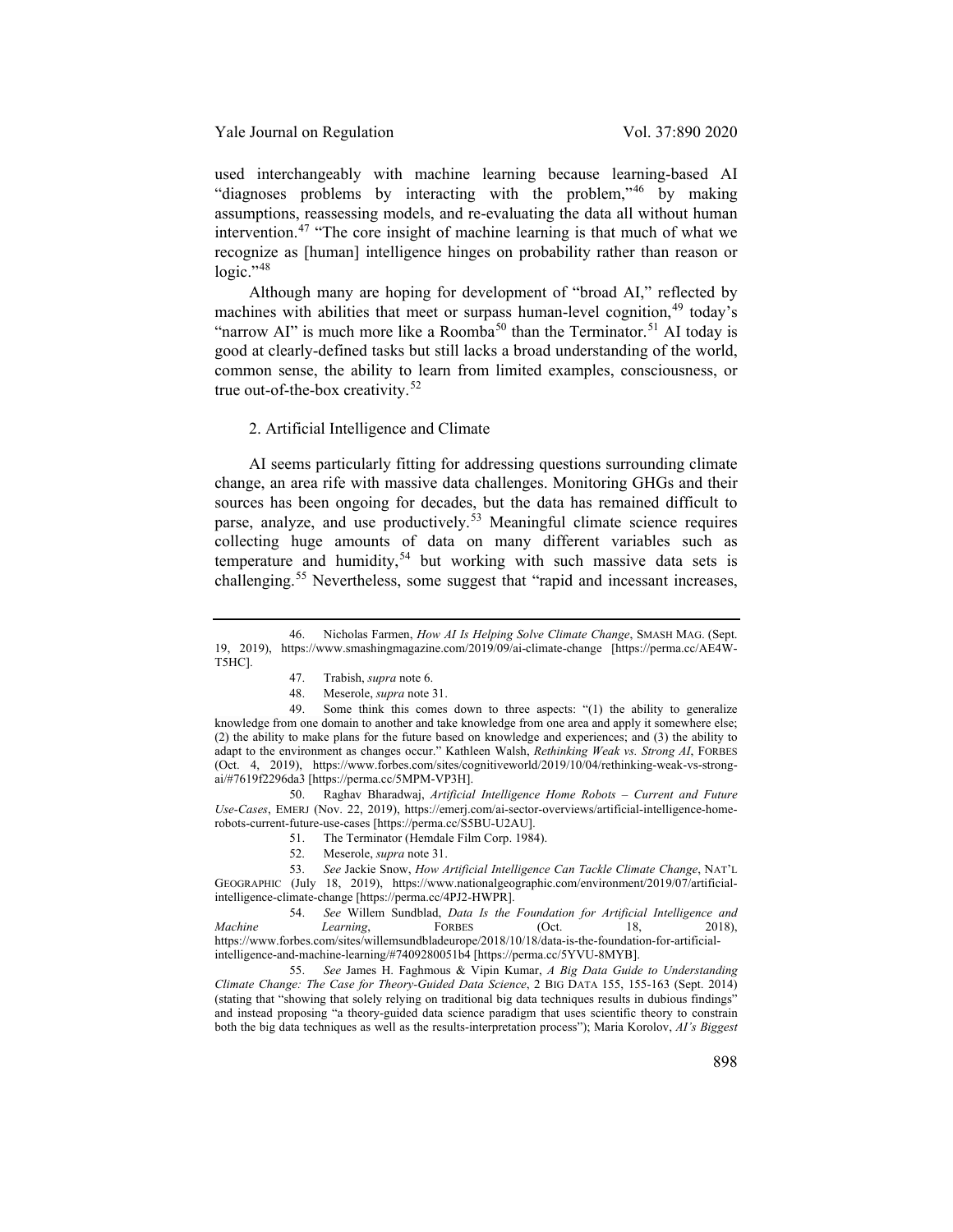and improvements in the sophistication, affordability, compactness, and use of technology are enabling the prompt generation and analysis of copious data sets." $56$ 

<span id="page-9-9"></span><span id="page-9-8"></span>Investing in ways to conquer these challenges can yield great benefits. AI is already being used to analyze images of shallow-water reefs to recognize coral by color to track the effects of climate change<sup>[57](#page-9-1)</sup> and to collect temperature, humidity, and carbon-dioxide data to track the health of our forests.[58](#page-9-2) With almost a billion people currently without electricity in the world,<sup>[59](#page-9-3)</sup> AI can also play a role in democratizing electricity by providing more affordable access to it<sup>[60](#page-9-4)</sup> and by facilitating off-grid zero-carbon electrification through microgrid development.<sup>[61](#page-9-5)</sup> AI can also help predict where carbon emissions come from, which can help influence policy makers and financiers on how and where to regulate and invest in energy production.<sup>[62](#page-9-6)</sup>

Given machine learning's predictive strengths,  $63$  one can imagine its application to solve numerous other facets of climate change. One of the most obvious applications of AI to climate change is its potential to improve climate

<span id="page-9-1"></span>57. *See* Jonathan Jeffrey, *8 Companies Using AI to Tackle Climate Change*, ENTREPRENEUR (Sept. 27, 2019), https://www.entrepreneur.com/article/340002 [https://perma.cc/BX44- 6NNT] (discussing The Ocean Agency's 50 Reefs initiative).

<span id="page-9-2"></span>58. *See* Snow, *supra* not[e 53](#page-8-10) (describing how forests can act as enormous sponges that help absorb carbon dioxide).

<span id="page-9-3"></span>59. Hannah Ritchie, *Number of People in the World Without Electricity Falls Below One Billion*, OUR WORLD DATA (Jan. 18, 2019), https://ourworldindata.org/number-of-people-in-theworld-without-electricity-access-falls-below-one-billion [https://perma.cc/GWY7-N4KD].

<span id="page-9-4"></span>60. *See* Trabish, *supra* not[e 6](#page-1-7) ("The cloud has democratized access to data, and now it is the quality of the data and the quality of the question being asked that are most important."); *see also* Yassine Landa, *How Artificial Intelligence Will Incredibly Lower Your Energy Bill*, MEDIUM (Apr. 29, 2019), https://medium.com/datadriveninvestor/how-artificial-intelligence-will-incredibly-lower-yourenergy-bill-33914791ea1a [https://perma.cc/5PUL-6QKV] (discussing how AI can reduce individual energy bills by catching energy leaks, detecting energy consumption behaviors and use patterns, and finding the best place for solar energy placement).

<span id="page-9-5"></span>61. Megan Nichols, *How Will AI Improve Microgrid Energy Efficiency?*, SCHOOLED BY SCI. (Apr. 25, 2019), https://schooledbyscience.com/how-will-ai-improve-microgrid-energyefficiency [https://perma.cc/NAE3-59NG]; PingThings, *A National Infrastructure for Artificial Intelligence on the Grid*, ARPA-E, https://arpa-e.energy.gov/?q=slick-sheet-project/nationalinfrastructure-artificial-intelligence-grid [https://perma.cc/CMY5-X5SZ].

62. *See* Snow, *supra* not[e 53.](#page-8-10)

<span id="page-9-7"></span><span id="page-9-6"></span>63. There are many, including Google searches and facial-recognition applications, made possible by advances in machine learning of the past few decades, combined with equally remarkable acceleration in computer power and resources.

*Risk Factor: Data Gone Wrong*, INSIDER (Feb. 13, 2018), https://www.idginsiderpro.com/article/3254693/ais-biggest-risk-factor-data-gone-wrong.html

<sup>[</sup>https://perma.cc/YT2Q-Q5CY] (discussing how mistakes in training sets caused issues like Google Images searches for keywords like "gorilla" showing pictures of African-Americans); *see also* Douglas Heaven, *Why Deep-Learning AIs Are So Easy to Fool*, NATURE (Oct. 9, 2019), https://www.nature.com/articles/d41586-019-03013-5 [https://perma.cc/QK3V-L2T2] ("[M]aking alterations to inputs — in the form of tiny changes that are typically imperceptible to humans — can flummox the best neural networks around.").

<span id="page-9-0"></span><sup>56.</sup> VUYO MJIMBA & GAMELIHLE SIBANDA, BIOMIMICRY, BIG DATA AND ARTIFICIAL INTELLIGENCE FOR A DYNAMIC CLIMATE CHANGE MANAGEMENT POLICY REGIME 2 (2019).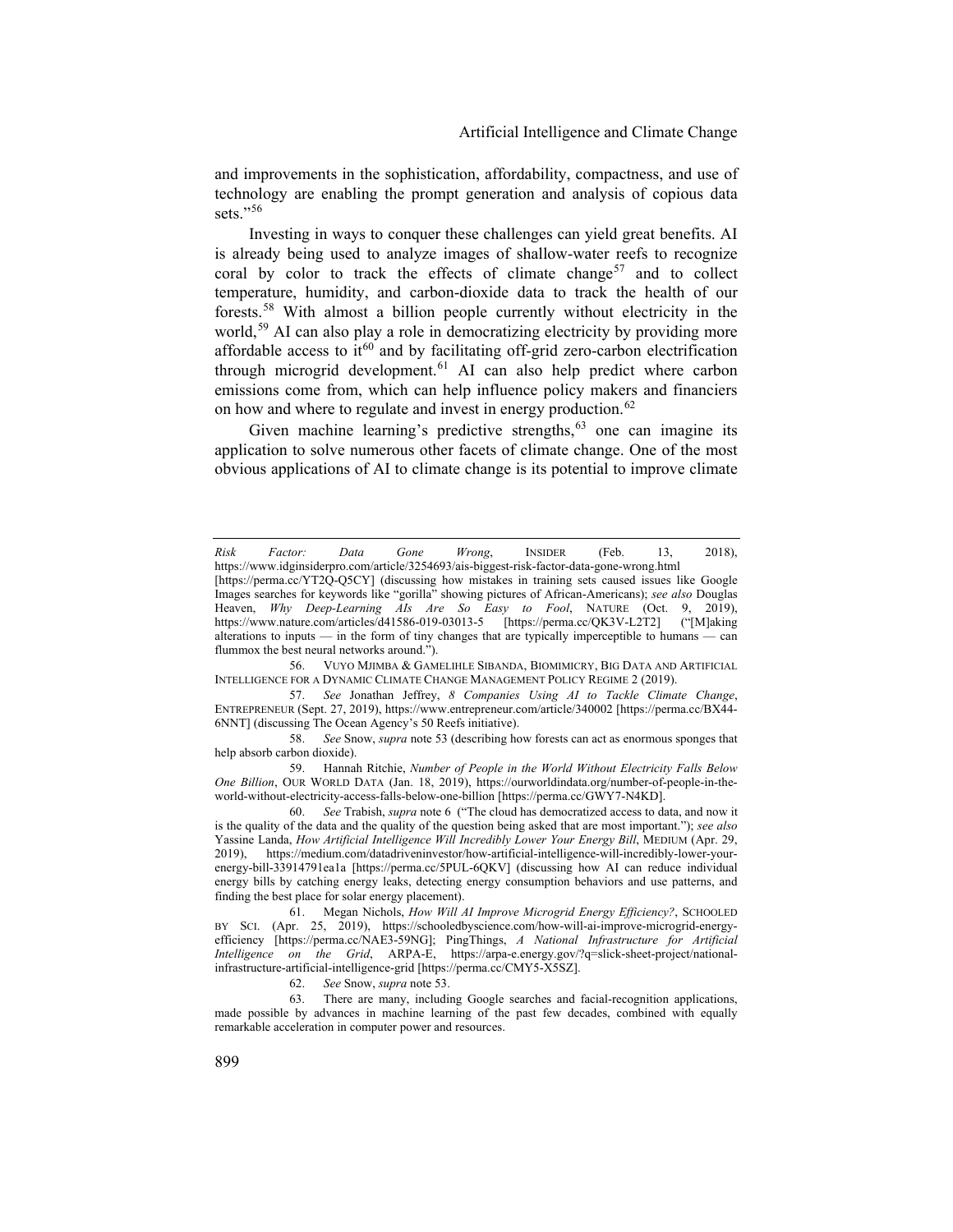modeling and predictions. [64](#page-10-0) Climate (and weather prediction) models are physical models that use the governing laws of physics to arrive at solutions.<sup>[65](#page-10-1)</sup> Meteorology and climate science have used statistical techniques for decades that are now considered "AI" or "machine learning."[66](#page-10-2) Recent innovations in machine learning for meteorological purposes are showing increasing accuracy and improved predictability from AI-constructed models.<sup>[67](#page-10-3)</sup> In addition, AI is being used more frequently to interpret the model results and square them with what is actually being observed in the atmosphere.<sup>[68](#page-10-4)</sup>

# II. Climate Artificial Intelligence and the Electric-Power Sector

Beyond AI's capabilities for climate science, it can also play a vital role in efforts to reduce emissions across one of the largest contributors of GHGs: the electric-power sector. Globally, electricity accounts for roughly twenty-five percent of GHG emissions.<sup>[69](#page-10-5)</sup> In the United States, the electric-power sector is the second-leading GHG emitter, accounting for nearly twenty-eight percent of all GHG emissions.<sup>70</sup> Furthermore, the demand for electricity is expected to grow as the transportation sector transitions to electric vehicles.<sup>[71](#page-10-7)</sup> Such increased electricity use will result in increased GHG emissions unless steps are taken to decarbonize the electric grid.

Comprised of generation, transmission, distribution, and consumption of electricity, the electric-power sector has plenty of opportunities for AI, including accelerating the development of clean-energy technologies, improving electricity-demand forecasts, strengthening system optimization and management, and enhancing system monitoring.<sup>[72](#page-10-8)</sup> AI may even enable the discovery of new substances for use in batteries storing energy or materials

<span id="page-10-0"></span><sup>64.</sup> For a thorough analysis of AI's potential application for various climate-change issues by experts in machine learning, see Rolnick et al., *supra* note [11.](#page-2-8)

<span id="page-10-1"></span><sup>65.</sup> *See, e.g.*, *Numerical Weather Prediction Models*, THEWEATHER.COM, https://www.theweather.com/models [https://perma.cc/5772-26BH].

<span id="page-10-2"></span><sup>66.</sup> *See* Amy McGovern et al., *Using Artificial Intelligence to Improve Real-Time Decision-Making for High-Impact Weather*, AM. METEOROLOGICAL SOC'Y (Oct. 2017), https://journals.ametsoc.org/doi/pdf/10.1175/BAMS-D-16-0123.1 [https://perma.cc/5N2M-CHRC].

<span id="page-10-3"></span><sup>67.</sup> *See* Shreya Agrawal, *Machine Learning for Precipitation Nowcasting from Radar Images*, 33RD CONF. ON NEURAL INFORMATION PROCESSING SYS., https://arxiv.org/pdf/1912.12132.pdf [https://perma.cc/9KD2-5AQ3].

<span id="page-10-4"></span><sup>68.</sup> *See* Allison Lynn, *How's the Weather? Using Artificial Intelligence for Better Answers*, MICROSOFT: AI BLOG (Aug. 10, 2015), https://blogs.microsoft.com/ai/hows-the-weatherusing-artificial-intelligence-for-better-answers [https://perma.cc/X28D-7DXY]; Kelsey Tsipis, *3Q: Machine Learning and Climate Modeling*, MIT NEWS (Feb. 13, 2019), http://news.mit.edu/2019/mit-3qpaul-o-gorman-machine-learning-for-climate-modeling-0213 [https://perma.cc/ZC4S-W4BM]; Pail Voosen, *Science Insurgents Plot a Climate Model Driven by Artificial Intelligence*, SCIENCE (July 26, 2018) https://www.sciencemag.org/news/2018/07/science-insurgents-plot-climate-model-drivenartificial-intelligence [https://perma.cc/P5SH-4SXD].

<sup>69.</sup> *See Global Greenhouse Gas Emissions Data*, *supra* not[e 15.](#page-3-0)

<sup>70.</sup> *See Total U.S. Greenhouse Gas Emissions by Economic Sector in 2017*, *supra* note

<span id="page-10-8"></span><span id="page-10-7"></span><span id="page-10-6"></span><span id="page-10-5"></span>[<sup>27.</sup>](#page-5-8)

<sup>71.</sup> *See infra* Section II.A.

<sup>72.</sup> Rolnick et al., *supra* note [11.](#page-2-8)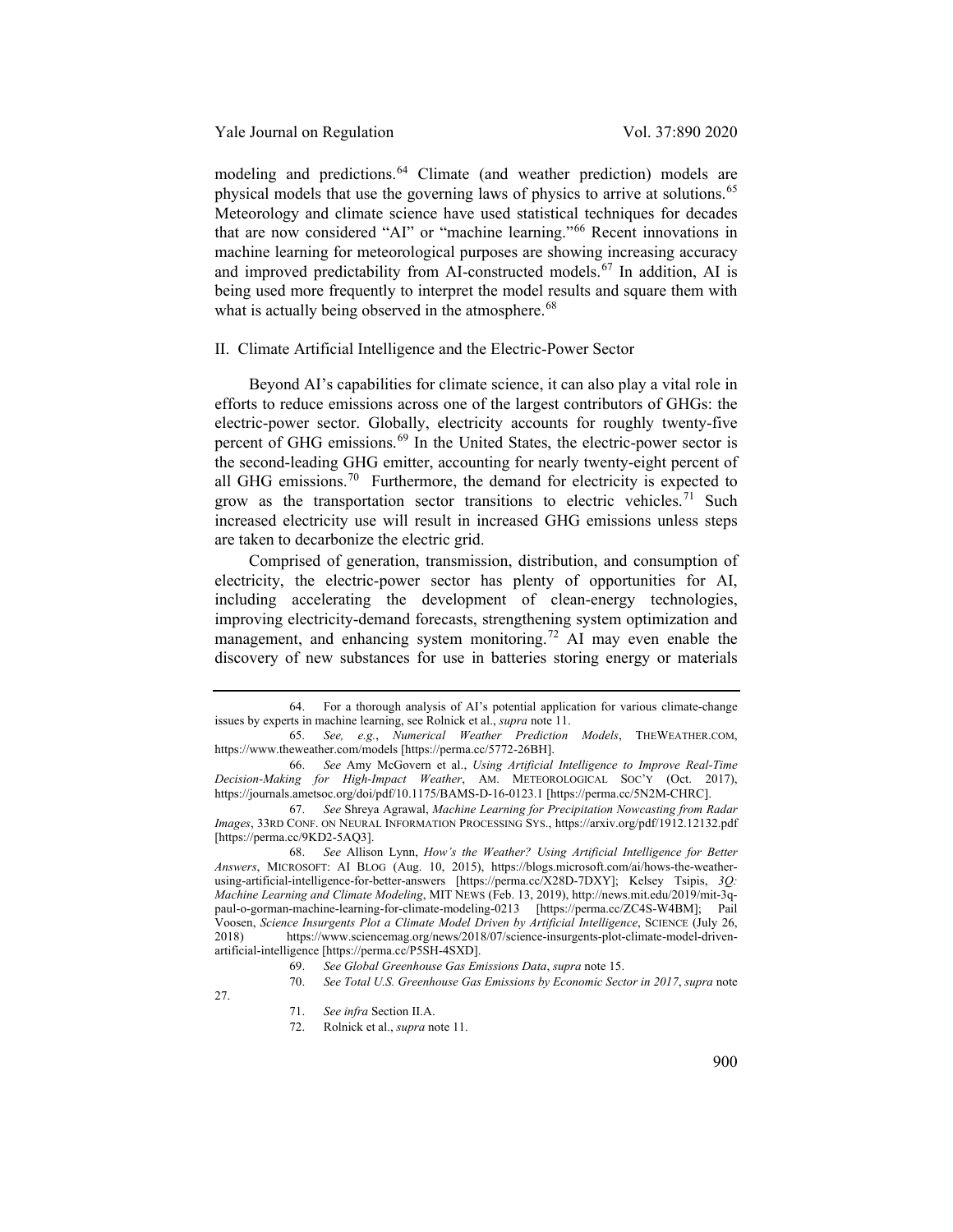<span id="page-11-8"></span>absorbing carbon dioxide from the atmosphere.<sup>[73](#page-11-0)</sup> Finally, AI can help make the grid safer, more efficient, and more reliable by integrating data from hazards such as wildfires and extreme storms and adjusting grid operations accordingly.<sup>[74](#page-11-1)</sup> Although AI has historically been used in legacy fossil-fuel operations,[75](#page-11-2) it is also being used to help develop more sustainable potential fuels of the future such as fusion technology.<sup>[76](#page-11-3)</sup>

This Part describes both the importance of the electricity sector for climate change, as well as three areas where AI can assist in reducing GHGs from the electricity sector: (1) optimizing grid assets, (2) increasing energy efficiency, and (3) enhancing reliability and resiliency.

#### *A. Artificial Intelligence for Optimizing Grid Assets*

One of the most obvious AI applications for the electricity sector involves optimizing grid assets: improving the way energy is used in the grid, both for conservation and efficiency purposes.<sup>[77](#page-11-4)</sup> While the U.S. grid has historically been comprised of thousands of large, centralized generation sources (for example, power plants), the grid has been undergoing a significant transformation. This transformation includes an increase in renewable generation sources, many of which are taking the form of smaller, distributed resources (for example, rooftop solar and energy storage), a smart grid to help facilitate these resources, and a shift toward more electric vehicles. This section addresses AI applications in each of these four areas.

*Intermittent Renewables.* A first step to reduce GHG emissions from the electricity sector is to shift the country's reliance from fossil fuels to renewables. In 2019, the United States relied on fossil fuels for approximately sixty-three percent of its electricity needs.<sup>[78](#page-11-5)</sup> Renewable penetration, however, has been growing steadily and is projected to comprise seventy-six percent of new planned U.S. generating capacity in 2020.[79](#page-11-6) But much of renewable energy

<span id="page-11-7"></span><sup>73.</sup> *Id*. at 8.

<span id="page-11-1"></span><span id="page-11-0"></span><sup>74.</sup> *See* David G. Victor, *How Artificial Intelligence Will Affect the Future of Energy and Climate*, BROOKINGS INST. (Jan. 10, 2019), https://www.brookings.edu/research/how-artificialintelligence-will-affect-the-future-of-energy-and-climate [https://perma.cc/AM3J-DTN8].

<span id="page-11-2"></span><sup>75.</sup> AI is being used to unlock new hydrocarbon resources, an application particularly suited to machine learning. *Id.*

<span id="page-11-3"></span><sup>76</sup>*.* Julian Kates-Harbeck et. al, *Predicting Disruptive Instabilities in Controlled Fusion Plasmas Through Deep Learning*, NATURE (Apr. 17, 2019), https://www.nature.com/articles/s41586-019-1116-4 [https://perma.cc/W64R-4Y4K] (reporting the recent successful use of neural networks to predict disruptions of advanced fusion technology).

<span id="page-11-4"></span><sup>77.</sup> Greg Wassel, *Grid Optimization: What Does It Mean?*, FRANKLIN ENERGY (June 20, 2018), https://blog.franklinenergy.com/grid-optimization-what-does-it-mean [https://perma.cc/S4Z8- EHC4].

<span id="page-11-5"></span><sup>78.</sup> *See Energy Sources: Electricity*, U.S. ENERGY INFO. ADMIN. fig., https://www.eia.gov/kids/energy-sources/electricity [https://perma.cc/NL8C-VNAP] (depicting "[s]ources of U.S. electricity generation, 2019").

<span id="page-11-6"></span><sup>79.</sup> Suparna Ray, *New Electric Generating Capacity in 2020 Will Come Primarily from Wind and Solar*, U.S. ENERGY INFO. ADMIN. (Jan. 14, 2020), https://www.eia.gov/todayinenergy/detail.php?id=42495 [https://perma.cc/GN9V-XPZJ]. Nevertheless,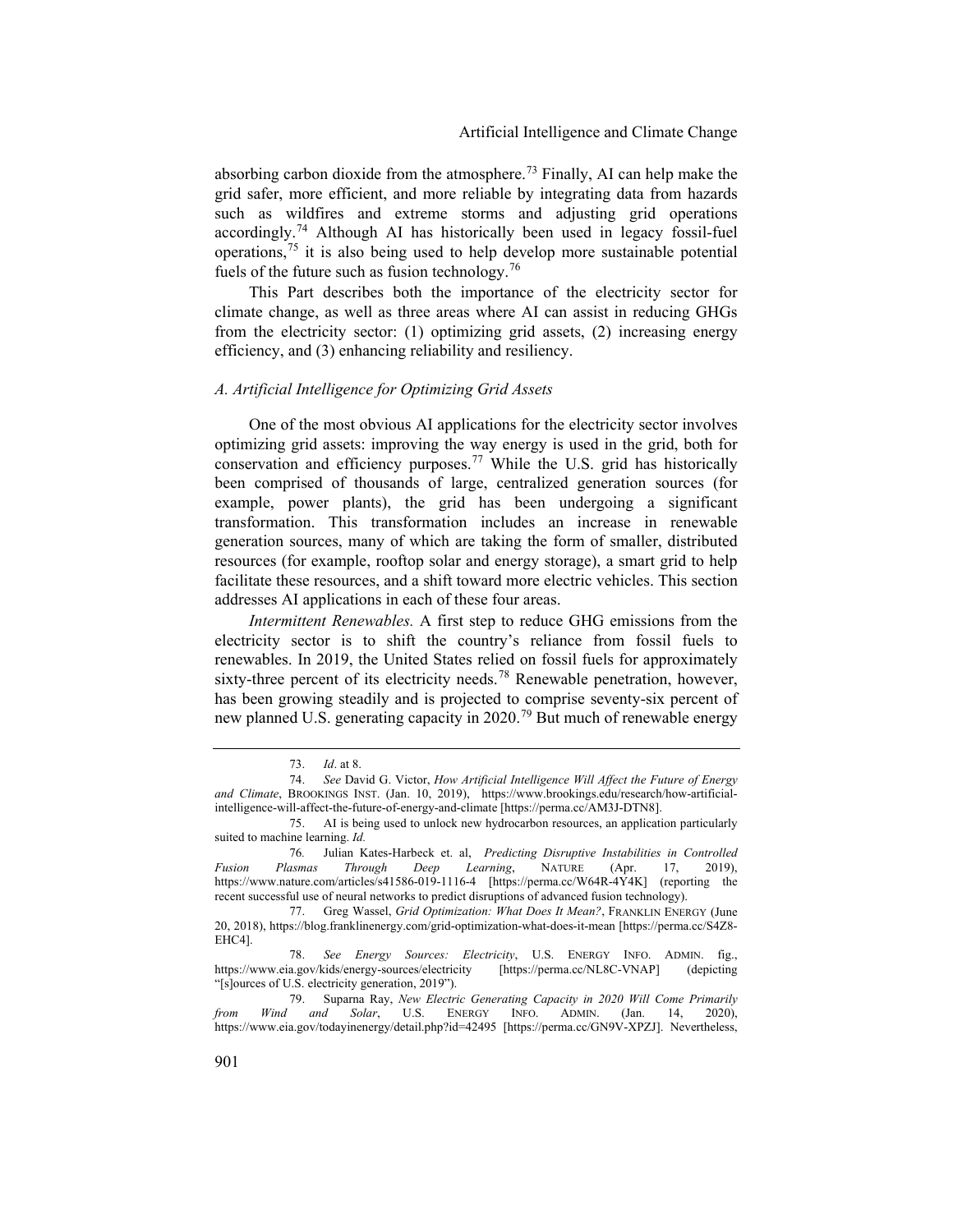is intermittent, only providing electricity when the sun is shining or the wind is blowing.<sup>[80](#page-12-0)</sup> Compared to baseload sources like nuclear and natural gas, which can provide electricity on a more continual basis, this intermittency creates unique reliability challenges. $81$ 

<span id="page-12-11"></span>AI can be used to enhance the predictability of these intermittent renewables, enhancing their value. For instance, Google and DeepMind applied machine learning to wind power capacity in the United States "to better predict wind power output thirty-six hours ahead of actual generation," assisting in optimal hourly day-ahead delivery commitments. $82$  Google claims that the use of machine learning boosted the value of its wind energy by approximately twenty percent.<sup>[83](#page-12-3)</sup>

"AI is increasingly being used to manage the intermittency of renewable energy so that more can be incorporated into the grid; it can handle power fluctuations and improve energy storage as well."[84](#page-12-4) For example, AI can be used to adjust wind-farm propellers to keep up with changing wind directions, therefore decreasing the intermittency issue of wind turbines.<sup>[85](#page-12-5)</sup> Similarly, AI can help design the layout of renewable energy sources, such as solar power or wind-turbine farms.<sup>[86](#page-12-6)</sup> Perhaps most impressively, AI can improve the storage of renewable energy during intermittent periods of downtime $87$  by maximizing the efficiency of large energy batteries to prolong their lifespans with fewer issues.[88](#page-12-8) Such efficiency maximization requires large-scale data analysis, making it ideal for AI involvement.<sup>[89](#page-12-9)</sup>

*Distributed Resources*. A second and related result of the move toward more renewables is a shift from large, centralized power sources to smaller, decentralized sources located closer to the place of use.<sup>[90](#page-12-10)</sup> In the residential

<span id="page-12-6"></span><span id="page-12-5"></span><span id="page-12-4"></span>86. *See* Nanalyze, *How Artificial Intelligence Can Improve Renewable Energy*, NANALYZE.COM (Nov. 12, 2018), https://www.nanalyze.com/2018/11/artificial-intelligence-renewableenergy [https://perma.cc/XGX5-ZWVR].

<span id="page-12-7"></span>87. Sustainia, *AI Improves Efficiency of Renewable Energy Storage*, GLOBAL OPPORTUNITY EXPLORER (Mar. 5, 2019), https://goexplorer.org/ai-improves-efficiency-of-renewableenergy-storage [https://perma.cc/87U9-JJLC].

<span id="page-12-10"></span><span id="page-12-9"></span><span id="page-12-8"></span>90. *See Distributed Generation of Electricity and Its Environmental Impacts*, U.S. ENVTL. PROT. AGENCY, https://www.epa.gov/energy/distributed-generation-electricity-and-itsenvironmental-impacts [https://perma.cc/E4U4-YEHE] (stating that the United States has more than 12 million distributed generation units, which is about one-sixth of the capacity of the nation's existing

renewables still comprise only seventeen percent of the total generation in the United States. *Energy Sources: Electricity*, *supra* not[e 78,](#page-11-7) at fig.

<span id="page-12-0"></span><sup>80.</sup> *See* Steven Ferrey, *Restructuring a Green Grid: Legal Challenges to Accommodate New Renewable Energy Infrastructure*, 39 ENVTL. L. 977, 993 (2009).

<span id="page-12-1"></span><sup>81.</sup> *See, e.g.*, Amy L. Stein, *Distributed Reliability*, 87 U. COLO. L. REV. 887, 913 (2016).

<span id="page-12-3"></span><span id="page-12-2"></span><sup>82.</sup> Sims Witherspoon & Will Fadrhonc, *Machine Learning Can Boost the Value of Wind Energy*, GOOGLE: AI (Feb. 26, 2019), https://blog.google/technology/ai/machine-learning-canboost-value-wind-energy [https://perma.cc/3UTY-A7S6].

<sup>83.</sup> *Id*.

<sup>84.</sup> Cho, *supra* not[e 17.](#page-3-1)

<sup>85.</sup> *Id.*

<sup>88.</sup> *Id.*

<sup>89.</sup> *Id.*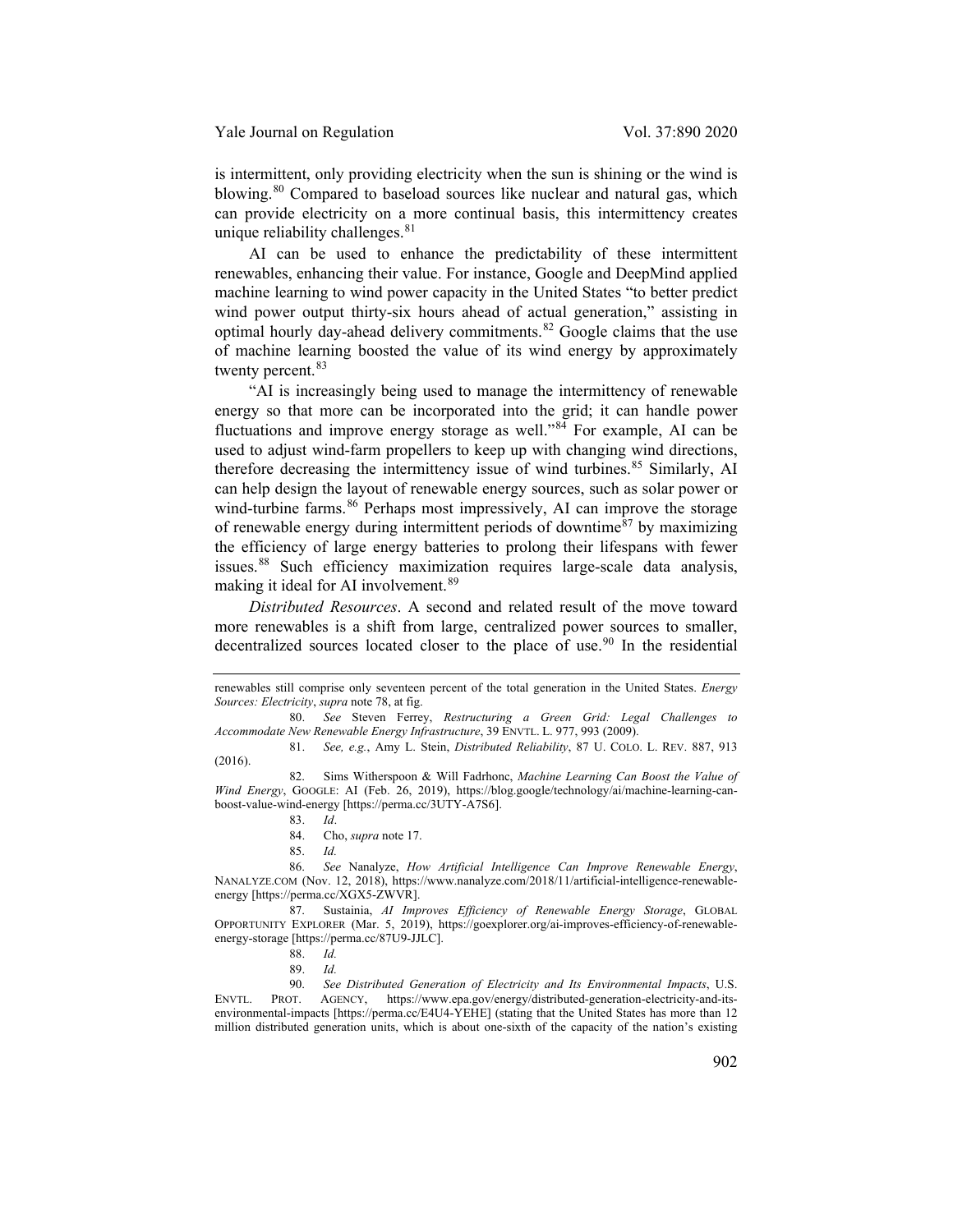sector, common distributed energy resources (DERs) include rooftop solar and wind, combined heat and power (CHP), fossil fuel generators, fuel cells, energy storage, microgrids, and nanogrids.<sup>[91](#page-13-0)</sup> Utilities are struggling to manage these distributed resources, many of which are not owned, managed, or even visible to the grid managers.[92](#page-13-1) As others have explained, "one large spinning coal-fired plant is not easily replaced with tens of thousands of smaller/residential distributed energy sources."<sup>[93](#page-13-2)</sup> Distributed resources even can include demand response (efforts to shift demand to better match supply), which results in pushing use of electricity into off-peak time periods.<sup>[94](#page-13-3)</sup> It is predicted that in the next decade there may be more distributed energy resources coming onto the electrical grid than any utility can manage.<sup>[95](#page-13-4)</sup>

<span id="page-13-7"></span>AI is poised to assist in these challenges. An [autonomous energy grid](https://www.nrel.gov/news/features/2019/from-the-bottom-up-designing-a-decentralized-power-system.html) could optimize this integration process to benefit the power system and DER owners.<sup>[96](#page-13-5)</sup> "AI can help [utility companies] manage their generation assets more efficiently, reliably, and flexibly in response to supply and demand fluctuations from distributed generation."[97](#page-13-6) Similarly, AI can be used to learn the variables impacting effective demand response and to optimize small-scale systems for automated demand response in a decentralized manner. For example, to help

<span id="page-13-4"></span><span id="page-13-3"></span>94. Peter Alstone et al., *Integrating Demand Response and Distributed Resources in Planning for Large-Scale Renewable Energy Integration*, AM. COUNCIL FOR ENERGY-EFFICIENT ECON. (2018), https://aceee.org/files/proceedings/2018/#/paper/event-data/p359 [https://perma.cc/C2XL-KRU2].

Between 2018 and 2022, U.S. distributed solar installations will grow from today's roughly 2.0 million to almost 3.8 million, according to GTM Research. Behind-the-meter battery storage is forecast to grow in that period from around 200 MW to nearly 1,400 MW. And EVs will go from today's 1% of new car sales to over 50% by 2035 . . . .

Herman K. Trabish, *How Leading Utilities Are Planning for Distributed Energy Resources*, UTIL. DIVE (Feb. 6, 2018), https://www.utilitydive.com/news/how-leading-utilities-are-planning-for-distributedenergy-resources/516260 [https://perma.cc/VE9C-PJQQ] (discussing the need for dynamic approaches to ease the integration of renewable DER into the centralized energy market).

96. *See* Trabish, *supra* note 6*.*

<span id="page-13-6"></span><span id="page-13-5"></span>97. James McClelland, *How Digital Intelligence Can Be a Difference Maker for Power Plants*, POWER MAG. (Oct. 31, 2018), https://www.powermag.com/how-digital-intelligence-canbe-a-difference-maker-for-power-plants [https://perma.cc/R94T-J4GD]; *see also* Darrell Proctor, *Battery Energy Storage System Uses Artificial Intelligence to Lower Energy Bills and Provide Utility Grid Services*, POWER MAG. (Dec. 5, 2018), https://www.powermag.com/press-releases/battery-energystorage-system-uses-artificial-intelligence-to-lower-energy-bills-and-provide-utility-grid-services [https://perma.cc/2Y4R-WH6R] (reporting on AI for an energy storage system that forecasts moments of peak demand to optimize the storage system).

centralized power plants). Of course, there are several centralized or utility-scale renewable generation sources. For instance, 69% of solar generation in 2018 was utility-scale (1 MW or greater). Cara Marcy, *Today in Energy*, U.S. ENERGY INFO. ADMIN. (Mar. 19, 2019), https://www.eia.gov/todayinenergy/ detail.php?id=38752 [https://perma.cc/M7FG-PUH3].

<span id="page-13-0"></span><sup>91.</sup> *What the Rise of Local Energy Means for Businesses, Institutions and Communities*, MICROGRID KNOWLEDGE (Jan. 2, 2019), https://microgridknowledge.com/distributedenergy-microgrids [https://perma.cc/7A9R-WB8V].

<sup>92.</sup> *See, e.g.*, Stein, *supra* not[e 81,](#page-12-11) at 888-95.

<span id="page-13-2"></span><span id="page-13-1"></span><sup>93.</sup> Erik Felt, *Empowering Data to Efficiently Build the Connected Grid of the Future*, POWER MAG. (Oct. 1, 2019), https://www.powermag.com/empowering-data-to-efficiently-build-theconnected-grid-of-the-future [https://perma.cc/3EF6-SBYH].

<sup>95.</sup> *Id.*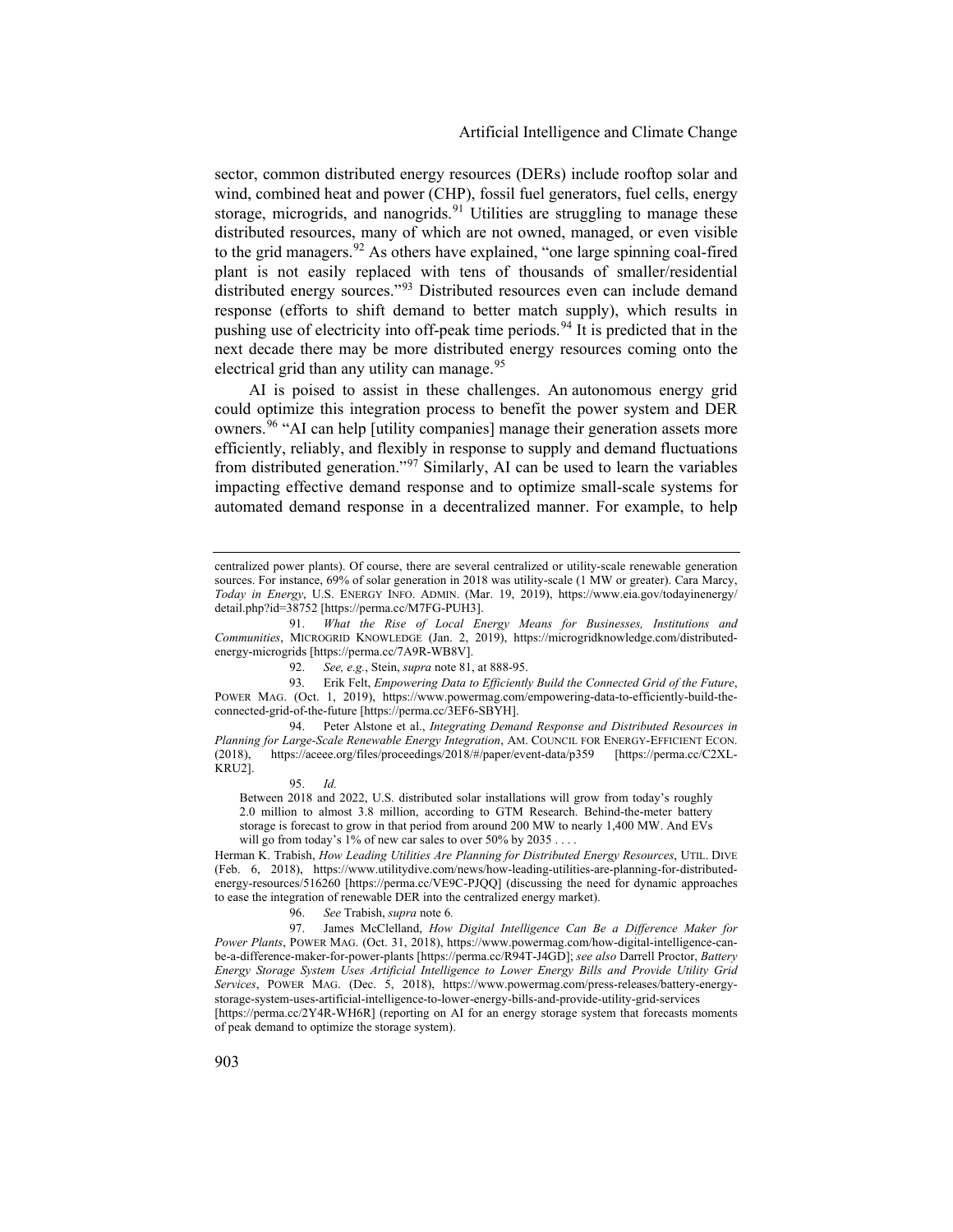shift energy use to off-peak times, an AI system would need to learn the thermal properties of a home, the local weather conditions, the way these conditions impact heat flows of a home, and user preferences, as well as adapt energy consumption against real-time price signals.<sup>[98](#page-14-1)</sup>

<span id="page-14-7"></span><span id="page-14-0"></span>*Smart-Grid Infrastructure*. A third and critical component to facilitating a transformed electric grid is a smarter grid.<sup>[99](#page-14-2)</sup> The United States' electricity industry is expected to spend "approximately \$3.5 billion annually [on the smart grid alone] . . . as part of modernization efforts," reaching \$46 billion for the period from 2018 through 2030 (in nominal dollars).<sup>[100](#page-14-3)</sup> The Department of Energy (DOE) describes the smart grid as "an intelligent electricity grid—one that uses digital communications technology, information systems, and automation to detect and react to local changes in usage, improve system operating efficiency, and, in turn, reduce operating costs while maintaining high system reliability."<sup>[101](#page-14-4)</sup>

As just a few examples, winners of the DOE's 2019 Innovation Challenge proposed the following AI advancements:

(a) *Southern California Edison:* Proposed virtualizing components of electric grid substations and operating them using a human-machine interface (HMI).

(b) *Siemens Corporation:* Proposed developing a green-technologies digital companion that combines semantic technologies, machine learning, and augmented reality to give grid operators better visibility into the grid's status. The companion could enable predictive capabilities using different data sets such as weather and charging infrastructure.<sup>[102](#page-14-5)</sup>

Many of these "[i]nvestments in digital communications technology, information systems, and automation in an effort to accommodate more complex power flows and to improve overall reliability, efficiency, and safety, while also meeting future demand from new uses" can be facilitated using  $AI.<sup>103</sup>$  $AI.<sup>103</sup>$  $AI.<sup>103</sup>$ 

*Electric Vehicles.* One last area of grid asset optimization lending itself to AI is the ongoing shift from internal combustion engines toward electric

<span id="page-14-1"></span><sup>98.</sup> Sarvapali Ramchurn, *Putting the 'Smarts' into Smart Grids: A Grand Challenge for Artificial Intelligence*, COMM. ACM (Apr. 2012), https://eprints.soton.ac.uk/272606/3/p86 ramchurn.pdf [https://perma.cc/2R8F-TASE].

<span id="page-14-2"></span><sup>99.</sup> RICHARD J. CAMPBELL, R45156, CONG. RESEARCH SERV., THE SMART GRID: STATUS AND OUTLOOK (2018). Although the term "smart grid" is broadly defined by statute to include other areas of the electricity sector discussed here, such as distributed resources and electric vehicles, the digital technologies and controls used to enable the smart grid suggested a separate section was justified. *See* Energy Independence and Security Act of 2007, 42 U.S.C. § 17381 (2018).

<sup>100.</sup> CAMPBELL, *supra* not[e 99,](#page-14-0) at 7.

<span id="page-14-4"></span><span id="page-14-3"></span><sup>101.</sup> *Id*. at 1 (citing DEP'T OF ENERGY, QUADRENNIAL ENERGY REVIEW, TRANSFORMING THE NATION'S ELECTRICITY SYSTEM: THE SECOND INSTALLMENT OF THE QER, at S-4 (Jan. 2017)).

<span id="page-14-6"></span><span id="page-14-5"></span><sup>102.</sup> Office of Elec., *Electricity Industry Technology and Practices Innovation Challenge*, DEP'T ENERGY, https://www.energy.gov/oe/activities/eitpic [https://perma.cc/VX3Q-EFDC]. 103. McClelland, *supra* note [97.](#page-13-7)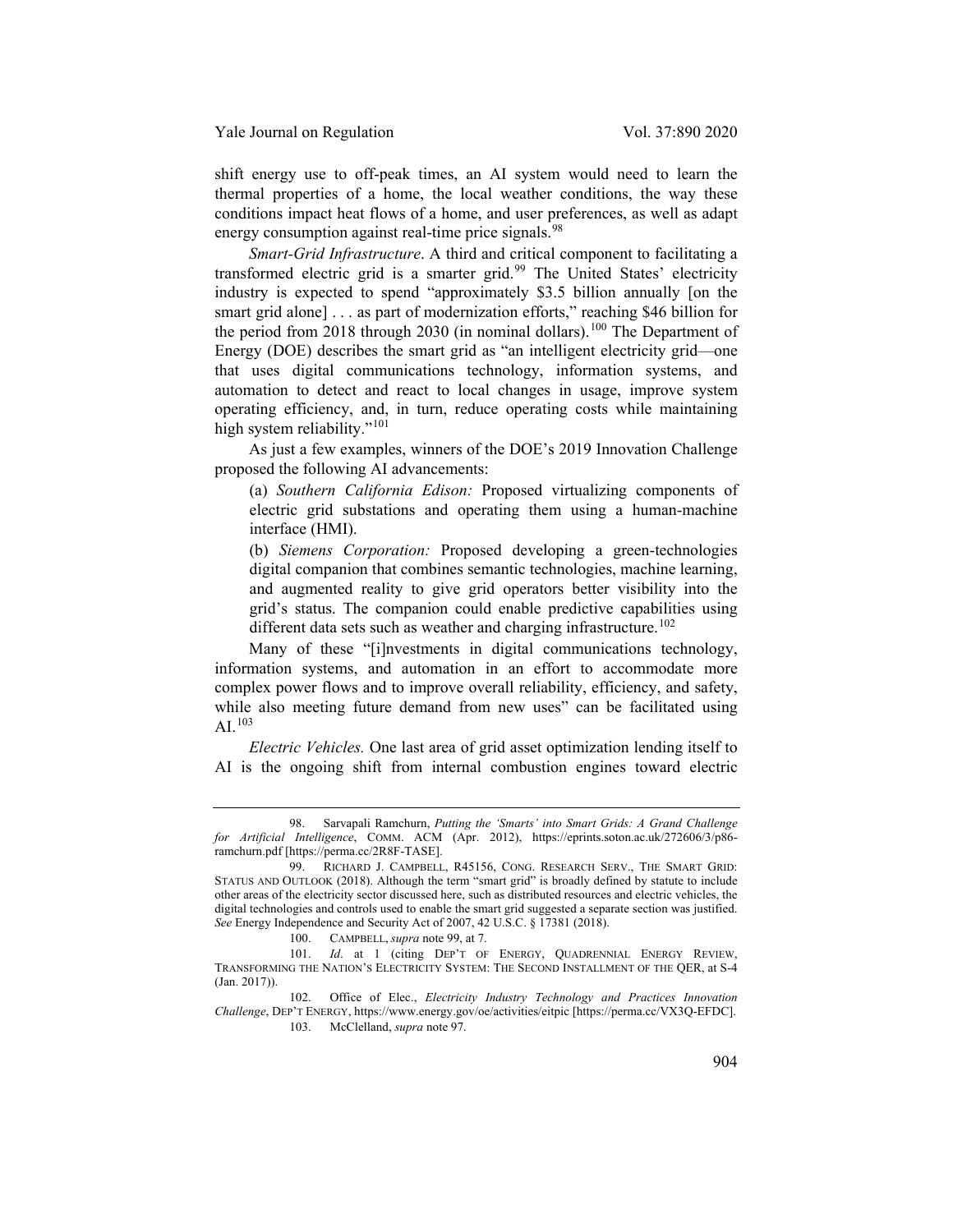vehicles (EVs). Although the transportation and electricity sectors have been historically distinct, this transition is blurring the lines between them.<sup>[104](#page-15-0)</sup> This is because the automotive industry will increasingly rely on the electric grid if worldwide sales of EVs continue to grow exponentially.<sup>[105](#page-15-1)</sup> EVs are fueled by a much more diverse mix of electricity sources, including some percentage of renewables, that varies depending on the geographic location of the charger.<sup>[106](#page-15-2)</sup> In this way, the larger the grid's reliance on renewables, the larger the GHG reductions that occur from this shift to EVs.

AI can be useful in this transformation by helping to improve EV charge scheduling, congestion management, vehicle-to-grid algorithms, and batteryenergy management, as well as by assisting in the research and development of EV batteries.<sup>[107](#page-15-3)</sup> Moreover, modeling consumer use and charging behavior will be essential for grid operators to predict and manage electric load.<sup>[108](#page-15-4)</sup> AI can help coordinate the movement of EVs, optimize their charge cycles, and predict aggregate user demand.<sup>[109](#page-15-5)</sup>

AI advancements in autonomous vehicles also may play a critical role in decreasing GHG emissions, particularly if they continue to be dominated by electric vehicles.[110](#page-15-6) A report by the World Economic Forum concluded that AI will be particularly vital to the shift to autonomous connected EVs.<sup>[111](#page-15-7)</sup> Incorporating machine learning into autonomous EVs will help optimize transport networks as connected vehicles communicate with one another and

<span id="page-15-3"></span>107. Rolnick et al., *supra* note [11,](#page-2-8) at 17; *see also* Matthew Vollrath, *How We Could Supercharge Battery Development for Electric Vehicles*, STAN. ENGINEERING (Feb. 28, 2020), https://engineering.stanford.edu/magazine/article/how-we-could-supercharge-battery-developmentelectric-vehicles [https://perma.cc/L2WP-LAZS] (describing an algorithm to test new batteries that

<span id="page-15-4"></span>improved testing time by 98% (from 2 years to 16 days)).

109. Ramchurn, *supra* not[e 98.](#page-14-7)

<span id="page-15-0"></span><sup>104.</sup> *See The Future of Electricity: New Technologies Transforming the Grid Edge*, WORLD ECON. F. (Mar. 2017), http://www3.weforum.org/docs/WEF\_Future\_of\_Electricity\_2017.pdf [https://perma.cc/9GVY-Y6TY].

<span id="page-15-1"></span><sup>105.</sup> *See Global EV Outlook* 2019, INT'L ENERGY AGENCY (2019), https://www.iea.org/reports/global-ev-outlook-2019 [https://perma.cc/SMP5-W4YZ] (predicting EV sales to reach 130 million to over 250 million units by 2030).

<span id="page-15-2"></span><sup>106.</sup> Richard McMahon, Edison Elec. Inst., *Making Sense of U.S. Energy Markets*, NAT'L CONF. ST. LEGISLATORS 17 (2017) https://www.ncsl.org/Portals/1/Documents/energy/ESTF\_McMahon\_R\_present\_1\_2017.pdf [https://perma.cc/PPV2-99SP].

<sup>108.</sup> Rolnick et al., *supra* note [11,](#page-2-8) at 17.

<span id="page-15-6"></span><span id="page-15-5"></span><sup>110.</sup> Jennie Hatch & John Helveston, *Will Autonomous Vehicles Be Electric?*, B.U. INST. FOR SUSTAINABLE ENERGY (Aug. 27, 2018), https://www.bu.edu/ise/2018/08/27/willautonomous-vehicles-be-electric [https://perma.cc/GU9S-K8PE]; Stein & Fershée, *supra* note 16 (discussing how one benefit of increased adoption and use of autonomous vehicles is a reduction in GHGs because most autonomous and semiautonomous vehicles are also electric).

<span id="page-15-7"></span><sup>111.</sup> HARNESSING AI, *supra* note [17,](#page-3-1) at 12; Rilnig Elezaj, *How AI Is Paving the Way for Autonomous Cars*, MACHINE DESIGN (Oct. 17, 2019), https://www.machinedesign.com/mechanicalmotion-systems/article/21838234/how-ai-is-paving-the-way-for-autonomous-cars [https://perma.cc/DTZ6-6NFW].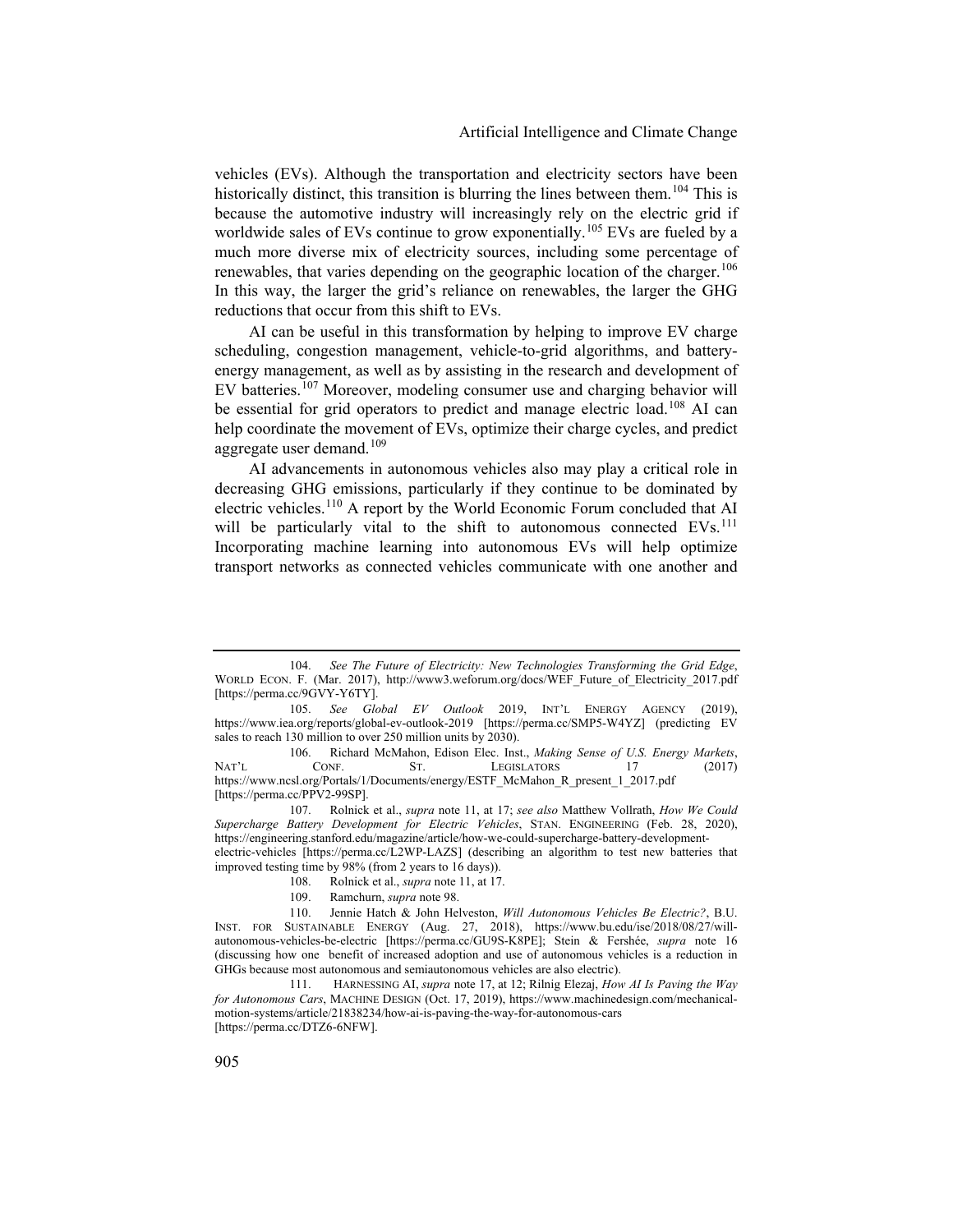with transport infrastructure to identify hazards and improve navigation.<sup>[112](#page-16-0)</sup> Furthermore, "[i]t has been estimated that smart automated driving systems could see a 15% reduction in fuel consumption over human operators."<sup>[113](#page-16-1)</sup>

Such a shift to electric vehicles also would provide a unique opportunity for utilities. Although global energy demand has increased in recent years,  $114$ U.S. electricity-consumption projections are relatively stagnant.<sup>[115](#page-16-3)</sup> However, some researchers project electricity demand could increase by as much as thirty-eight percent with the increased demand created by a massive new fleet of EVs.[116](#page-16-4) Together, AI can yield significant grid-optimization benefits for the increased intermittent renewables and distributed resources, as well as for smart-grid and EV deployment.

# *B. Artificial Intelligence for Increasing Electric-Grid Efficiency*

In addition to the shift to electricity resources with a smaller carbon footprint, utilities could also be taking a second, and less obvious, step to reduce GHGs: using AI to target inefficiencies. A recent report by the Lawrence Livermore National Laboratory found that around sixty-eight percent of energy produced in the United States is "rejected."[117](#page-16-5) Rejected energy is part of the energy of a fuel—such as gas or oil—that could be used for a purposeful activity, like making electricity or transport, but instead is lost to the environment.<sup>[118](#page-16-6)</sup> Rejected energy most often takes the form of waste heat, such as the warm exhaust from automobiles and furnaces.<sup>[119](#page-16-7)</sup> The substantial growth in energy use over the past fifty years for electricity and transportation, sectors

<span id="page-16-0"></span><sup>112.</sup> *See, e.g.*, HARNESSING AI, *supra* not[e 17;](#page-3-1) Jeffrey, *supra* note [57](#page-9-8) (discussing how DHL is optimizing their fleet by predicting demand, risk, supply-side variations and fifty-six other variables).

<span id="page-16-8"></span><sup>113.</sup> Greenman, *supra* not[e 16.](#page-3-6)

<span id="page-16-2"></span><span id="page-16-1"></span><sup>114.</sup> *See* INT'L ENERGY AGENCY, *supra* note [13,](#page-2-9) at 21-24 (noting that global energyrelated carbon-dioxide emissions rose 1.7% in 2018 to a historic high of 33.1 Gt CO<sub>2</sub>, primarily driven by increased energy demand).

<span id="page-16-3"></span><sup>115.</sup> David Roberts, *After Rising for 100 Years, Electricity Demand Is Flat. Utilities Are Freaking Out*, VOX (Feb. 27, 2018), https://www.vox.com/energy-andenvironment/2018/2/27/17052488/electricity-demand-utilities [https://perma.cc/5EVG-LTNU] ("Thanks to a combination of greater energy efficiency, outsourcing of heavy industry, and customers generating their own power on site, demand for utility power has been flat for 10 years, and most forecasts expect it to stay that way.").

<span id="page-16-4"></span><sup>116.</sup> Robert Walton, *EVs Could Drive 38% Rise in US Electricity Demand, DOE Lab Finds*, UTIL. DIVE (July 10, 2018), https://www.utilitydive.com/news/evs-could-drive-38-rise-in-uselectricity-demand-doe-lab-finds/527358 [https://perma.cc/6MEH-NPWG].

<span id="page-16-5"></span><sup>117.</sup> *Estimated U.S. Energy Consumption in 2018: 101.2 Quads*, LAWRENCE LIVERMORE NAT'L LABORATORY, https://flowcharts.llnl.gov/content/assets/images/energy/us/Energy\_ US\_2018.png [].

<span id="page-16-6"></span><sup>118.</sup> Gerry Carrington, *Rejected Energy – Why Is So Much Energy Unloved?*, UNIV. OTAGO: ENERGY CULTURES (July 7, 2014), https://energycultures.org/2014/07/rejected-energy-muchenergy-unloved [https://perma.cc/YS7J-SGN8].

<span id="page-16-7"></span><sup>119.</sup> *U.S. Energy Use Rises to Highest Level Ever* (Apr. 11, 2019), LAWRENCE LIVERMORE NAT'L LABORATORY, https://www.llnl.gov/news/us-energy-use-rises-highest-level-ever [https://perma.cc/H43C-KQJD].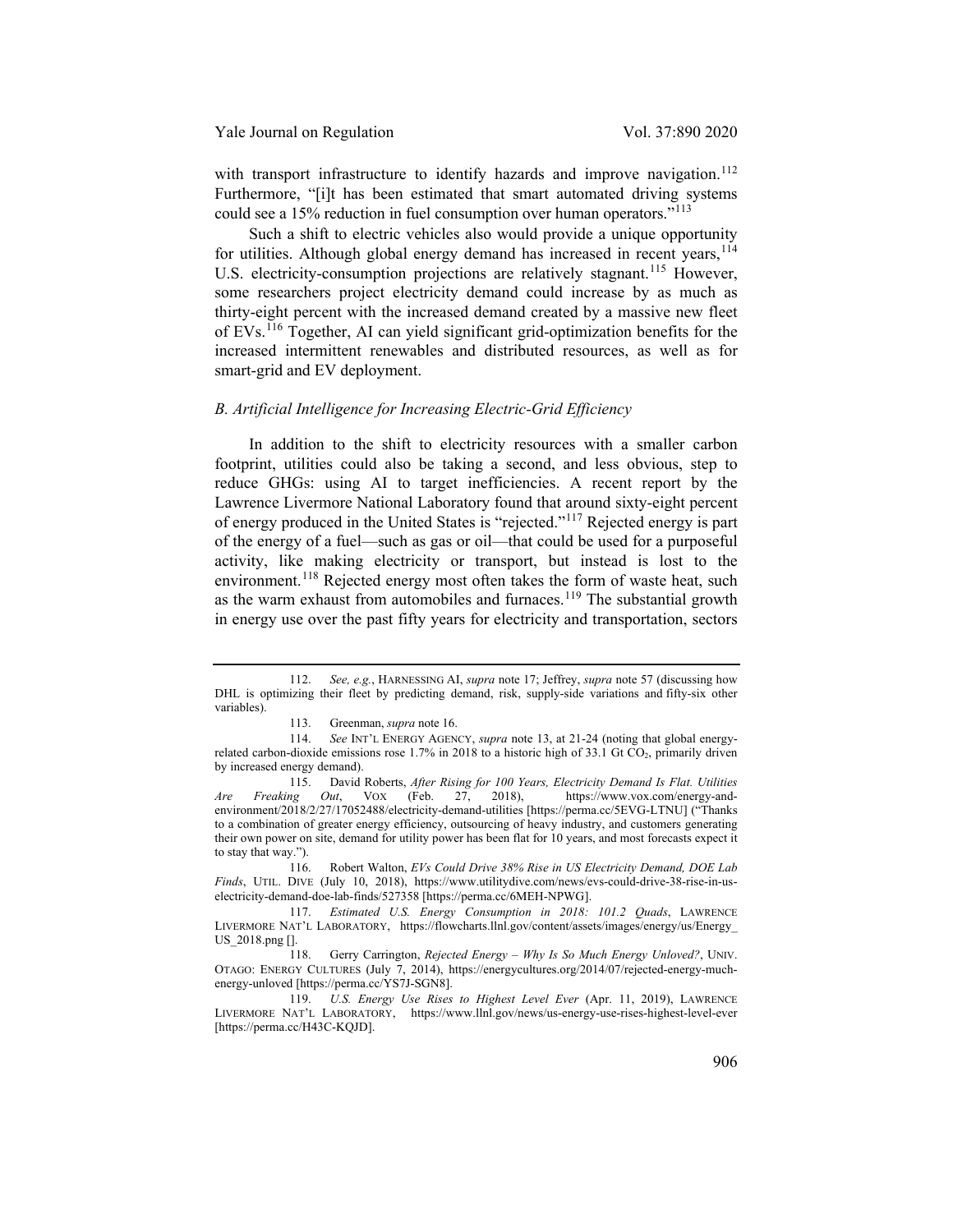that are historically poor at turning fuel into work, has caused energy waste to gradually prevail over energy productivity.[120](#page-17-1) Inefficiencies exist in all aspects of the electric grid, but electricity generation in particular wastes approximately two-thirds of its primary energy potential.<sup>[121](#page-17-2)</sup> While the second law of thermodynamics explains why it is impossible for heat engines to achieve 100% efficiency, there is still plenty of room for improved efficiency in the electricity sector.<sup>[122](#page-17-3)</sup>

AI is primed to reduce these inefficiencies. On the generation side, AI can help reduce inefficiencies at existing fossil-fuel operations<sup>[123](#page-17-4)</sup> and nuclear plants,[124](#page-17-5) as well as enhance the efficiency of the newer renewable grid resources. For instance, AI can assist in the design and operation of wind and solar farms to make these utility-scale renewable-energy systems much more efficient at generating electricity.<sup>[125](#page-17-6)</sup> For wind farms, the turbine heads can be actively oriented to capture a greater fraction of the incoming wind.<sup>[126](#page-17-7)</sup> For solar power, with more intelligent solar forecasting, AI can make it easier and more lucrative for solar generators to participate in electricity markets.<sup>[127](#page-17-8)</sup>

AI can also be instrumental in reducing energy losses in electricity transmission and distribution.[128](#page-17-9) For example, a distribution-system operator

123. *See Transforming Exploration and Production with AWS Machine Learning*, AMAZON SERVS.,

<span id="page-17-4"></span>https://d1.awsstatic.com/Industries/Oil/AWS\_Oil\_Gas\_Solution\_Brief\_FINAL.pdf [https://perma.cc/KJM8-MHU7] (advertising Amazon's machine learning AWS program to oil and gas companies to assist in oil drilling).

<span id="page-17-5"></span>124. *See generally* Mario Gomez-Fernandez et. al, *Status of Research and Development of Learning-Based Approaches in Nuclear Science and Engineering: A Review*, 359 NUCLEAR ENGINEERING & DESIGN 1 (2020) ("The International Atomic Energy Agency (IAEA) has suggested that it 'is necessary to address obsolescence issues, to introduce new beneficial functionality, and to improve overall performance of the plant and staff' and to 'enhance and detect subtle variation that could remain unnoticed,' including the use of artificial intelligence (AI) to support decisions." (internal citations omitted)).

125. Victor, *supra* not[e 74.](#page-11-8)

127. *See Solar and Wind Forecasting*, *supra* not[e 126.](#page-17-0)

<span id="page-17-9"></span><span id="page-17-8"></span>128. Jacques Bughin et al., *Artificial Intelligence: The Next Digital Frontier*, MCKINSEY GLOBAL INST. 48 (June 2017), https://www.mckinsey.com/~/media/McKinsey/Industries/Advanced%20Electronics/Our%20Insights/ How%20artificial%20intelligence%20can%20deliver%20real%20value%20to%20companies/MGI-Artificial-Intelligence-Discussion-paper.ashx [https://perma.cc/S5T5-G4UB]; *see also* Celso Cavellucci

<span id="page-17-2"></span><span id="page-17-1"></span><sup>120.</sup> *US Wastes 61-86% of Its Energy*, CLEAN TECHNICA (Aug. 26, 2013), https://cleantechnica.com/2013/08/26/us-wastes-61-86-of-its-energy [https://perma.cc/MN76-39LH].

<span id="page-17-10"></span><span id="page-17-0"></span><sup>121.</sup> *U.S. Energy Use Rises to Highest Level Ever, supra* not[e 119.](#page-16-8) 122. David Roberts, *American Energy Use, in One Diagram*, VOX (May 12, 2018),

<span id="page-17-3"></span>https://www.vox.com/energy-and-environment/2017/4/13/15268604/american-energy-one-diagram [https://perma.cc/MY8Q-V2XG]; Jim Lucas, *What is the Second Law of Thermodynamics*, LIVE SCI. https://www.livescience.com/50941-second-law-thermodynamics.html [https://perma.cc/YW2M-CTNB] ("One thing the Second Law explains is that it is impossible to convert heat energy to mechanical energy with 100 percent efficiency.").

<span id="page-17-7"></span><span id="page-17-6"></span><sup>126.</sup> *Id*.; *see also Solar and Wind Forecasting*, NAT'L RENEWABLE ENERGY LABORATORY, https://www.nrel.gov/grid/solar-wind-forecasting.html [https://perma.cc/5XMV-JHCF] (describing ways that AI can be used for "forecasting"). Digital twin technologies can also be used to enhance efficiencies. *See* McClelland, *supra* note [97](#page-13-7) ("The digital twin serves as a platform for modeling existing physical systems in the digital realm, so a company can run different scenarios to determine certain outcomes, then make appropriate changes to the real-life environment or system.").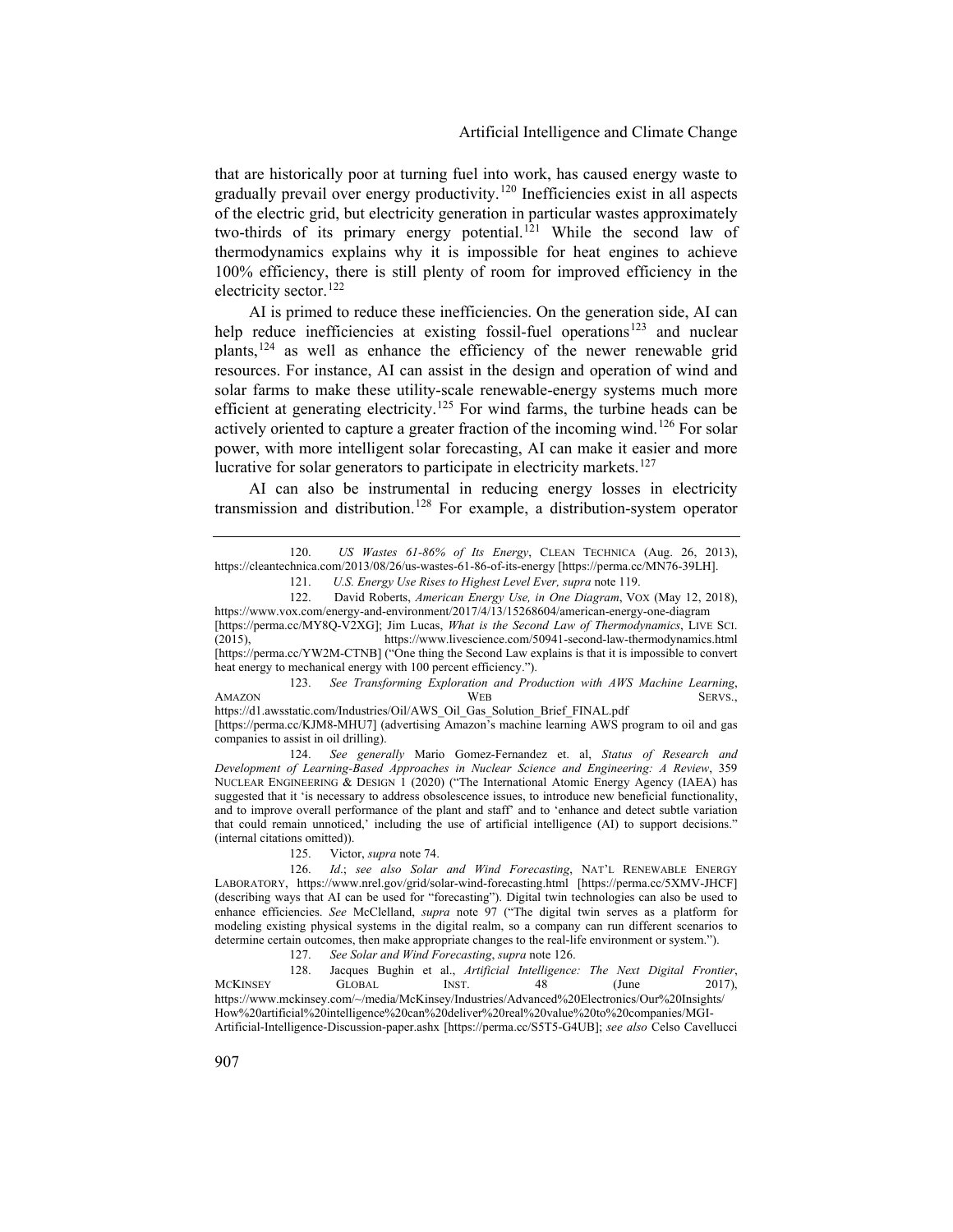(DSO) in Europe used AI to analyze voltage, load, and grid topology data to help "operators assess available capacity on the system and plan for future needs."<sup>[129](#page-18-0)</sup> AI allowed the DSO to use existing and incoming assets from distributed energy resources more efficiently.<sup>[130](#page-18-1)</sup> Similarly, a transmission system operator in Germany used AI to make better projections about grid loss.<sup>[131](#page-18-2)</sup> In the United States, AI could be used in current and new Advanced Distribution Management Systems (ADMS).<sup>[132](#page-18-3)</sup> ADMS is "the software platform that supports the full suite of distribution management and optimization" and performs functions such as "fault location, . . . peak demand management[,]  $\dots$  and support for microgrids and electric vehicles."<sup>[133](#page-18-4)</sup>

<span id="page-18-8"></span>Lastly, AI can make great strides in reducing the demand for electricity consumption by optimizing end uses. In 2015, for instance, Google announced that it had reduced its energy use for cooling Google's data centers by forty percent with the aid of DeepMind's machine learning.<sup>[134](#page-18-5)</sup> Future savings seem likely, as the DeepMind project has been commissioned to help reduce waste in the UK's National Grid.[135](#page-18-6) More recently, in 2019, the National Renewable Energy Laboratories partnered with Hewlett Packard to evaluate how AI could enhance its data center's efficiency.<sup>[136](#page-18-7)</sup>

<span id="page-18-2"></span>131. *Transmission System Operator Uses AI to Reduce Costs*, T&D WORLD (Jan. 6, 2020), https://www.tdworld.com/test-and-measurement/article/21119870/transmission-system-operatoruses-artificial-intelligence-to-reduce-costs [https://perma.cc/GHH3-Q93V].

<span id="page-18-3"></span>132. *See generally* U.S. DEPT. OF ENERGY, VOICES OF EXPERIENCE: INSIGHTS INTO ADVANCED DISTRIBUTION MANAGEMENT SYSTEMS (2015), https://www.energy.gov/sites/prod/files/2015/02/f19/Voices%20of%20Experience%20- %20Advanced%20Distribution%20Management%20Systems%20February%202015.pdf [https://perma.cc/XTG4-XTXT].

# 133. *Id.* at 4.

<span id="page-18-5"></span><span id="page-18-4"></span>134. Richard Evans & Jim Gao, *DeepMind AI Reduces Google Data Centre Cooling Bill by 40%*, DEEPMIND (July 20, 2016), https://deepmind.com/blog/article/deepmind-ai-reducesgoogle-data-centre-cooling-bill-40 [https://perma.cc/5F8N-4HE7]; *see also About: DeepMind*, DEEPMIND, https://deepmind.com/about [https://perma.cc/U4X8-S3C4]; Robert Walton, *With Artificial Intelligence, It's a Brave New World for Utilities*, UTIL. DIVE (Nov. 24, 2017), https://www.utilitydive.com/news/with-artificial-intelligence-its-a-brave-new-world-for-utilities/511008 [https://perma.cc/P2FA-QZBX]. *But see* James Rawlings, *Bringing New Technologies and Approaches to the Operation and Control of Chemical Process Systems*, AICHE J. (2019), https://aiche.onlinelibrary.wiley.com/doi/pdf/10.1002/aic.16615 [https://perma.cc/ZZD8-6QB4].

<span id="page-18-6"></span>135. Cheryl Kaften, *DeepMind and National Grid in Talks to Use AI to Predict and Balance Britain's Energy Supply*, ENV'T + ENERGY LEADER (Mar. 15, 2017), https://www.environmentalleader.com/2017/03/deepmind-national-grid-talks-use-ai-predict-balancebritains-energy-supply [https://perma.cc/AKM4-6S2L].

<span id="page-18-7"></span>

|       |           |  |               |                   |  |  |       |     | NREL, NREL and HCP Team up to Apply AI for Efficient Data Operations, |
|-------|-----------|--|---------------|-------------------|--|--|-------|-----|-----------------------------------------------------------------------|
| NAT'L | RENEWABLE |  | <b>ENERGY</b> | <b>LABORATORY</b> |  |  | (Nov. | 18. | $2019$ ,                                                              |

<sup>&</sup>amp; Christiano Lyra, *Minimization of Energy Losses in Electric Power Distribution Systems by Intelligent Search Strategies*, 4 INT'L TRANSACTIONS OPERATIONAL RES. 23, 32 (demonstrating how AI can achieve optimality in network flows to minimize energy losses for distribution systems).

<span id="page-18-0"></span><sup>129.</sup> Suzanna Sanborn, Andrew Slaughter, & Jian Wei, *Digital Innovation Creating the Utility of the Future*, DELOITTE (Apr. 9, 2019), https://www2.deloitte.com/us/en/insights/industry/power-and-utilities/digital-transformation-utility-ofthe-future.html#endnote-sup-11 [https://perma.cc/3J4H-9N2T].

<span id="page-18-1"></span><sup>130.</sup> *Id.* ("The DSO gained 50 percent efficiency and saved €9.44 million over 10 years in capital expenditures.").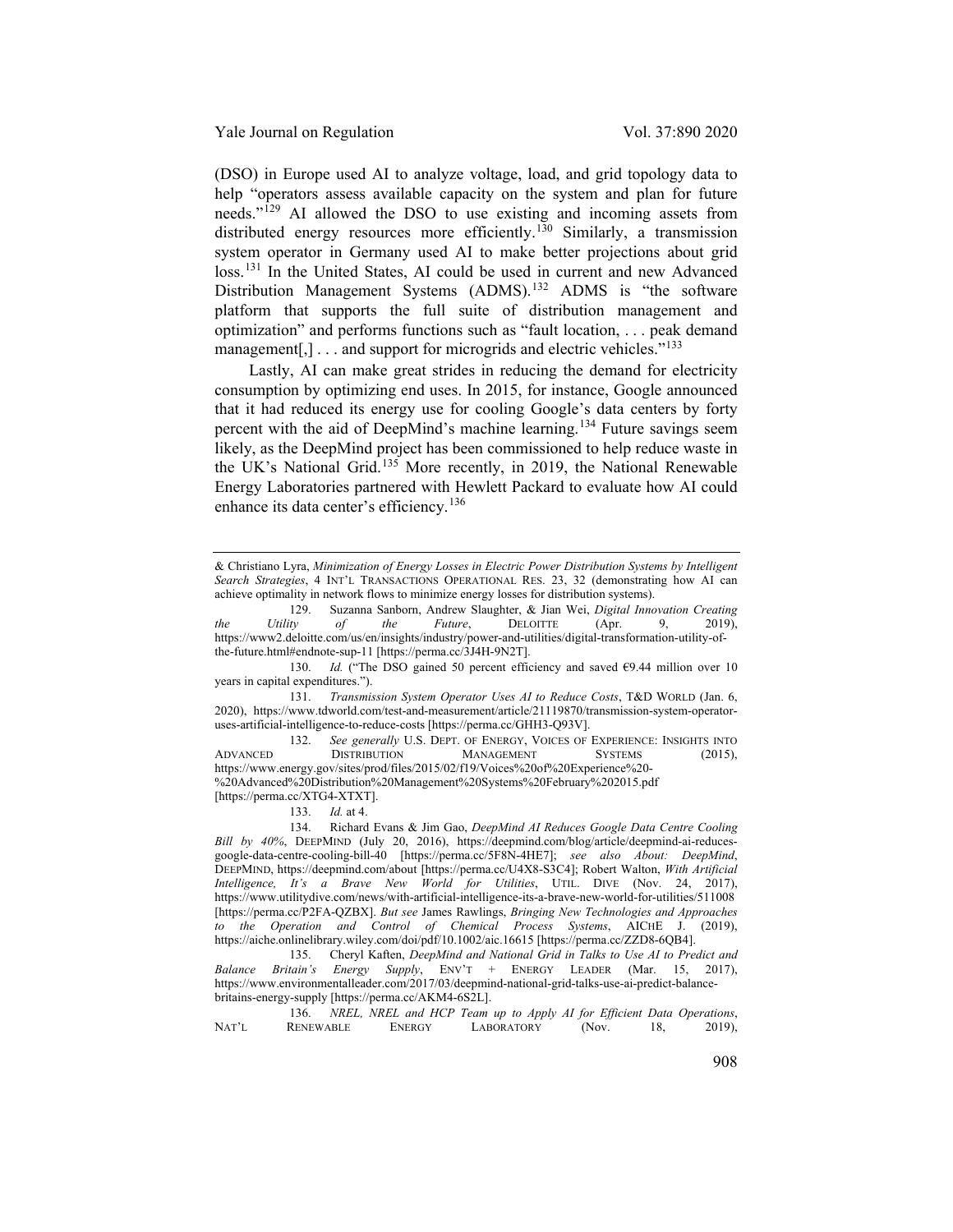Addressing these inefficiencies can have enormous impacts on carbon emissions. In fact, energy efficiency is often touted as the unsung hero of decarbonization, touching upon many sectors and producing some of the largest impacts for the lowest costs.[137](#page-19-0) Enhancing efficiency across multiple sectors can also help reduce electricity consumption.<sup>[138](#page-19-1)</sup> The International Energy Agency has argued that energy efficiency is key to the transformation of energy systems and will play an important role in cutting the growth of world energy demand to one-third of the current rate by 2040.<sup>[139](#page-19-2)</sup> Experts also modeled the combined impact of energy-efficiency opportunities across buildings, industry, transportation, and the electric grid, and found that such efforts can cut GHGs in half by 2050.<sup>[140](#page-19-3)</sup>

#### *C. Artificial Intelligence for Electric-Grid Reliability and Resiliency*

A third area where AI can assist the electric grid involves reliability and resilience. The North American Electric Reliability Corporation (NERC) has distinguished between reliability and resilience for the bulk power system.<sup>[141](#page-19-4)</sup> Reliability is composed of both adequacy and security, focusing on the ability of the electric system to meet customer needs, as well as to "withstand sudden disturbances or unanticipated loss of system components."[142](#page-19-5) Resilience, on the other hand, refers to "[t]he ability to withstand and reduce the magnitude and/or duration of disruptive events, which includes the capability to anticipate,

https://www.nrel.gov/news/program/2019/nrel-and-hpe-team-up-to-apply-ai-for-efficient-data-centeroperations.html [https://perma.cc/N47R-832G].

<span id="page-19-0"></span><sup>137.</sup> Steve Sorrell, *Reducing Energy Demand: A Review of Issues, Challenges and Approaches*, 47 RENEWABLE & SUSTAINABLE ENERGY REVIEWS 74 (2015) (stating that improving energy efficiency, along with reducing energy demand, are widely considered the most promising, fastest, cheapest, and safest means to reducing emissions).

<span id="page-19-1"></span><sup>138.</sup> *See* Herman K. Trabish, *As Utilities Scramble to Manage Explosive DER Growth, Is Power Grid Autonomy a Solution?*, UTIL. DIVE (Sept. 11, 2019), https://www.utilitydive.com/news/as-utilities-scramble-to-manage-explosive-der-growth-is-power-gridautonom/562439 [https://perma.cc/9QFJ-PLGK].

<span id="page-19-2"></span><sup>139.</sup> INT'L ENERGY AGENCY, SPECIAL REPORT ON ENERGY AND CLIMATE CHANGE, PART OF THE WORLD ENERGY OUTLOOK (2015).

<span id="page-19-3"></span><sup>140.</sup> Steven Nadel & Lowell Ungar, Report U1907, *Halfway There: Energy Efficiency Can Cut Energy Use and Greenhouse Gas Emissions in Half by 2050*, AM. COUNCIL FOR ENERGY-EFFICIENT ECON., at iv (2019), https://aceee.org/sites/default/files/publications/researchreports/u1907.pdf. The authors identified the following areas as the among top energy-saving opportunities: fuel economy standards and less driving for vehicles; industrial, residential, and appliance efficiencies; and freight and aviation efficiency. *Id.* at 5.

<span id="page-19-4"></span><sup>141.</sup> The bulk power system is defined as "facilities and control systems necessary for operating an interconnected electric energy transmission network (or any portion thereof), and electric energy from generation facilities needed to maintain transmission system reliability." 16 U.S.C. § 824o(a)(1) (2018); Amy L. Stein, *Regulating Reliability*, 54 HOUS. L. REV. 1191, 1250 (2017).

<span id="page-19-5"></span><sup>142.</sup> N. AM. ELEC. RELIABILITY CORP., REPORT ON RESILIENCY, at iv (2018), https://www.nerc.com/comm/RISC/Related%20Files%20DL/RISC%20Resilience%20Report\_Approved \_RISC\_Committee\_November\_8\_2018\_Board\_Accepted.pdf [https://perma.cc/G6AJ-9HQ4].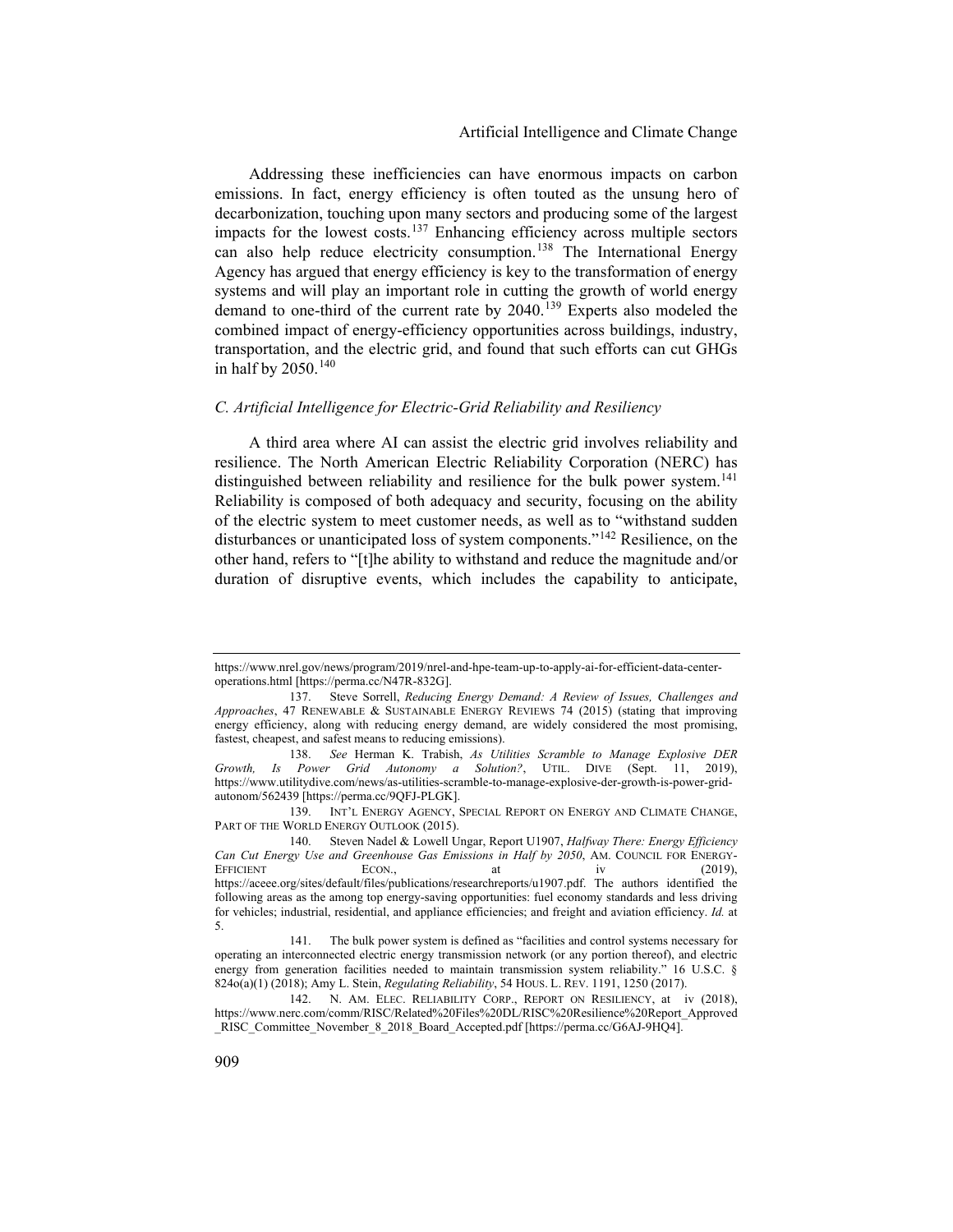absorb, adapt to, and/or rapidly recover from such an event."[143](#page-20-1) AI can assist in both of these goals, reducing emissions by reducing downtime and avoiding back-up generation that emits more GHGs.

<span id="page-20-9"></span><span id="page-20-0"></span>Blackouts result in devastating economic impacts<sup>[144](#page-20-2)</sup> but can have severe environmental impacts too. Downtime creates inefficiencies and waste that cascade through our interconnected grid.[145](#page-20-3) Manufacturing plants and other businesses often sit idle until the power returns, sometimes causing them to have to start a process over if they were interrupted.<sup>[146](#page-20-4)</sup> For example, a short blackout in New York resulted in over twenty-nine tons of food waste.<sup>[147](#page-20-5)</sup> The GHG emission-rich process of creating and transporting that food into the city was necessarily repeated because the grid failed for just a few hours.<sup>[148](#page-20-6)</sup> In addition, the use of generators and being forced to use alternate forms of transport (if public transportation is unable to operate) can all contribute to increased emissions during blackouts.<sup>[149](#page-20-7)</sup> Preventing and swiftly curing blackouts are key to reducing catastrophic impacts.

Furthermore, utilities historically have been reactive entities. In many parts of the country, the utility is only notified of a power outage by calls from angry customers.<sup>[150](#page-20-8)</sup> The smart-grid advancements discussed above are part of

<span id="page-20-1"></span><sup>143.</sup> Candice Castaneda, NERC Legal, *Perspective on Resilience*, N. AM. ELEC. RELIABILITY CORP. (Oct. 31, 2018), https://www.usea.org/sites/default/files/event- /NERC%20perspective%20on%20resilience%20-%20USEA%202018.pdf [https://perma.cc/J5NC-LQBP].

<span id="page-20-2"></span><sup>144.</sup> In 2012, weather-related outages cost the U.S. economy between \$18 billion and \$33 billion. President's Council of Econ. Advisers et al., Economic Benefits of Increasing<br>Electric Grid Resilience to Weather Outages 3 (Aug. 2013). ELECTRIC GRID RESILIENCE TO WEATHER OUTAGES 3 (Aug. 2013), https://www.energy.gov/sites/prod/files/2013/08/f2/Grid%20Resiliency%20Report\_FINAL.pdf [https://perma.cc/RDM8-GPVQ].

<span id="page-20-3"></span><sup>145.</sup> *See* Charisse Jones, *The New York City Blackout Was Actually Bad for the Environment*, U.S.A. TODAY (July 16, 2019), https://www.usatoday.com/story/money/2019/07/16/blackout-how-climate-affected-new-york-poweroutage/1734529001 [https://perma.cc/GBK8-5GFL]; *see also* Leticia Miranda, *As California Burns, Generator Companies Make a Power Grab*, NBC NEWS (Nov. 6, 2019), https://www.nbcnews.com/business/business-news/california-burns-generator-companies-make-powergrab-n1076611 [https://perma.cc/HGD7-RLR9] (discussing how overgrown trees and outdated grid infrastructure led to wildfires in California and how electric companies are implementing rolling blackouts while they update their infrastructure to ensure the wildfires do not happen again).

<sup>146.</sup> Jones, *supra* note [145.](#page-20-0)

<sup>147.</sup> *Id.*

<sup>148.</sup> *Id.* 

<span id="page-20-7"></span><span id="page-20-6"></span><span id="page-20-5"></span><span id="page-20-4"></span>Id.; R. Subramanian et al., *Air Quality in Puerto Rico in the Aftermath of Hurricane Maria: A Case Study on the Use of Lower Cost Air Quality Monitors*, 2 ACS EARTH SPACE CHEM. 1179, 1179 (2018) ("The widespread reliance on generators for regular electric supply in the aftermath of Hurricane Maria appears to have increased air pollution in San Juan."); Rejane Frederick & Cristina Novoa, *Echoes of Katrina: Post-Hurricane Maria Public Health Threats and Trauma*, CTR. FOR AM. PROGRESS (Mar. 20, 2018), https://www.americanprogress.org/issues/green/news/2018/03/20/448215/echoes-katrina-post-hurricanemaria-public-health-threats-trauma [https://perma.cc/683W-CPCM].

<span id="page-20-8"></span><sup>150.</sup> *See How the Smart Grid Keeps Your Power On*, SMARTGRID CONSUMER COLLABORATIVE, https://cemast.illinoisstate.edu/downloads/smart-grid/SGCC-Outage-Restorationhttps://cemast.illinoisstate.edu/downloads/smart-grid/SGCC-Outage-Restoration-Fact-Sheet.pdf [https://perma.cc/5VHH-BRX7]; Sandra Ponce de Leon, *The Role of Smart Grids and AI in the Race to Zero Emissions*, FORBES (Mar. 20, 2019), *in the Race to Zero Emissions*, FORBES (Mar. 20, 2019),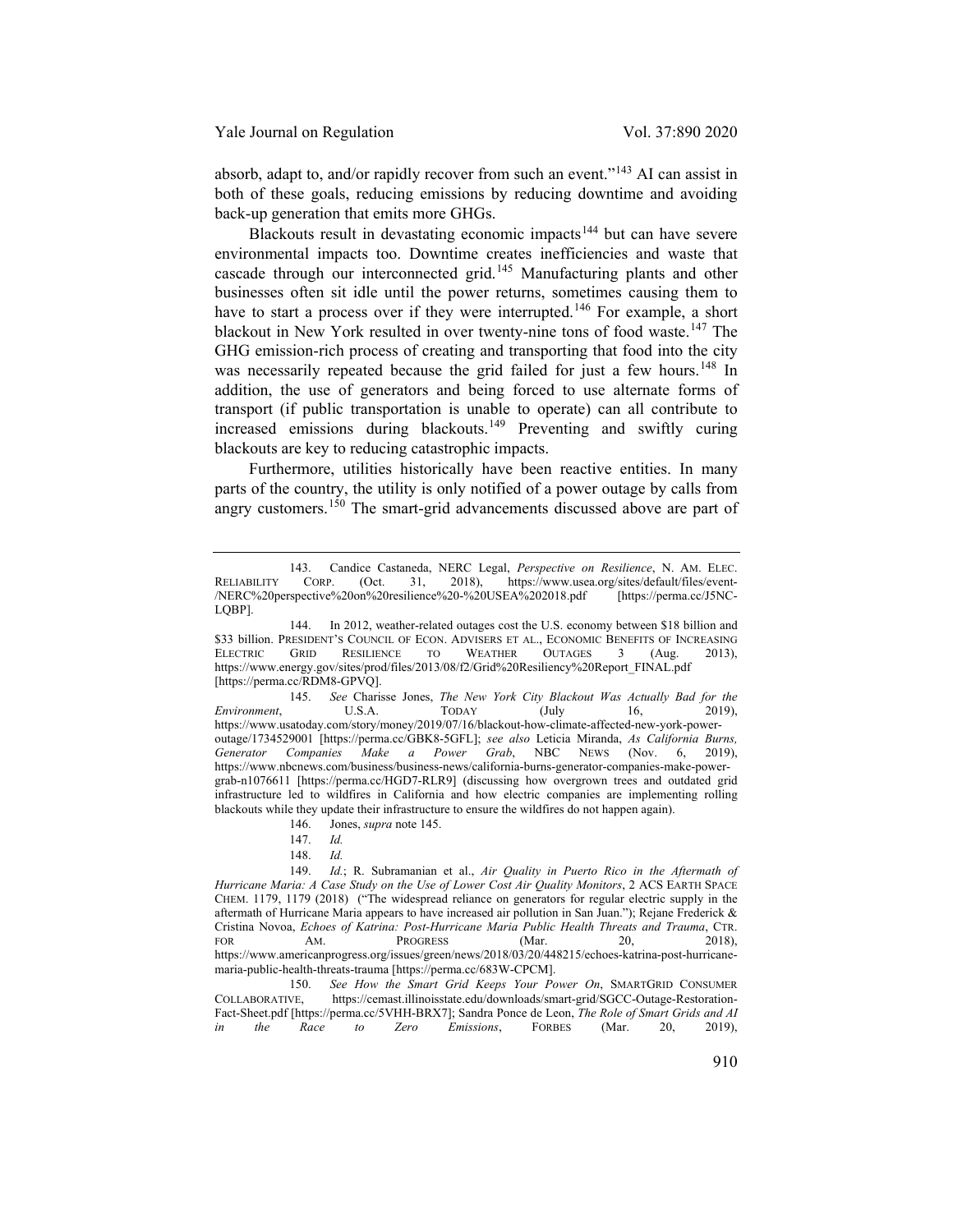the race to modernize these distribution systems.<sup>[151](#page-21-0)</sup> The senility of the grid has contributed to an increased incidence of weather-related power outages, and a lack of automated sensors constrain the response time of grid operators.<sup>[152](#page-21-1)</sup> Older transmission lines dissipate more energy than new ones and grid deterioration increases the system's vulnerability to severe weather.<sup>[153](#page-21-2)</sup>

<span id="page-21-7"></span>AI can help utilities shift from reactive into proactive entities. In 2018, the Department of Energy announced a \$5.8 million funding opportunity for research and development of "advanced tools and controls" to improve the resilience and reliability of the nation's power grid.[154](#page-21-3) This Section discusses how AI can help with troubleshooting, aiding in preventative maintenance to minimize the amount of sudden disturbances, and improve repair times to enhance resilience.

*Troubleshooting/Preventative Maintenance*. Instead of waiting for grid assets to break down, AI is being used to predict problems before they occur. Given the interconnected nature of the electric grid, preventing just one equipment failure can eliminate the cascading blackouts that have occurred in many of our most notorious power outages in U.S. history. [155](#page-21-4)

<span id="page-21-8"></span>To become more proactive, utilities and generators are using algorithms<sup>[156](#page-21-5)</sup> that "take into account industry-wide early failure rates for equipment, creating a richer understanding of premature failure risks for enhanced asset maintenance, workflow, and portfolio management" to predict the probability of failure.<sup>[157](#page-21-6)</sup> For example, the New York Power Authority (NYPA) has

https://www.forbes.com/sites/cognitiveworld/2019/03/20/the-role-of-smart-grids-and-ai-in-the-race-tozero-emissions/#17091f661c8e [https://perma.cc/AXL8-AMKC].

<span id="page-21-0"></span><sup>151.</sup> Robert Walton, *Aging Grids Drive \$51B in Annual Utility Distribution Spending*, UTIL. DIVE (July 25, 2018), https://www.utilitydive.com/news/aging-grids-drive-51b-in-annual-utilitydistribution-spending/528531 [https://perma.cc/KCX9-CV79] ("A 2015 report from the U.S. Department of Energy concluded 70% of power transformers are 25 years of age or older, 60% of circuit breakers are 30 years or older and 70% of transmission lines are 25 years or older.").

<sup>152.</sup> PRESIDENT'S COUNCIL OF ECON. ADVISERS ET AL., *supra* note [144,](#page-20-9) at 7.

<sup>153.</sup> *Id*.

<span id="page-21-3"></span><span id="page-21-2"></span><span id="page-21-1"></span><sup>154.</sup> Peter Maloney, *DOE Offers Funding Tied to Big Data, AI, Machine Learning*, AM. PUB. POWER ASS'N (Oct. 1, 2018), https://www.publicpower.org/periodical/article/doe-offersfunding-tied-big-data-ai-machine-learning [https://perma.cc/JD7Y-XGGX].

<span id="page-21-4"></span><sup>155.</sup> The 2003 Northeast Blackout affected over fifty million people from New York to Montreal. *This Day in History August 14: Blackout Hits Northeast United States*, HISTORY, https://www.history.com/this-day-in-history/blackout-hits-northeast-united-states

<sup>[</sup>https://perma.cc/HC4K-7V5P]. Many Americans feared it was caused by terrorism, and the utility companies pointed fingers at each other. *Id.* After a comprehensive investigation, it was discovered the outage was caused by a few overgrown trees that touched a powerline in Ohio. *Id*.

<span id="page-21-6"></span><span id="page-21-5"></span><sup>156.</sup> *See* Peter Maloney, *SRP Taps AI to Monitor and Improve Its IT Systems*, AM. PUB. POWER ASS'N (Sept. 23, 2019), https://www.publicpower.org/pealoneyriodical/article/srp-taps-aimonitor-and-improve-its-it-systems [https://perma.cc/3RGA-SLNG]. SRP is using AI to monitor and visualize the system and build a dynamic IP map in real-time to "avoid outages and provide a better customer experience." *Id.*

<sup>157.</sup> McClelland, *supra* note [97.](#page-13-7)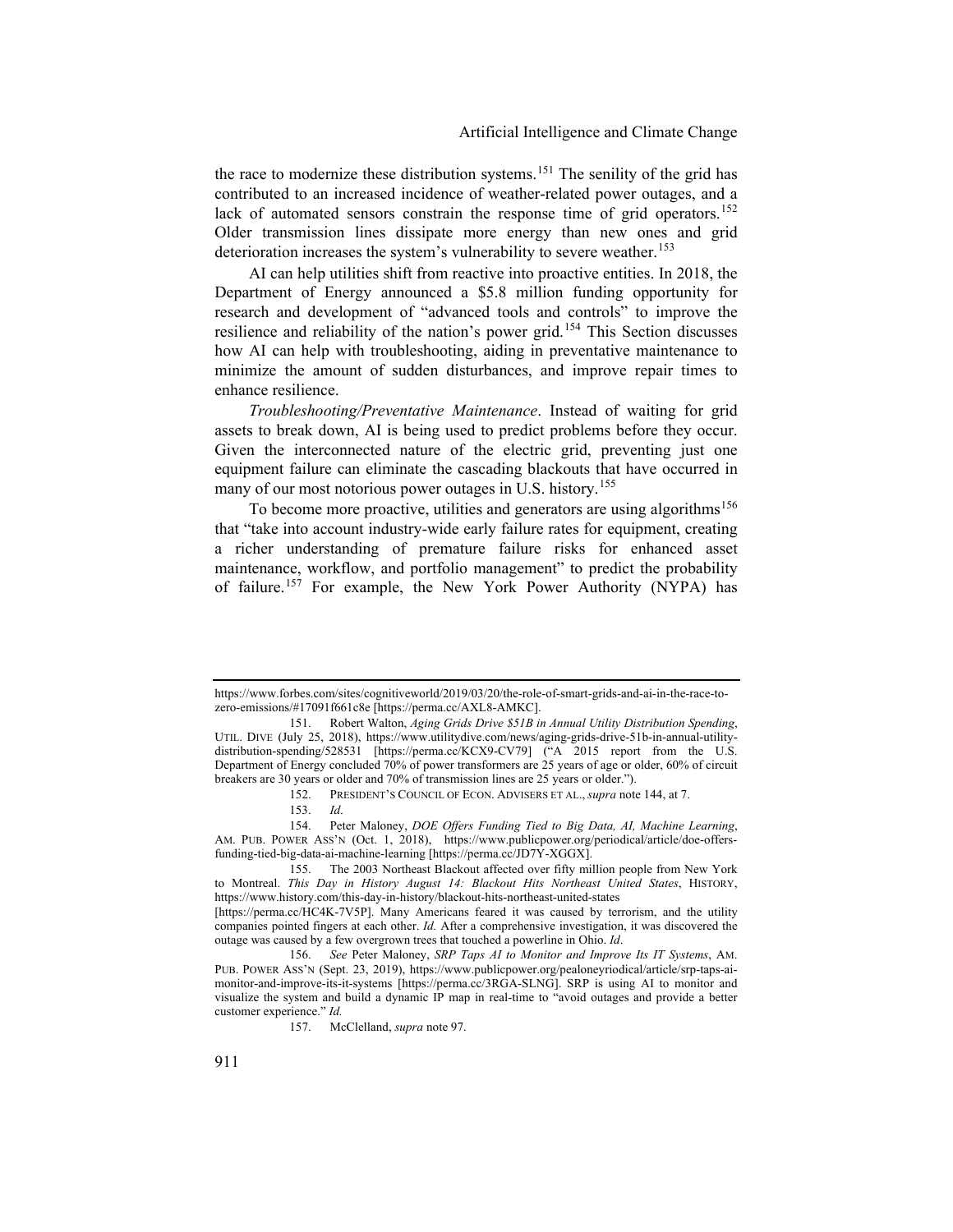invested in sensors to help determine the life expectancy of key equipment and head off problems before they can affect operations at power plants.<sup>[158](#page-22-0)</sup>

Power companies can use sensor monitoring for similar preventative maintenance.<sup>[159](#page-22-1)</sup> Utilities are already using devices known as phasor measurement units (PMUs) to "measure the amplitude and phase of electric current and voltage at various points on the electric grid using a common time source for synchronization" to provide a real-time snapshot of the grid's operating status.[160](#page-22-2) In 2018, New York also announced a PMU program, which "deploys sensors to collect voltage and current data at NYPA's power generating facilities and switchyards with high-resolution and precise time stamping. The collected data can then be pulled together and used for real-time grid management, asset management and potential problem detection."[161](#page-22-3) Although these PMUs are over a hundred times faster than the previous system used by the electric industry, "more advanced tools are needed to analyze the data for actionable information."<sup>[162](#page-22-4)</sup>

For example, utilities could shift away from a fixed schedule for asset maintenance and retirement and toward a more optimal schedule based on the actual condition of assets.<sup>[163](#page-22-5)</sup> By leveraging data from sensors and other hardware that tracks assets remotely, machine learning applications could "liberate grid operators from decommissioning assets before their useful lives have ended, while enabling them to perform more frequent inspections and maintenance to keep assets working well."[164](#page-22-6) As one example, a European power distribution company was able to reduce its costs by thirty percent by analyzing dozens of variables to determine the overall health of transformers and diagnose individual components.[165](#page-22-7)

Similarly, AI can be used to better anticipate extreme weather and natural disasters that are perilous to electric grids.<sup>[166](#page-22-8)</sup> For example, NASA recently used

<span id="page-22-0"></span><sup>158.</sup> *See* Maloney, *supra* note [154.](#page-21-7) The NYPA said that at its Robert Moses-Niagara Power Plant, it was testing an array of sensors that will help determine the life expectancy of key equipment and head off problems before they can affect operations. *Id.*

<sup>159.</sup> McClelland, *supra* note [97.](#page-13-7)

<span id="page-22-2"></span><span id="page-22-1"></span><sup>160.</sup> Maloney, *supra* note [154.](#page-21-7) The American Recovery and Reinvestment Act of 2009 supported the installation of over 1,000 PMUs across North America. *Id.* There are now PMUs deployed at over 2,500 locations across the nation's bulk power system. *Id.*

<span id="page-22-3"></span><sup>161</sup>*. Id.* For instance, NYPA said that data from about one hundred sensors are currently being used in a simulation on a turbine-generator unit at the plant. *Id*.

<span id="page-22-5"></span><span id="page-22-4"></span><sup>162.</sup> *Id*. The so-called PMUs can gather data at a rate a hundred times faster than the Supervisory Control and Data Acquisition (SCADA) systems that are widely used in the power industry. *Id.*

<sup>163.</sup> Bughin et al., *supra* not[e 128,](#page-17-10) at 49.

<sup>164.</sup> *Id*.

<sup>165.</sup> *Id.*

<span id="page-22-8"></span><span id="page-22-7"></span><span id="page-22-6"></span><sup>166.</sup> *See, e.g.*, Naveen Joshi, *How AI Can and Will Predict Disasters*, FORBES (Mar. 15, 2019), https://www.forbes.com/sites/cognitiveworld/2019/03/15/how-ai-can-and-will-predictdisasters [https://perma.cc/9ELU-45RH] (describing efforts to predict the location and intensity of volcano eruptions); Victoria Woolaston, *The Algorithm That Can Predict When a Tsunami Will Strike*, WIRED (May 25, 2016) https://www.wired.co.uk/article/the-algorithm-that-can-predict-when-a-tsunami-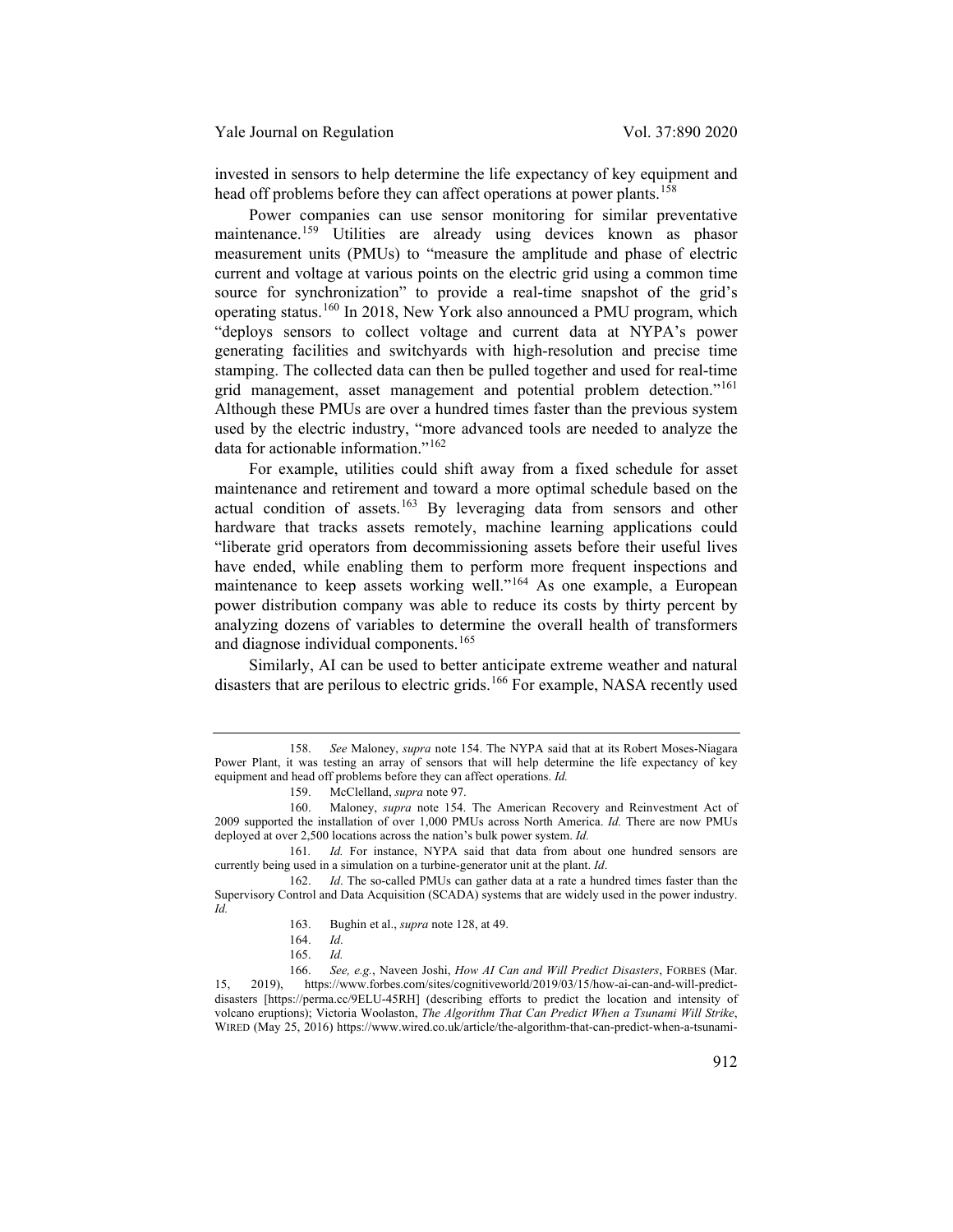AI to track Hurricane Harvey, allowing it to predict the storm's movement with six times more accuracy.[167](#page-23-1) IBM also has an AI tool that helps predict power outages from severe storms and enables utilities to improve their emergency response times.[168](#page-23-2) In Switzerland, a team of scientists was able to use AI to correctly predict lightning strikes inside an 18-mile radius about 80% of the time.<sup>[169](#page-23-3)</sup> AI and bionic eyes are also helping to contain wildfires with the aid of IBM's Watson AI system which visually evaluates camera feeds to spot new fires and predict where they will spread.<sup>[170](#page-23-4)</sup>

*Facilitate repairs*. As discussed above, a key component of resiliency focuses on the ability of a system to come back online. AI can become a critical tool in the effort to enhance the grid's resiliency. "By relying on data from remote sensors, power producers can pinpoint where to send a crew for a repair, and based on an assessment of the damage, ensure the team arrives with the right tools for the job." $171$ 

<span id="page-23-0"></span>Utilities have been using drones and AI trained on deep-learning algorithms, combined with sensors, to address malfunctions in remote areas.<sup>[172](#page-23-6)</sup> Drones collect information about many different remote issues, such as malfunctioning equipment, downed trees, or simply vegetation encroachment on remote assets.<sup>[173](#page-23-7)</sup> Combining AI analysis with images taken by drones creates a powerful tool for use by the energy and utility industries. [174](#page-23-8) Some

<span id="page-23-4"></span>170. CNN Wire, *Artificial Intelligence Helps Spot Wildfires Faster*, FOX5 SAN DIEGO (Dec. 5, 2019), https://fox5sandiego.com/2019/12/05/artificial-intelligence-helps-spot-wildfires-faster [https://perma.cc/UM7D-27YT]; Garrett Hering, *Calif. Utilities Tap Artificial Intelligence in War Against Wildfires*, S&P GLOBAL (Mar. 22, 2019), https://www.spglobal.com/marketintelligence/en/news-insights/latest-news-headlines/50714018 [https://perma.cc/H7A9-ZD23]; Brian K. Sullivan, *AI and Bionic Eyes Are Helping to Contain Raging Wildfires*, BLOOMBERG NEWS (Aug. 4, 2019), https://www.bloomberg.com/news/articles/2019-08- 04/bionic-eyes-and-ai-are-helping-keep-raging-wildfires-contained [https://perma.cc/HUL3-6SXE].

171. McClelland, *supra* note [97.](#page-13-7)

<span id="page-23-6"></span><span id="page-23-5"></span>172. Isaac Bruns, *Drones for Power Line Inspections*, UTIL. PRODUCTS (Jan. 1, 2019), https://www.utilityproducts.com/line-construction-maintenance/article/16003823/drones-for-power-lineinspections [https://perma.cc/LK36-V2SP]; *In Photos: How Drones And Artificial Intelligence Can Help Speed Hurricane Recover*y, ONE BRIEF, https://theonebrief.com/in-photos-how-drones-and-artificialintelligence-can-help-speed-hurricane-recovery [https://perma.cc/6XLV-9F3G]; McClelland, *supra* note [97.](#page-13-7)

173. *See* sources cited *supra* not[e 172](#page-23-0)*.*

<span id="page-23-8"></span><span id="page-23-7"></span>174. *See* Sam Daley, *Fighting Fires and Saving Elephants: How 12 Companies Are Using the AI Drone to Solve Big Problems*, BUILT IN (Mar. 10, 2019), https://builtin.com/artificial-

will-strike [https://perma.cc/XE9S-MJL3] (discussing the development of an algorithm to better predict tsunami occurrences and potential damage).

<span id="page-23-1"></span><sup>167.</sup> *Hurricane Harvey, Forecasting Weather with Machine Learning Artificial Intelligence*, TRADERS COMMUNITY (Aug. 24, 2017), https://traderscommunity.com/index.php/technology/171-forecasting-weather-with-machine-learningartificial-intelligence [https://perma.cc/V5WF-VWSV].

<span id="page-23-2"></span><sup>168.</sup> Aili McConnon, *AI Helps Cities Predict Natural Disasters*, WALL ST. J. (June 26, 2018), https://www.wsj.com/articles/ai-helps-cities-predict-natural-disasters-1530065100 [https://perma.cc/4ZWX-88SF].

<span id="page-23-3"></span><sup>169.</sup> Courtney Linder, *Artificial Intelligence Can Now Predict When Lightning Will Strike*, **POPULAR MECHANICS** (Nov. 17, 2019), https://www.popularmechanics.com/science/environment/a29703282/artificial-intelligence-lightning [https://perma.cc/Z4GL-4SVG].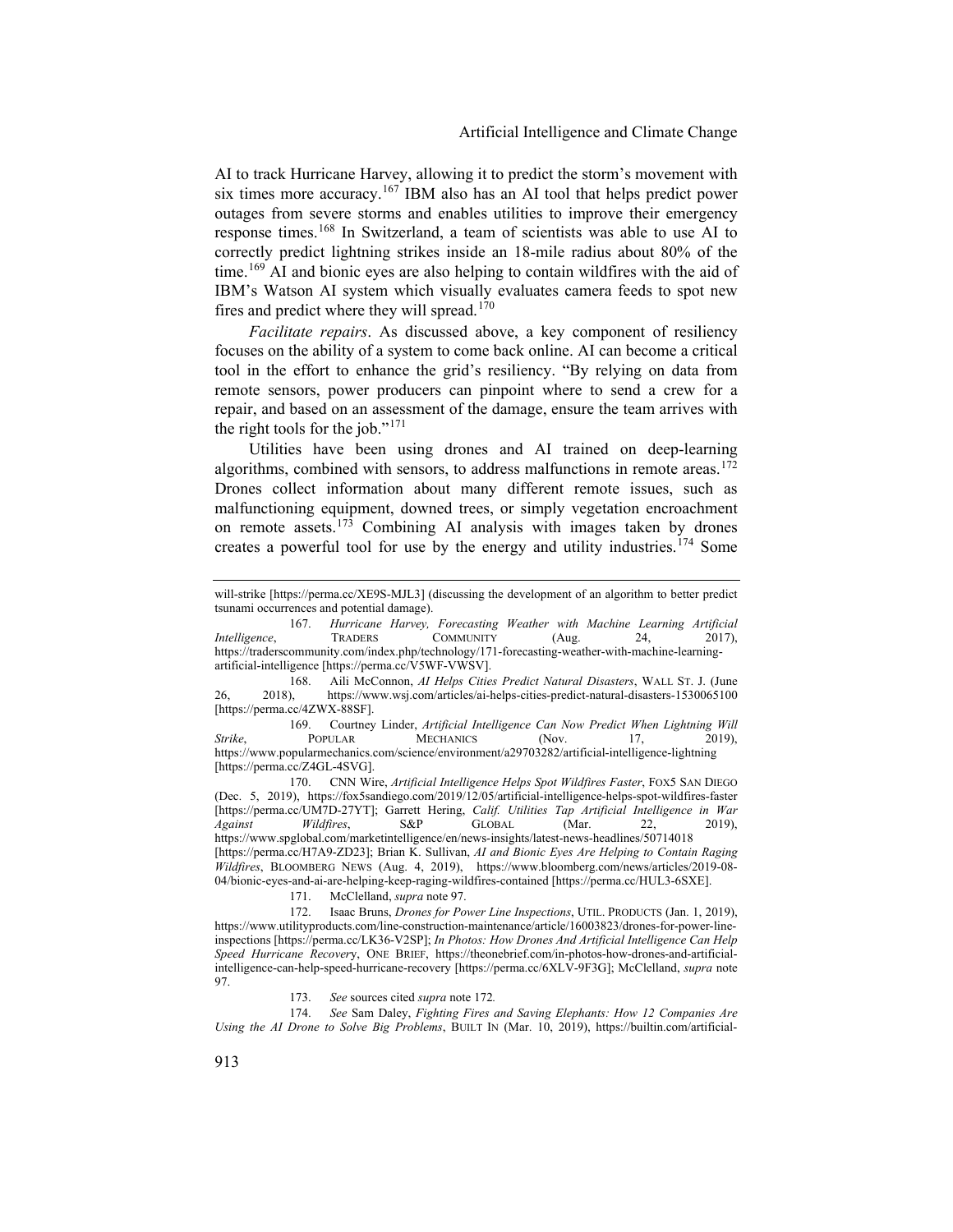professionals even predict that synthesizing drones and AI will help prevent utility issues before they even happen, simply by analyzing predictive data.<sup>[175](#page-24-0)</sup>

*NERC Security Requirements*. Bulk grid users can use AI as a more costeffective way to satisfy the reliability requirements imposed by the nation's reliability monitor, the North American Electric Reliability Corporation (NERC). NERC has issued security regulations to address both physical and cybersecurity threats. The regulations are designed to push entities to become more proactive by "requir[ing] a minimum level of organizational, operational, and procedural controls to mitigate risk."[176](#page-24-1)

The NERC physical security regulations, known as CIP-014-1,<sup>[177](#page-24-2)</sup> "include" six basic independent verifications of the risk assessment and an evaluation of the potential threats and vulnerabilities of a physical attack on these critical stations or substations."[178](#page-24-3) Perhaps the most challenging requirement is to develop and implement a documented physical-security plan, which must include measures to detect and respond to physical threats.<sup>[179](#page-24-4)</sup> Among the more innovative solutions to comply with these physical-security requirements are tower-mounted robots powered by AI.<sup>[180](#page-24-5)</sup>

The NERC cybersecurity regulations are more extensive than the physical security regulations, addressing cybersecurity concerns through ten regulations<sup>[181](#page-24-6)</sup> ranging from personnel training<sup>[182](#page-24-7)</sup> to incident reporting.<sup>[183](#page-24-8)</sup> This might be due in part to an increasing number of data breaches in the United

<span id="page-24-3"></span>178. Steven Bowen, *Using Artificial Intelligence to Protect the Power Grid*, POWER MAG. (Jan. 31, 2018), https://www.powermag.com/using-artificial-intelligence-to-protect-the-u-spower-grid [https://perma.cc/MP9Q-RJYP].

<span id="page-24-6"></span>181. *See Reliability Standards*, N. AM. ELECTRIC RELIABILITY CORP., https://www.nerc.com/pa/Stand/Pages/CIPStandards.aspx [https://perma.cc/SM32-A2GN].

<span id="page-24-7"></span>182. *CIP-004-6* — *Cyber Security* — *Personnel & Training*, N. AM. ELECTRIC RELIABILITY CORP., https://www.nerc.com/pa/Stand/Reliability%20Standards/CIP-004-6.pdf [https://perma.cc/9JZX-23MB].

<span id="page-24-8"></span>183. *CIP-008-5* — *Cyber Security* — *Incident Reporting and Response Planning*, N. AM. ELECTRIC RELIABILITY CORP., https://www.nerc.com/pa/Stand/Reliability%20Standards/CIP-008- 5.pdf [https://perma.cc/2YG2-76NG].

intelligence/drones-ai-companies [https://perma.cc/9VDX-JQ75]; Reena Kamra, *AI-Powered Drones: A Technological Benison*, MEDIUM (June 26, 2019), https://medium.com/datadriveninvestor/ai-powereddrones-a-technological-benison-c734f6135c2c [https://perma.cc/KT7E-RKG7].

<span id="page-24-0"></span><sup>175.</sup> *See* Ilkka Hiidenheimo, *Implementing Drones to Inspect Electric Utility Wires*, ROBOTICS TOMORROW (Dec. 23, 2019), https://www.roboticstomorrow.com/article/2019/12/implementing-drones-to-inspect-electric-utilitywires/14554 [https://perma.cc/AMS9-2G4H].

<span id="page-24-1"></span><sup>176.</sup> NERC, https://www.nerc.com/AboutNERC/Pages/default.aspx; *CIP-011-2 – Cyber Security* — *Information Protection*, N. AM. ELECTRIC RELIABILITY CORP., https://www.nerc.com/pa/Stand/Reliability%20Standards/CIP-011-2.pdf [https://perma.cc/2992-TAVJ].

<span id="page-24-2"></span><sup>177.</sup> *CIP-014-1* — *Physical Security*, https://www.nerc.com/pa/Stand/Reliability%20Standards/CIP-014-1.pdf KQMT].

<sup>179.</sup> *Id.*

<span id="page-24-5"></span><span id="page-24-4"></span><sup>180.</sup> *See, e.g.*, *id.* A network "could transform a power grid's passive security system into an active defense-and-denial physical protection system. Using non-lethal actuators, such as cameras and sensors, the system detects, delays, and safely thwarts a potential attacker by overwhelming them with directed, high-intensity sound, lights, and strobes." *Id.*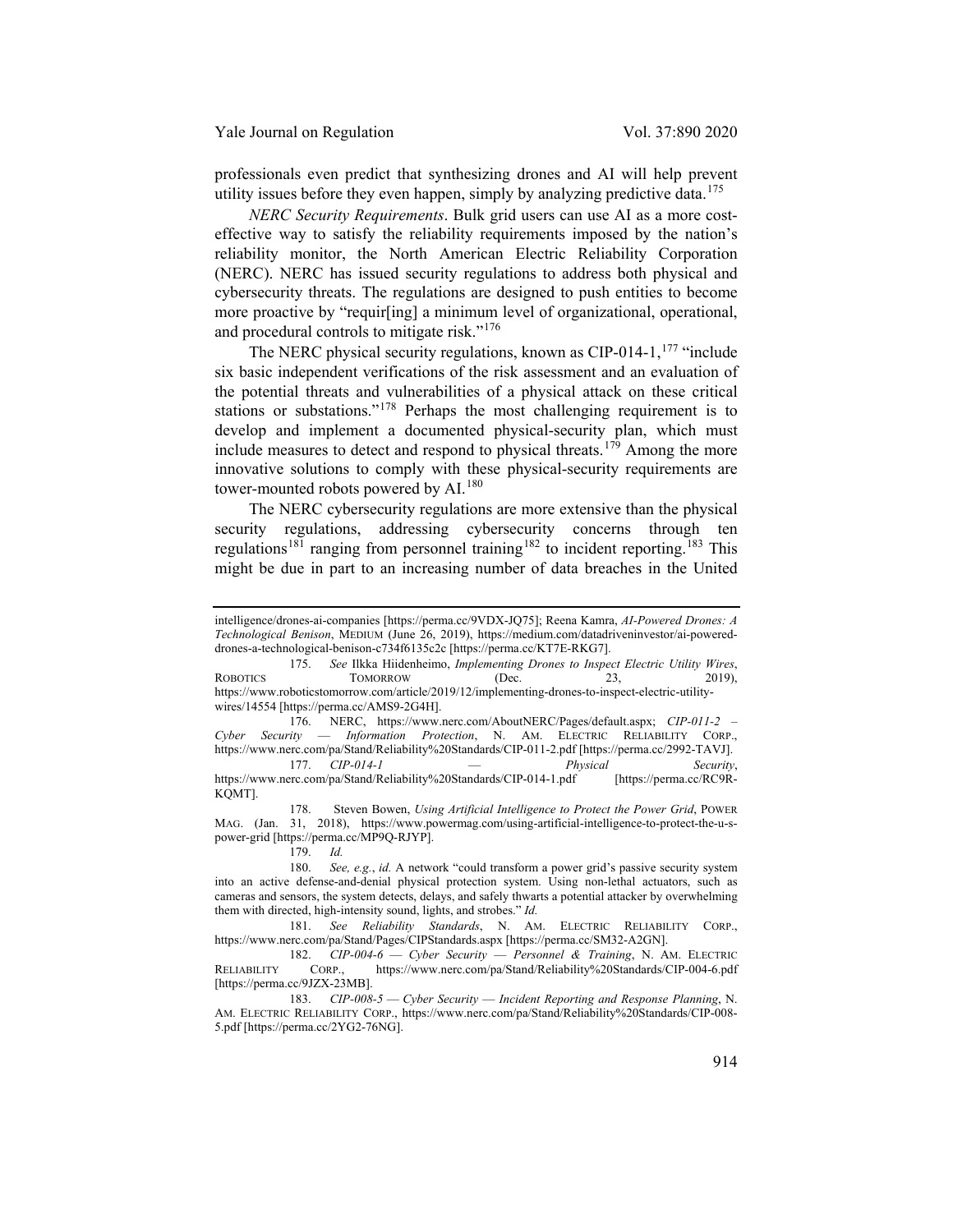States<sup>[184](#page-25-0)</sup> or to an overall heightened concern for data protection.<sup>[185](#page-25-1)</sup> Similar to CIP-014-1, CIP-010-2 requires entities to implement processes to develop baseline configurations of cyber assets, monitor changes in the baselines, and "[a]t least once every 15 calendar months, conduct a paper or active vulnerability assessment."<sup>[186](#page-25-2)</sup> Other standards extend to both physical-security and cybersecurity threats; for example, CIP-006-6 requires entities to limit access to cyber assets to only those authorized in advance.<sup>[187](#page-25-3)</sup> AI could be used to combat these cybersecurity threats by predicting and responding to data breaches or automating security operations processes by providing a big-data solution to a big-data problem.<sup>[188](#page-25-4)</sup>

Cybersecurity threats in the energy sector are an omnipresent concern for regulators and utilities. In May of 2020, President Trump declared a national emergency in response to the threat of foreign adversaries "exploiting vulnerabilities in the United States bulk-power system."<sup>[189](#page-25-5)</sup> To address these threats, President Trump prohibited any "acquisition, importation, transfer, or installation of any bulk-power system electric equipment" where the

<span id="page-25-1"></span>185. "Previous Pew Research Center studies of the digital privacy environment have found that many Americans fear they have lost control of their personal information and many worry whether government agencies and major corporations can protect the customer data they collect." Aaron Smith, *Americans and Cybersecurity*, PEW RES. CTR. (Jan. 26, 2017), Smith, *Americans and Cybersecurity*, PEW RES. CTR. (Jan. 26, 2017), https://www.pewresearch.org/internet/2017/01/26/americans-and-cybersecurity [https://perma.cc/NAA2-LXN5].

<span id="page-25-0"></span><sup>184.</sup> *See In re* Equifax, Inc., Customer Data Sec. Breach Litig., 362 F. Supp. 3d 1295, 1308 (N.D. Ga. 2019) ("[H]ackers stole the personal and financial information of nearly 150 million Americans. . . . [I]t affected almost half of the entire American population. . . . The hackers stole at least 146.6 million names, 146.6 million dates of birth, 145.5 million Social Security numbers, 99 million addresses, 17.6 million driver's license numbers, 209,000 credit card numbers, and 97,500 tax identification numbers."); *see also In re* SuperValu, Inc., 870 F.3d 763, 766-67 (8th Cir. 2017) (discussing a class-action data-breach suit with defendant SuperValu grocery stores where "cyber criminals accessed the computer network that processes payment card transactions for 1,045 of defendants' stores"); Lewert v. P.F. Chang's China Bistro, Inc., 819 F.3d 963, 966 (7th Cir. 2016) (discussing a class-action data-breach suit with defendant P.F. Chang's China Bistro after the "restaurant's computer system had been hacked and debit-and credit-card data had been stolen"); Remijas v. Neiman Marcus Grp., LLC, 794 F.3d 688, 690 (7th Cir. 2015) (discussing a class action data breach suit with the defendant Neiman Marcus, a luxury department store, where hackers attacked defendant's system and stole the credit card numbers of its customers); Charlotte A. Tschider, *Regulating the Internet of Things: Discrimination, Privacy, and Cybersecurity in the Artificial Intelligence Age*, 96 DENV. L. REV. 87, 140 (2018) ("The problematic state of cybersecurity has led to more frequent data breaches across industries and products.").

<span id="page-25-2"></span><sup>186.</sup> *CIP-010-2 — Cyber Security — Configuration Change Management and Vulnerability Assessments*, https://www.nerc.com/pa/Stand/Reliability%20Standards/CIP-010-2.pdf [https://perma.cc/9HML-6XG4].

<span id="page-25-3"></span><sup>187.</sup> *CIP-006-6 — Cyber Security — Physical Security of BES Cyber Systems*, N. AM. ELECTRIC RELIABILITY CORP., https://www.nerc.com/pa/Stand/Reliability%20Standards/CIP-006-6.pdf [https://perma.cc/Z8GV-MA9J].

<span id="page-25-5"></span><span id="page-25-4"></span><sup>188.</sup> Louis Columbus, *10 Predictions How AI Will Improve Cybersecurity in 2020*, FORBES (Nov. 24, 2019), https://www.forbes.com/sites/louiscolumbus/2019/11/24/10-predictions-howai-will-improve-cybersecurity-in-2020/#35c888d06dd7 [https://perma.cc/PBF8-V9QP]. *See generally* Catherine J.K. Sandoval, *Cybersecurity Paradigm Shift: The Risks of Net Neutrality Repeal to Energy Reliability, Public Safety, and Climate Change Solutions*, 10 SAN DIEGO J. CLIMATE & ENERGY L. 91, 123-26, 150-52 (2019).

<sup>189.</sup> Exec. Order. No. 13920, 85 Fed. Reg. 26595, 26595 (May 1, 2020).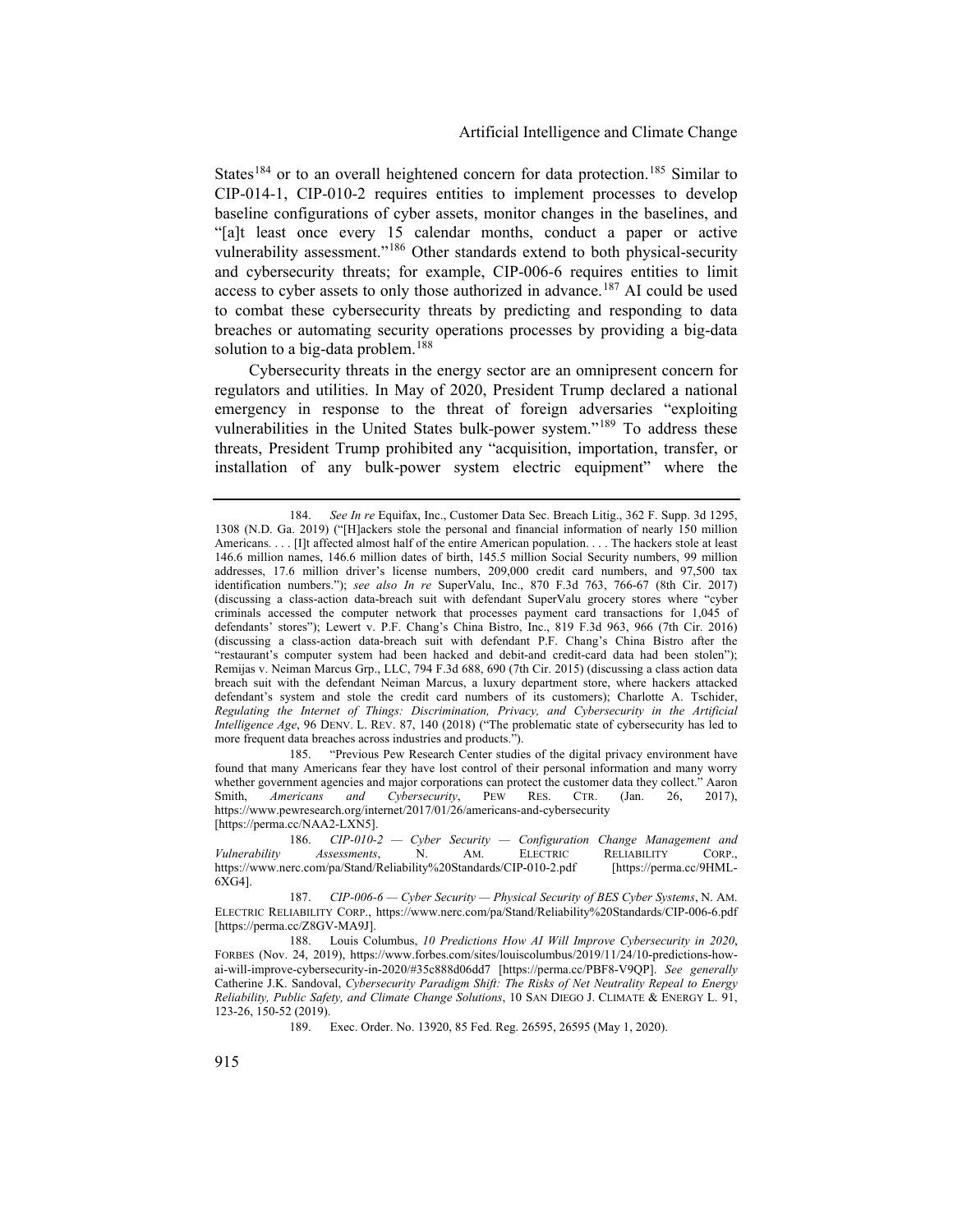transaction "involves any property in which any foreign country or a national thereof has any interest."[190](#page-26-0) Further, in a recent test by a Boston security firm, in just three days, hackers were able to completely overwhelm a fake control network modeled after control networks found in North American electric companies.[191](#page-26-1) The DOE has already taken steps to combat cybersecurity threats by funding programs to research and develop "cybersecurity solutions for energy delivery systems . . . to detect, prevent, and mitigate the consequences of a cyber-incident  $\dots$  ."<sup>[192](#page-26-2)</sup> In the energy sector, AI could be used by energy suppliers to "manage their distribution systems, including diagnosis of faults" to prevent future cybersecurity attacks, "and rerouting of power flows, with real-time awareness and control," that allows for quick responses if a cybersecurity attack were to occur.<sup>[193](#page-26-3)</sup> Although grid operators have long used data analytics to address many of the issues discussed here, AI has the potential to exceed the limitations of human processing with regard to optimizing grid assets, increasing efficiency, and enhancing reliability and resiliency.<sup>[194](#page-26-4)</sup>

# III. Key Tradeoffs for Artificial Intelligence and Climate

If we are to embrace artificial intelligence as part of the climate strategy, it will be important to be aware of the tradeoffs associated with these technological tools. As with all emerging technologies, AI may face suspicion, high upfront costs, and close scrutiny by regulators.<sup>[195](#page-26-5)</sup> Even established players

<sup>190.</sup> *Id.*

<span id="page-26-1"></span><span id="page-26-0"></span><sup>191.</sup> Robert Walton, *Utility Ransomware Attacks Becoming More Sophisticated, New 'Honeypot' Operation Finds*, UTIL. DIVE (June 15, 2020), https://www.utilitydive.com/news/utilityransomware-attacks-becoming-more-sophisticated-new-honeypot-oper/579780 [https://perma.cc/H55Z-LVML].

<span id="page-26-2"></span><sup>192.</sup> *Cybersecurity Research, Development, and Demonstration (RD&D) for Energy Delivery Systems*, U.S. DEP'T ENERGY, https://www.energy.gov/ceser/activities/cybersecurity-criticalenergy-infrastructure/cybersecurity-research-development-and [https://perma.cc/R4VP-7AR5].

<span id="page-26-3"></span><sup>193.</sup> N.Y. PUB. SERV. COMM'N, Case 14-M-0101, Proceeding on Motion of the Comm'n in Regard to Reforming the Energy Vision., No. 14-M-0101, 2014 WL 1713082, at \*10 (Apr. 25, 2014) (discussing opportunities to use technology to combat cyber-attacks); *see also* GE Global Research, *Cyber-Attack Detection and Accommodation for the Energy Delivery System*, U.S. DEP'T ENERGY (Nov. 68, 2018), ENERGY  $(Nov. 6-8, 2018)$ https://www.energy.gov/sites/prod/files/2018/12/f58/GE%20Global%20Research%20-%20Cyber-Attack%20Detection%20and%20Accommodation.pdf [https://perma.cc/R65P-U7MJ] (discussing a proposed technology that detects asset abnormal behavior, locates attack focal points (nodes), forecasts trending to abnormal behavior, and neutralizes attacked nodes). For some examples of technology being tested to improve the energy sector, see *2018 Cybersecurity for Energy Delivery Systems Peer Review*, U.S. DEPT. ENERGY, https://www.energy.gov/ceser/articles/2018-cybersecurity-energy-deliverysystems-peer-review [https://perma.cc/YCM8-FFMK]; and *Cybersecurity for Energy Delivery Systems 2018 Peer Review Presentations*, U.S. DEP'T ENERGY, https://www.energy.gov/ceser/cybersecurityenergy-delivery-systems-2018-peer-review-presentations [https://perma.cc/RT7M-XV83].

<span id="page-26-4"></span><sup>194.</sup> "Digital solutions can help power producers gain efficiency across multiple facets of their operations, from preventive plant maintenance to fuel use decisions and beyond." McClelland, *supra* note [97.](#page-13-7)

<span id="page-26-5"></span><sup>195.</sup> Of course, there may also be other explanations, including a general apathy toward change, skepticism about the cost effectiveness of AI and its tangible benefits. This short Article merely raises a few of many potential obstacles. *See generally* Gary E. Marchant & Yvonne A. Stevens, *Resilience: A New Tool in the Risk Governance Toolbox for Emerging Technologies*, 51 U.C.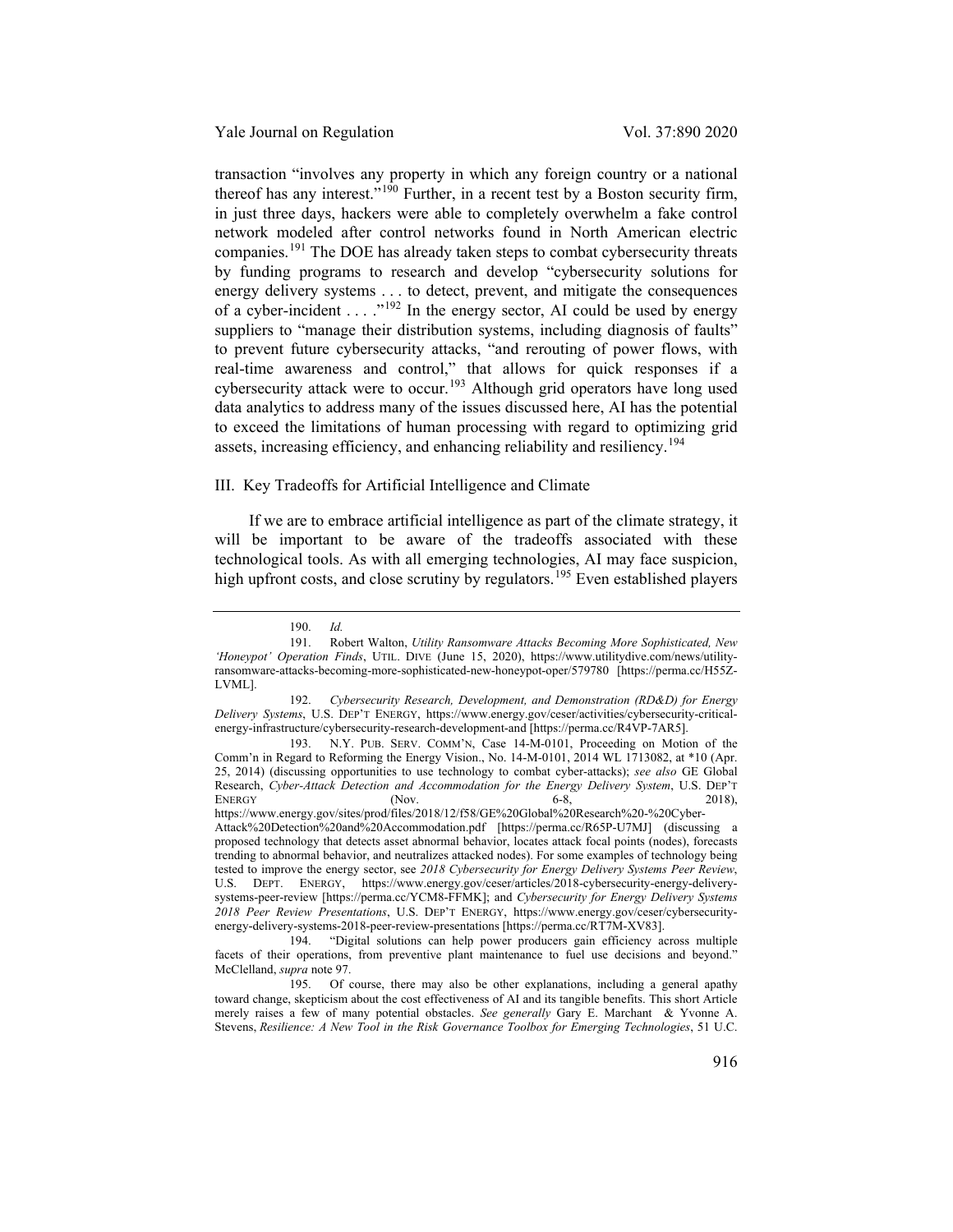in the energy industry may lack a general understanding of its capabilities and its limitations, making it difficult for them to have the same comfort level that exists when relying on the status quo.<sup>[196](#page-27-0)</sup> This Part analyzes just a few of the major tradeoffs associated with increased use of AI to address electricityrelated climate issues: (1) environmental impacts, (2) data privacy, (3) investment and procurement, and (4) accountability.[197](#page-27-1) Within each tradeoff, it also provides normative recommendations for how to best move forward with AI in a way that best balances the competing needs of the industry, the consumers, and the public interest.

#### *A. Environmental Impacts*

For all its potential to reduce electricity usage and optimize efficiencies associated with the electric grid, AI can also be a large consumer of electricity. Data centers consume more than  $2\%$  of the world's electricity,  $198$  and researchers have predicted that by 2025, that number could rise to somewhere between  $8\%$  (best case) and  $21\%$  (expected).<sup>[199](#page-27-3)</sup> These numbers might grow

DAVIS L. REV. 233 (2017) (discussing the challenges of governing emerging technologies, including "highly uncertain benefits, risks, and trajectories associated with the technology, an extremely rapid pace of development and change, and a broad range of applications that implicate many different industries, regulatory agencies, and stakeholders"); Grant Wilson, *Minimizing Global Catastrophic and Existential Risks from Emerging Technologies Through International Law*, 31 VA. ENVTL. L.J. 307, 309 (2013) (noting that while many scientists point to developments in nanotechnology, bioengineering, and artificial intelligence as a panacea for disease, pollution, and even mortality, these emerging technologies also risk massive human death and environmental harm).

<span id="page-27-0"></span><sup>196.</sup> In the Cascade Mountains in Washington, Bitcoin miners are flocking to the area to take advantage of cheap electricity. Udi Merhav, *Are Utilities Ready to Do What It Takes to Survive*, SMART ENERGY INT'L (Jan. 29, 2019), https://www.smart-energy.com/industry-sectors/smart-grid/areutilities-ready-survive-udi-merhiv-energy-orbit [https://perma.cc/Y6P8-MFRS]. Cryptocurrency mining consumes inordinate amounts of energy, stressing the local grid and utility companies*. Id.* Instead of taking advantage of the increased demand, the local utility companies treated the miners like a problem to be stopped. *Id.* Even utilities that have adopted technologies such as smart meters are failing to use the meters to their full potential. *See* Jeff. St. John, *Why Most US Utilities Are Failing to Make the Most of Their Smart Meters*, GREENTECH MEDIA (Jan. 10, https://www.greentechmedia.com/articles/read/why-most-u-s-utilities-arent-making-the-most-of-theirsmart-meters [https://perma.cc/WP2K-6H22]. See Table 1 in the Article for a good representation of various utilities' adoption of smart meter technologies. *Id.* tbl.1.

<span id="page-27-1"></span><sup>197.</sup> To be sure, there are many more that could be discussed, including whether the "social problems with the culture of 'free online'" and the current model of extracting value from a vast number of people without paying them is a threat not just to a stable economic but also to democracy. Imanol Arrieta Ibarra et al., *Should We Treat Data as Labor? Moving Beyond "Free*,*"* 108 AEA PAPERS AND PROCEEDINGS 38, 38 (2018); *see also* JARON LANIER, WHO OWNS THE FUTURE?, at xxv (2014) (arguing that the idea of free information is a fallacy because whomever possesses the best computer will always gain "information superiority" and "limitless wealth and influence").

<span id="page-27-2"></span><sup>198.</sup> Fred Pierce, *Energy Hogs: Can World's Huge Data Centers Be Made More Efficient?*, YALEENVIRONMENT360 (Apr. 3, 2018), https://e360.yale.edu/features/energy-hogs-canhuge-data-centers-be-made-more-efficient [https://perma.cc/J2H3-EL75].

<span id="page-27-3"></span><sup>199.</sup> Anders S. G. Andrae & Tomas Edler, *On Global Electricity Usage of Communication Technology: Trends to 2030*, 6 CHALLENGES 117, 138 (2015); *see also* Martin Giles, *Is AI the Next Big Climate-Change Threat? We Haven't a Clue*, MIT TECH. REV. (July 29, 2019), https://www.technologyreview.com/2019/07/29/663/ai-computing-cloud-computing-microchips

<sup>[</sup>https://perma.cc/5GMR-TQ6R] ("[I]n the absence of significant innovation in materials, chip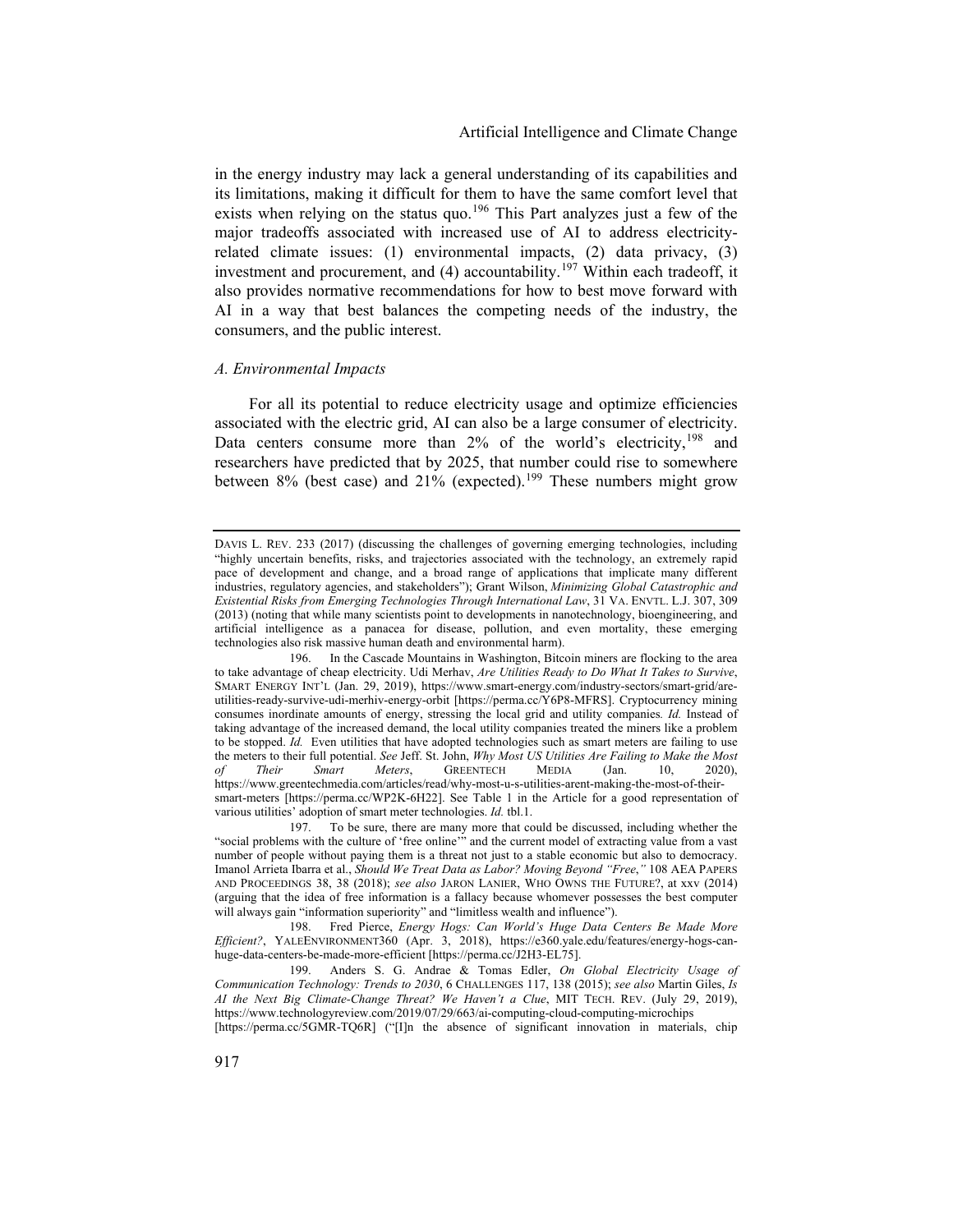even bigger, as one study suggested when it found that computational resources used by AI are increasing at an alarming rate.<sup>[200](#page-28-2)</sup> One study from the University of Massachusetts found that training a large AI model to handle human language can lead to emissions about five times the lifetime emissions of the average car in the United States.<sup>[201](#page-28-3)</sup>

<span id="page-28-0"></span>This concern may be tempered by the wide variety of processing demands across the many different types of AI.[202](#page-28-4) As discussed earlier, AI refers to a broad set of techniques, including machine learning. Each of these techniques has vastly different computing needs, depending on the complexity of the task and the efficiency of the algorithm deployed. For example, the processing of human language, the AI technique evaluated in the Massachusetts study, $^{203}$  $^{203}$  $^{203}$  is one of the most energy-intensive uses of AI.[204](#page-28-6) Fortunately, that technique is not as prevalent in the algorithms used to reduce the carbon intensity of the electric industry.[205](#page-28-7) By being conscious of the varying energy demands, the

<span id="page-28-3"></span>201. *See* Emma Strubel et al*.*, *Energy and Policy Considerations for Deep Learning in NLP*, 57TH ANNUAL MEETING OF THE ASSOCIATION FOR COMPUTATIONAL LINGUISTICS 1 tbl.1, 4 tbl.4 (June 5, 2019), https://arxiv.org/abs/1906.02243 [https://perma.cc/W9UB-LHAP] (discussing that the average lifetime emissions of a car are 126,000 pounds of carbon dioxide and training the NAS algorithm resulted in almost 626,155 pounds of carbon-dioxide emissions).

<span id="page-28-4"></span>202. Dario Amodei & Danny Hernandez, *AI and Compute*, OPENAI (May 16, 2018), https://openai.com/blog/ai-and-compute/#fn2 [https://perma.cc/SV99-EYGP]; Chethan Kumar, *Artificial Intelligence: Definition, Types, Examples, Technologies*, MEDIUM (Aug. 31, 2018), https://medium.com/@chethankumargn/artificial-intelligence-definition-types-examples-technologies-962ea75c7b9b [https://perma.cc/4TXQ-DVS8].

203. Strubel et al, *supra* not[e 201,](#page-28-0) at 3.

<span id="page-28-6"></span><span id="page-28-5"></span>204. For a basic overview of how natural-language processing is conducted and the difficulties of natural-language processing, see Dr. Michael K. Garbade, *A Simple Introduction to MEDIUM:* BECOMING HUMAN (Oct. 15, https://becominghuman.ai/a-simple-introduction-to-natural-language-processing-ea66a1747b32 [https://perma.cc/9QCS-J8R9]; *see also* Melanie Ehrenkranz, *How to Train Artificial Intelligence That Won't Destroy the Environment*, OUTLINE (Nov. 4, 2019), https://theoutline.com/post/8186/artificialintelligence-destroy-environment [https://perma.cc/37WD-V4WZ] ("Training these language models in a valuable way requires a monster amount of computing power and electricity.").

<span id="page-28-7"></span>205. The algorithms used in the electricity sector, discussed *supra* in Part II, use precise numbers, such as error rates and voltages, that do not have the same uncertainties and variation that natural language processing does. Garbade, *supra* note [204](#page-28-1) ("While humans can easily master a

<span id="page-28-1"></span>manufacturing and design, data centers' AI workloads could account for a tenth of the world's electricity usage by 2025.").

<span id="page-28-2"></span><sup>200.</sup> Dario Amodei & Danny Hernandez, *AI and Compute*, OPENAI (May 16, 2018), https://openai.com/blog/ai-and-compute [https://perma.cc/2WMC-CBNT]. In 2018, the power consumed by the entire Bitcoin network was estimated to be higher than that of the Republic of Ireland. Alexa Hern, *Bitcoin's Energy Usage Is Huge – We Can't Afford to Ignore It*, GUARDIAN (Jan. 17, 2018), https://www.theguardian.com/technology/2018/jan/17/bitcoin-electricity-usage-huge-climate-

cryptocurrency [https://perma.cc/2X2H-CF9V]. Some studies give us hope, showing that leaps in efficiency might soon outpace the growth of energy consumption. *See Data Centres and Data Transmission Networks*, INT'L ENERGY AGENCY (May 2019), https://www.iea.org/reports/trackingbuildings/data-centres-and-data-transmission-networks [https://perma.cc/5QJA-AB3K] ("Based on current trends in the efficiency of hardware and data centre infrastructure, global data centre energy demand is projected to decrease slightly."). Data centers are not the only part of AI that can have a significant environmental impact. As AI develops, sensors are going to become increasingly important, as most of this data is collected through a series of physical sensors before it is stored in a data center. Vivienne Sze et al., *Hardware for Machine Learning: Challenges and Opportunities*, MIT (Oct. 17, 2017), https://arxiv.org/pdf/1612.07625.pdf [https://perma.cc/Z67Y-Y9XR] (discussing how there were an estimated 10 billion sensors in use in 2013 and that number is expected to rise to 1 trillion by 2020).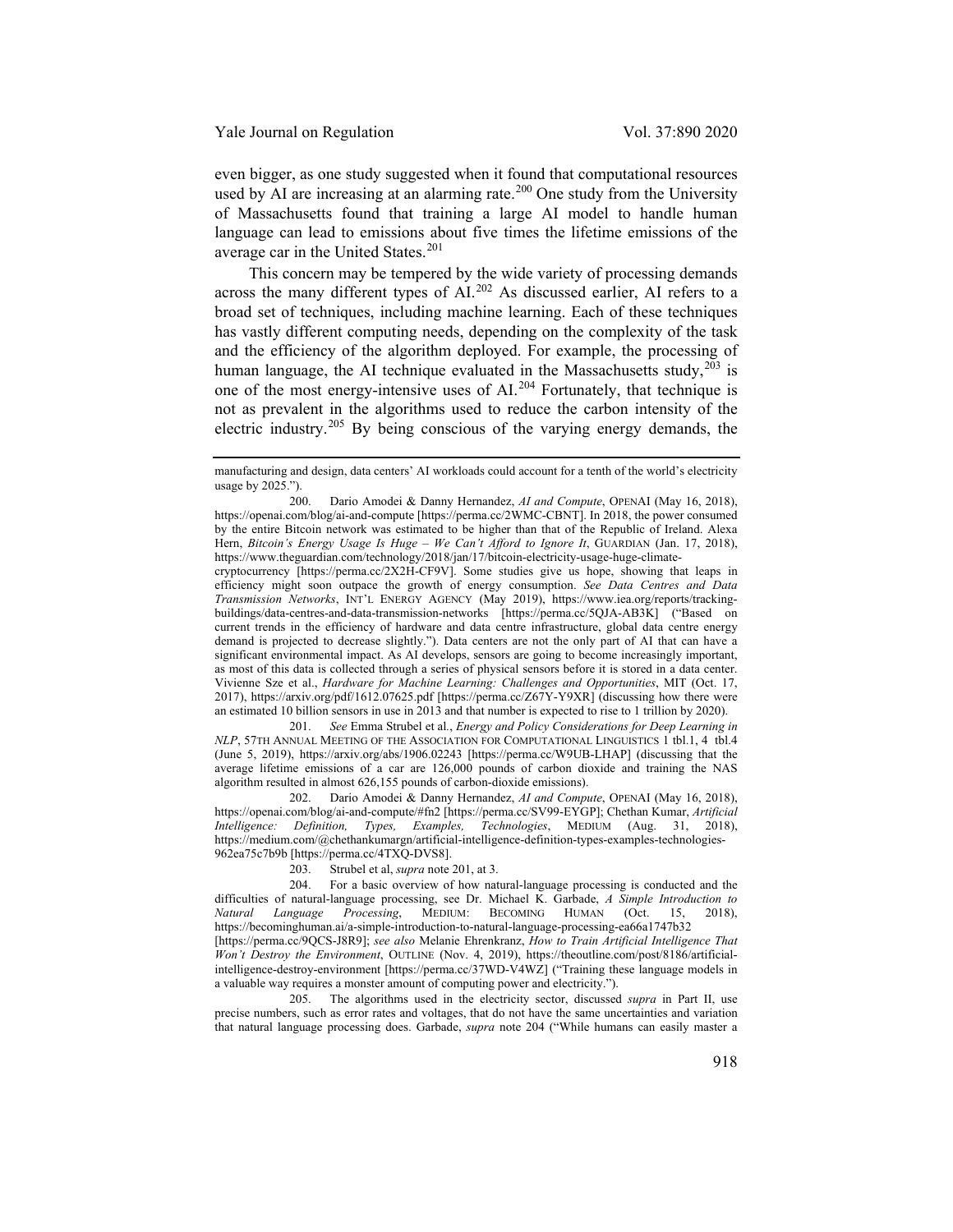electric-power sector may be able to favor the less energy-intensive algorithms to reduce emissions. It will also be important to keep an eye on the oil and gas industry's use of AI to enhance efficiency.<sup>[206](#page-29-0)</sup> Depending on those algorithms' energy demands, AI's use in fossil fuels may make their associated emissions cheaper to emit and increase their competitive advantage over less carbonintensive resources.[207](#page-29-1)

If AI is to be used to combat climate change, we need to ensure that AI's negative environmental impacts are outweighed by its positive ones. Fortunately, there are several ways to do that, three of which are discussed below: (1) disclosure requirements, (2) certification regulations, and (3) increasing data sharing.

<span id="page-29-6"></span>*Disclosure*. A first solution, proposed by the Allen Institute for AI, would be having AI researchers include various financial and computational costs in their published results.<sup>[208](#page-29-2)</sup> Other scholars also advocate for greater visibility and disclosure of environmental impacts.<sup>[209](#page-29-3)</sup> Researchers recently developed a carbon-emissions tracker for machine learning that allows researchers to train the data on their system and then generate emissions totals.<sup>[210](#page-29-4)</sup> In addition to emissions disclosures, researchers should report the amount of AI's other

<span id="page-29-1"></span>207. This "rebound effect" is called the Jevon's Paradox. *See* Sara C. Bronin, *Building-Related Renewable Energy and the Case of 360 State Street*, 65 VAND. L. REV. 1875, 1934 (2012) ("[A] term that refers to the phenomenon of increased efficiency leading to a reduction of the price of services, leading in turn to increased consumption of services, which offsets the benefits of the initial improvements in efficiency."). *See generally* W. STANLEY JEVONS, THE COAL QUESTION (A.W. Flux ed., 3d rev. ed. 1906) (discussing the Jevon's paradox as applied to Britain's coal industry).

<span id="page-29-2"></span>208. Karen Hao, *AI Research Has an Environmental Climate Toll*, MIT TECH. REV. (Aug. 2, 2019); https://www.technologyreview.com/f/614056/ai-research-has-an-environment-climatetoll [https://perma.cc/GGW8-VF9D]; *see also* Roy Schwartz et al., *Green AI*, ALLEN INST. FOR AI 1-2 (July 2019), https://arxiv.org/pdf/1907.10597.pdf. [https://perma.cc/69KG-Z53A]

209. Ehrenkranz, *supra* note [204.](#page-28-1)

<span id="page-29-4"></span><span id="page-29-3"></span>210. *See, e.g.*, Borning et. al, *What Pushes Back from Considering Materiality in IT?*, LIMITS (2018), https://computingwithinlimits.org/2018/papers/limits18-borning.pdf [https://perma.cc/HMA9-93GF] (suggesting visibility is one of the most impactful methods of limiting AI's environmental effects); Ehrenkranz, *supra* note [204.](#page-28-1) AI researchers have created resources for AI users to calculate their approximate energy expenditure for each algorithm. *See generally* Eva Garcia-Martin et al., *Estimation of Energy Consumption in Machine Learning*, 134 J. PARALLEL & DISTRIBUTED COMPUTING 75 (2019) (discussing a method of calculating AI energy consumption). AI researcher Sasha Luccioni launched a website to assist other AI researchers in calculating the approximate carbon footprint of their algorithms. ML CO2 IMPACT, https://mlco2.github.io/impact/#home [https://perma.cc/RV6Y-2FM3].

<span id="page-29-5"></span>language, the ambiguity and imprecise characteristics of the natural languages are what make NLP difficult for machines to implement."); Will Knight, *AI Can Do Great Things—If It Doesn't Burn Down the Planet*, WIRED (Jan. 21, 2020), https://www.wired.com/story/ai-great-things-burn-planet [https://perma.cc/TW9M-47KM] ("Recent advances in natural language processing—an AI technique that helps machines parse, interpret, and generate text—have proven especially power-hungry.").

<span id="page-29-0"></span><sup>206.</sup> *See* Shahab D. Mohaghegh, *Recent Developments in Application of Artificial Intelligence in Petroleum Engineering*, 57 J. PETROLEUM TECH. 86 (2005), http://citeseerx.ist.psu.edu/viewdoc/download?doi=10.1.1.117.4811&rep=rep1&type=pdf; Jeff http://citeseerx.ist.psu.edu/viewdoc/download?doi=10.1.1.117.4811&rep=rep1&type=pdf; Williams, *Does AI Have the Power to Refine Oil and Gas Efficiency?*, EY (June 4, 2019), https://www.ey.com/en\_us/oil-gas/does-ai-have-the-power-to-refine-oil-and-gas-efficiency [https://perma.cc/CVW9-YF2Z] ("One of the world's largest oil companies uses analytics to better

anticipate fluctuations in demand and supply, maximizing the value generated by each barrel of oil produced.").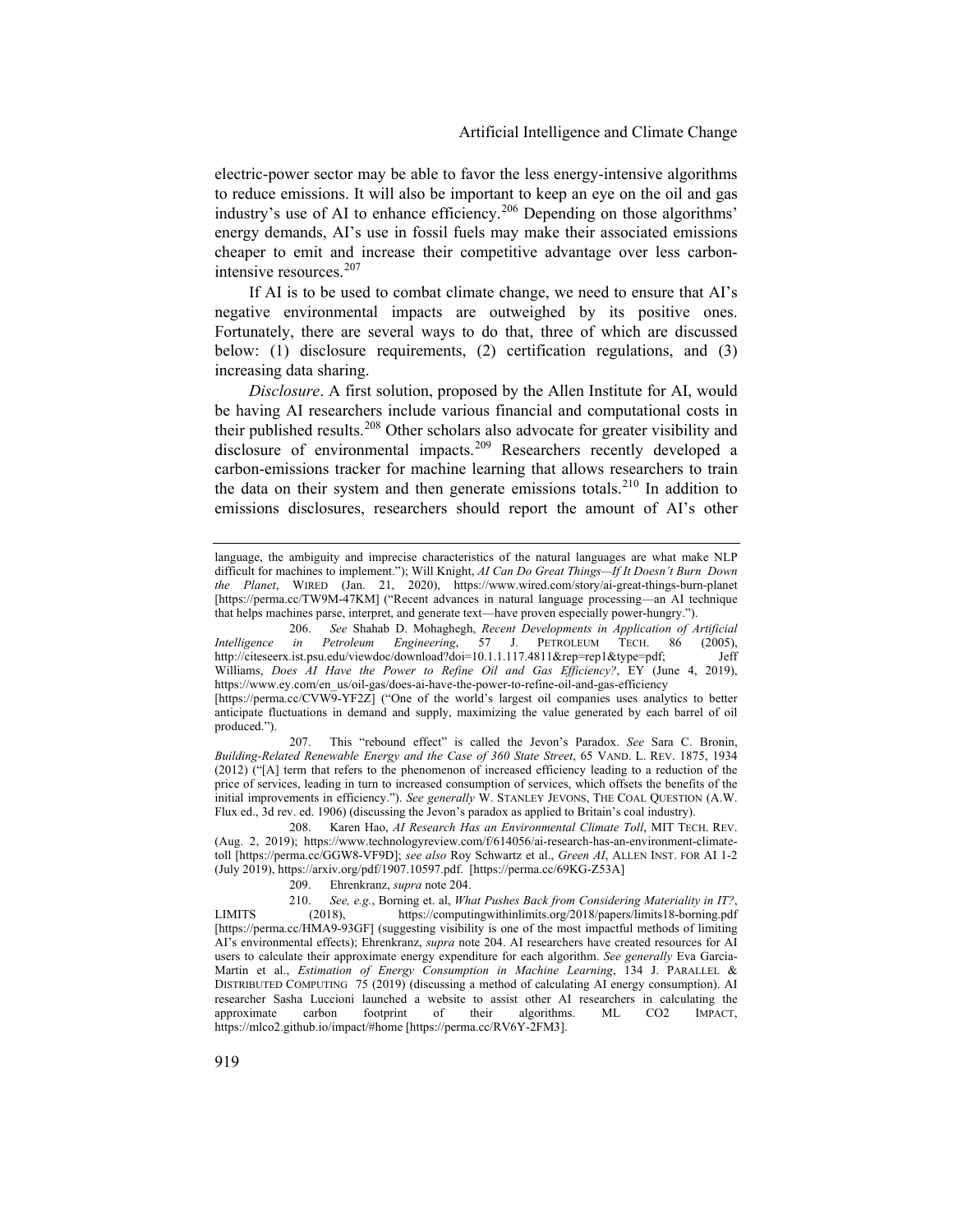ecological costs, including the heat and electronic waste generated and the raw materials used.[211](#page-30-0)

The hope is that increasing transparency and accountability would make researchers put more effort into keeping those costs  $\text{low}^{212}$  $\text{low}^{212}$  $\text{low}^{212}$  and bring awareness to potential impacts of algorithms.<sup>[213](#page-30-2)</sup> The Allen Institute of AI specifically suggests researchers disclose carbon emissions, electricity usage, elapsed real time, number of parameters used by the model, and the number of floating-point operations<sup>[214](#page-30-3)</sup> to generate a full picture of the potential impacts of the algorithm.[215](#page-30-4) Researchers can only compare the costs to the benefits of an algorithm if they are aware of the potential costs—a topic that is often absent from conversations about the training and creation of algorithms.  $216$ 

*Certification*. A second solution mimics other environmental regimes by contemplating a certification requirement. The Allen Institute proposed a certification for AI practices, labeling carbon-neutral AI as "green" and noncarbon-neutral AI as "red."[217](#page-30-6) As with other environmental-certification regimes, these labels can have important signaling effects that motivate companies to internalize their electricity use. As with organic-label regulation, federal agencies could be involved in this certification process.<sup>[218](#page-30-7)</sup> But as with other environmental-certification regimes, these labels also run the risk of greenwashing. $219$ 

*Data Sharing*. A last approach for minimizing the environmental impacts of AI's computing power would be to enhance the sharing of data used in climate-related algorithms. Data are algorithms' key input, and one person's

<span id="page-30-3"></span>214. Floating-point operations provide an estimate of the amount of work performed by a computational process. Schwartz et al., *supra* not[e 208,](#page-29-6) at 6.

215. *Id.* at 6.

<span id="page-30-8"></span>219. *See infra* Section III.D. *See generally* Jacob Vos, *Actions Speak Louder Than Words: Greenwashing in Corporate America*, 23 NOTRE DAME J.L. ETHICS & PUB. POL'Y 673 (2009).

<sup>211.</sup> *See* Borning et al., *supra* note [210](#page-29-5) (assessing the "dark side of IT's materiality").

<sup>212.</sup> Hao, *supra* not[e 208.](#page-29-6) 

<span id="page-30-2"></span><span id="page-30-1"></span><span id="page-30-0"></span><sup>213.</sup> For example, scientists, when confronted with the issue of heat waste, have proposed methods of reusing the waste to heat nearby neighborhoods to make AI more efficient. *See, e.g.*, Marcel Antal et al., *Reuse of Data Center Waste Heat in Nearby Neighborhoods: A Neural Networks-Based Prediction Model*, MDPI (2019), https://www.researchgate.net/publication/331489955\_Reuse\_of\_Data\_Center\_Waste\_Heat\_in\_Nearby\_<br>Neighborhoods\_A\_Neural\_Networks-Based\_Prediction\_Model [https://perma.cc/9GUR-HP4D]; Neighborhoods\_A\_Neural\_Networks-Based\_Prediction\_Model Ehrenkranz, *supra* note [204.](#page-28-1) 

<span id="page-30-5"></span><span id="page-30-4"></span><sup>216.</sup> Professor Luccioni states, "We're not telling people, don't emit or don't train or don't make this great algorithm. We're just trying to say, compare the costs and the environmental costs and the benefit of your algorithm." *Id.*; *see also* Alexandre Lacoste & Alexandra Luccioni et al., *Quantifying the Carbon Emissions of Machine Learning* (2019), https://arxiv.org/pdf/1910.09700.pdf [https://perma.cc/SCX5-ALGB] (providing a method for calculating a machine-learning algorithm's carbon emissions).

<sup>217.</sup> *Id.*

<span id="page-30-7"></span><span id="page-30-6"></span><sup>218.</sup> Governmental agencies controlling energy use, such as the Federal Energy Regulatory Commission (FERC) and the National Institute of Standards and Technology (NIST), could promote "Green" certification, and control the requirements for meeting that certification. Compare to USDA Organic label certifications, for example, *Organic Certification and Accreditation*, U.S. DEP'T AGRIC., https://www.ams.usda.gov/services/organic-certification [https://perma.cc/V7NX-LMP5].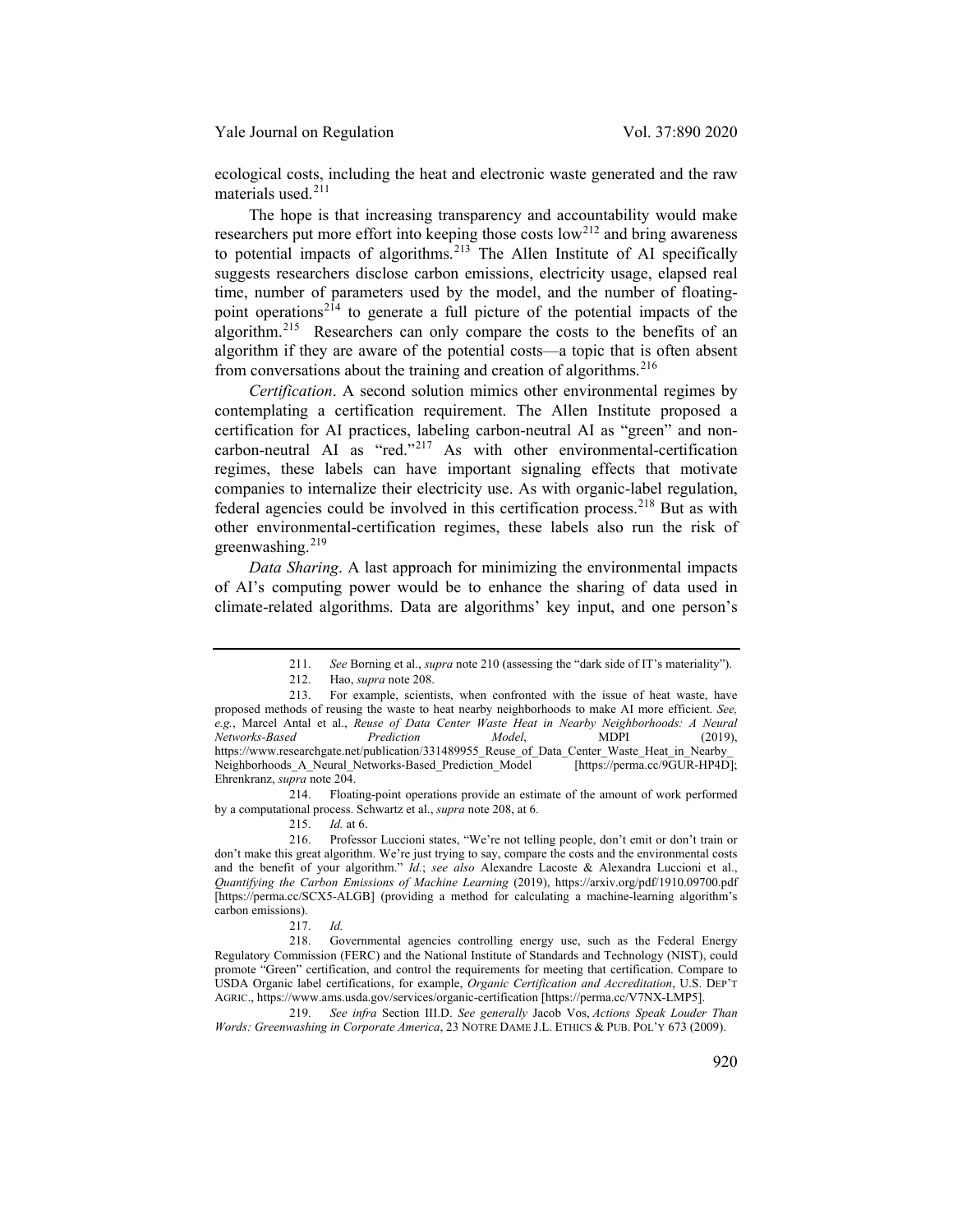use of the data does not reduce another's ability to use it.<sup>[220](#page-31-0)</sup> Data's nonrivalrous nature renders it a viable candidate to be treated as a public good, much as we treat scientific knowledge. $221$ 

Just as the federal government has a role to play in other sorts of public goods, so too it may be a viable partner for climate-related AI. For the electricpower sector, for instance, the federal government could minimize the number of duplicative tasks related to climate AI by serving as a repository for publicly available, nonidentifying electricity data.<sup>[222](#page-31-2)</sup> Back in 2005, Congress took steps toward addressing these complicated issues by allowing interested persons access to nonspecific smart-meter customer information.<sup>[223](#page-31-3)</sup> In 2012, the White House followed by launching the Green Button Initiative in concert with the DOE.<sup>[224](#page-31-4)</sup> The initiative enables utility customers to securely share their data with authorized third-party service providers.<sup>[225](#page-31-5)</sup> According to the DOE, about

<span id="page-31-6"></span><span id="page-31-0"></span><sup>220.</sup> This reflects one of the components of "public goods," those that are generally available. Will Kenton, *Public Good*, INVESTOPEDIA (Mar. 25, 2019), publicly available. Will Kenton, *Public Good*, INVESTOPEDIA (Mar. 25, 2019), https://www.investopedia.com/terms/p/public-good.asp [https://perma.cc/JQ4U-DSRK]. Key https://www.investopedia.com/terms/p/public-good.asp characteristics include nonrivalry (i.e., when one person uses a product, others are not thereby deprived of it) and nonexcludability (i.e., everyone can use it). *Id.*; *see also* Victoria Stodden, *Enabling Reproducibility in Big Data Research: Balancing Confidentiality and Scientific Transparency*, *in* PRIVACY, BIG DATA, AND THE PUBLIC GOOD: FRAMEWORKS FOR ENGAGEMENT 112, 114 (Julia Lane et al. ets.), https://web.stanford.edu/~vcs/papers/Chapter5-BigDataPrivacv-STODDFN.ndf eds.), https://web.stanford.edu/~vcs/papers/Chapter5-BigDataPrivacy-STODDEN.pdf [https://perma.cc/FRM8-FWY3] (arguing that while data is in theory accessible, ordinary people have a hard time understanding the data because the method of analyzing the data is often not included in research studies); Benjamin K. Sovacool, *The Best of Both Worlds: Environmental Federalism and the Need for Federal Action on Renewable Energy and Climate Change*, 27 STAN. ENVTL. L.J. 397, 471 (2008) (discussing how every state would benefit from scientific studies regarding energy and the environment and how federal regulation and intervention could make up funding gaps, provide a unilateral cooperative approach, and reduce transaction costs).

<span id="page-31-1"></span><sup>221.</sup> Dana Dalrymple, *Scientific Knowledge as a Global Public Good: Contributions to Innovation and the Economy*, *in* THE ROLE OF SCIENTIFIC AND TECHNICAL DATA AND INFORMATION IN THE PUBLIC DOMAIN: PROCEEDINGS OF A SYMPOSIUM (2003),<br>https://www.ncbi.nlm.nih.gov/books/NBK221876 [https://perma.cc/W9D9-56QF] ("Scientific https://www.ncbi.nlm.nih.gov/books/NBK221876 knowledge in its pure form is a classic public good. It is a keystone for innovation."); *see also* D. Daniel Sokol & Roisin Comerford, *Antitrust and Regulating Big Data*, 23 GEO. MASON L. REV. 1129, 1140 (2016) (discussing data as a public good).

<span id="page-31-2"></span><sup>222.</sup> Individual states are experimenting with smaller scale shared electricity data See, e.g., Smart Meter Texas, SMART PREPAID ELECTRIC, platforms. *See*, e.g., *Smart Meter Texas*, SMART PREPAID https://www.smartprepaidelectric.com/FAQs/SmartMeterTexas.aspx [https://perma.cc/D4UH-83FN]; Jeff St. John, *Texas Takes a Big Step in Improving Access to Smart Meter Data*, GREENTECH MEDIA (Feb. 6, 2018), https://www.greentechmedia.com/articles/read/texas-smart-meter-data-access [https://perma.cc/G4ZJ-L4LT].

<span id="page-31-3"></span><sup>223.</sup> *See* Federal Smart Metering Law of 2005, 16 U.S.C. § 2621 (2018) ("Purchasers shall be able to access their own information at any time through the Internet and on other means of communication elected by that utility for Smart Grid applications. Other *interested persons* shall be able to access information not specific to any purchaser through the Internet. Information specific to any purchaser shall be provided solely to that purchaser." (emphasis added)).

<span id="page-31-4"></span><sup>224.</sup> *Green Button Initiative Makes Headway with Electric Industry and Consumers*, WHITE HOUSE: PRESIDENT BARACK OBAMA (July 22, 2015), https://obamawhitehouse.archives.gov/blog/2015/07/22/green-button-initiative-makes-headway-electricindustry-and-consumers [https://perma.cc/3LCG-67G4]; *see also Green Button: Open Energy Data*, U.S. DEP'T ENERGY, https://www.energy.gov/data/green-button [https://perma.cc/G5AB-L9FZ].

<span id="page-31-5"></span><sup>225.</sup> *Green Button: Powering Access to Energy and Water Usage Data*, GREEN BUTTON ALLIANCE, https://www.greenbuttonalliance.org/green-button—powering-access [https://perma.cc/2CJN-DF8M].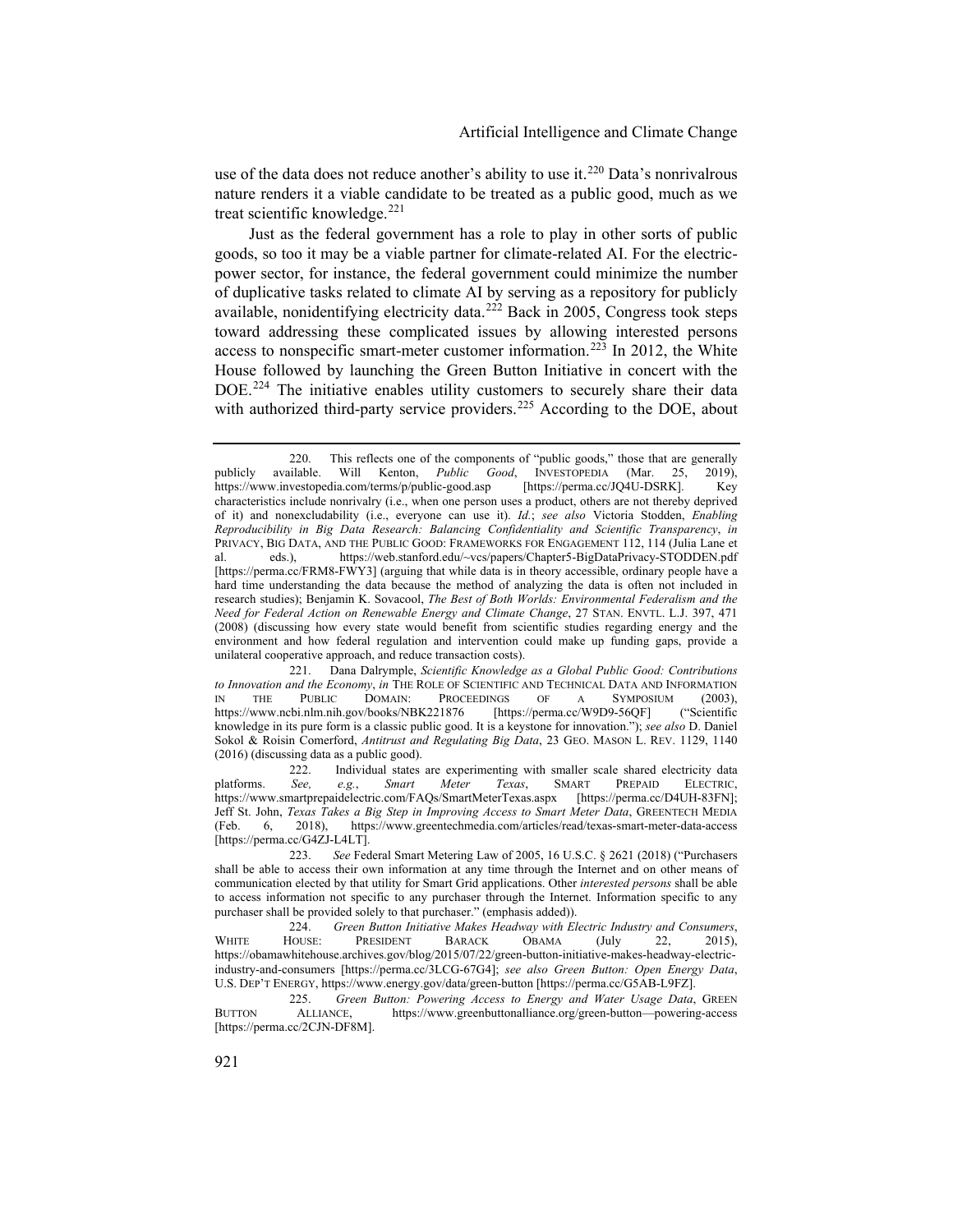<span id="page-32-8"></span>fifty utilities and electricity suppliers have joined the initiative,  $226$  but with over 3,000 utility and electricity suppliers in the United States, $227$  it still has a long way to go.

<span id="page-32-7"></span>The federal government may even be able to centralize some of the other steps in the development of quality AI. Collecting, cleaning, and partitioning the data, as well as selecting, training, and deploying the model, are all energy-consuming endeavors.<sup>[228](#page-32-2)</sup> Centralizing these steps would allow more efficient access to more data while avoiding exorbitant costs and minimizing the environmental impacts of training the AI.<sup>[229](#page-32-3)</sup> Some of such nonproprietary work can be performed by the federal government and then shared with the broader scientific community.<sup>[230](#page-32-4)</sup> This could help to alleviate needless duplication while researchers develop useful climate AI. Such collaborations may face familiar obstacles associated with trade secrets, intellectual property rights, and customer privacy rights. $^{231}$  $^{231}$  $^{231}$  Private utility data with identifying information may not qualify for such a data-sharing initiative due to the highly personal and confidential nature of the data. The privacy implications of electricity data are discussed in Section II.B below.

<span id="page-32-6"></span><span id="page-32-0"></span><sup>226.</sup> *Green Button: Open Energy Data*, U.S. DEP'T ENERGY, https://www.energy.gov/data/green-button [https://perma.cc/4VBM-KL3H] ("To date, a total over 50 utilities and electricity suppliers have signed on to the initiative.").

<span id="page-32-1"></span><sup>227.</sup> *Investor-Owned Utilities Served 72% of U.S. Electricity Customers in 2017*, U.S. ENERGY INFO. ADMIN. (Aug. 15, 2019), https://www.eia.gov/todayinenergy/detail.php?id=40913 [https://perma.cc/YE3L-QMSE] ("According to the U.S. Energy Information Administration's (EIA) electric power sector survey data, almost 3,000 electric distribution companies—or utilities—were operating in the United States in 2017.").

<span id="page-32-2"></span><sup>228.</sup> Paul Ohm, *Broken Promises of Privacy: Responding to the Surprising Failure of Anonymization*, 57 UCLA L. REV. 1701,1757-58 (2010).

<span id="page-32-3"></span><sup>229.</sup> Ehrenkranz, *supra* note [204](#page-28-1) ("[F]or example, Google might spend millions of compute hours training a model and then they publish it and then a similar company could take that model and just do a few compute hours transferring the knowledge to the dataset."). With data sharing, companies like Uber and Lyft will be able to better manage issues such as congestion and pollution. *See* Stephen Edelstein, *Ford, Uber, Lyft Join Urban Data-Sharing Project to Reduce Traffic and Pollution*, DRIVE (Sept. 27, 2018), https://www.thedrive.com/tech/23874/ford-uber-lyft-join-urban-data-sharingproject-to-reduce-traffic-and-pollution [https://perma.cc/TL9Y-SVEL].

<span id="page-32-4"></span><sup>230.</sup> *See, e.g.*, Tyler Cowen, *Public Goods*, ECONLIB, https://www.econlib.org/library/Enc/PublicGoods.html [https://perma.cc/T2TC-3DU7]; Jasmin Leveille, *Embrace Open-Source Military Research to Win the AI Competition*, WAR ON ROCKS (Oct. 16, 2019), https://warontherocks.com/2019/10/embrace-open-source-military-research-to-win-the-ai-competition [https://perma.cc/E8PH-7QLT]; Tim Worstall, *Why Government Should Spend More on Public Goods*, FORBES (May 5, 2013), https://www.forbes.com/sites/timworstall/2013/05/05/why-government-shouldspend-more-on-public-goods [https://perma.cc/E8XV-7T4D].

<span id="page-32-5"></span><sup>231.</sup> *See, e.g.*, Heather Payne, *Sharing Negawatts: Property Law, Electricity Data, and Facilitating the Energy Sharing Economy*, 123 PENN ST. L. REV. 355, 379-86 (2019); Britain Eakin, *USPTO Wants Input On How AI Impacts Copyrights, TMs*, LAW360 (Oct. 30, 2019), https://www.law360.com/articles/1215158/uspto-wants-input-on-how-ai-impacts-copyrights-tms

<sup>[</sup>https://perma.cc/645F-AYRQ]; Tiffany Hu, *USPTO Hears Mixed Views on AI Copyright Protections*, LAW360 (Jan. 16, 2020), https://www.law360.com/articles/1233791/uspto-hears-mixed-views-on-aicopyright-protections [https://perma.cc/W9SR-3GNM].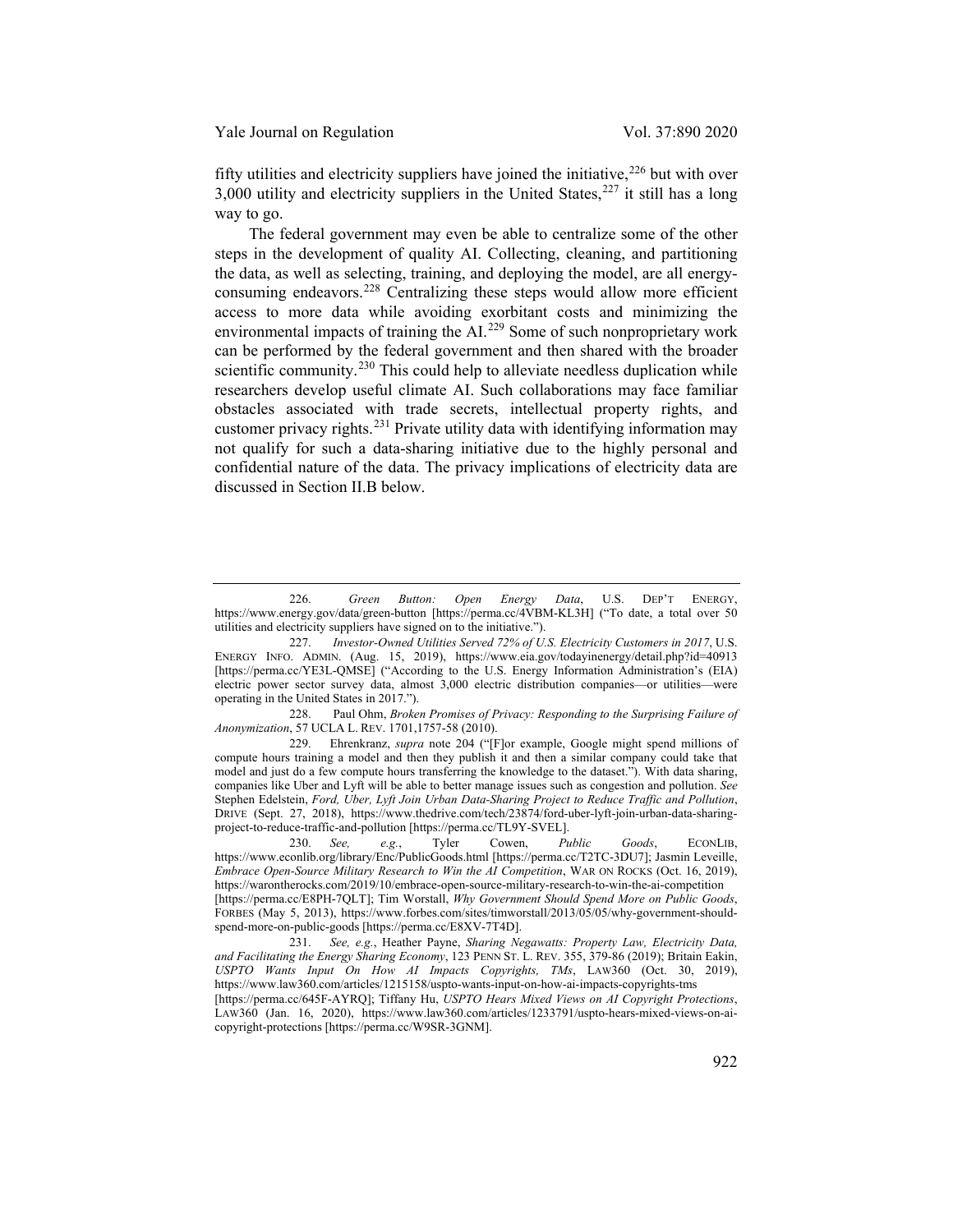## *B. Data Privacy*

One of the looming questions across all applications of AI concerns the privacy implications of all this data.<sup>[232](#page-33-0)</sup> These questions are no less important for utilities.[233](#page-33-1) Utilities are in a unique position of power in this situation, as they have enduring relationships with many of their customers, many of whom are captured ratepayers with no retail choice.<sup>[234](#page-33-2)</sup> Utilities have had longstanding access to these customers' data,  $235$  and increasing access to more granular data with the advent of smart meters.<sup>[236](#page-33-4)</sup>

<span id="page-33-8"></span><span id="page-33-7"></span>These smart meters are particularly vexing for privacy issues. Smart meters are bidirectional meters that can be accessed remotely; communicate information on voltage, current, and power directly to utilities; and support smart consumption and pricing applications of distributed resources like rooftop solar.<sup>[237](#page-33-5)</sup> If AI functions better the more data it has, data sharing will be critical to successfully implementing AI technologies.<sup>[238](#page-33-6)</sup> There are more than

<span id="page-33-1"></span>233. Utilities are aware of the risks they face with storing data, but they may not truly understand what needs to be done to protect against these risks. *See* Susan Partain, *Protecting Customer Trust: Ensuring Data Privacy*, AM. POWER ASS'N (Sept. 4, 2018), https://www.publicpower.org/periodical/article/protecting-customer-trust-ensuring-data-privacy [https://perma.cc/4K9M-8JPD] ("[U]tilities already recognize the importance of protecting data . However, . . . the challenge for utility managers is . . . knowing how and where to implement the right level of protection and controls.").

<span id="page-33-6"></span><span id="page-33-5"></span>237. Ramyar Rashed Mohassel et al., *A Survey on Advanced Metering Infrastructure*, 63 INT'L J. ELECTRIC POWER & ENERGY SYS. 473, 478 (2014).

238. Walton, *supra* not[e 134.](#page-18-8)

<span id="page-33-0"></span><sup>232.</sup> For a general discussion on Big Data and privacy concerns, see Micah Altman et al., *Practical Approaches to Big Data Privacy over Time*, 8 INT'L DATA PRIVACY L. 29, 29-47 (2018); David Gray & Danielle Citron, *The Right to Quantitative Privacy*, 98 MINN. L. REV. 62, 80 (2013); Thomas M. Lenard & Paul H. Rubin, *Big Data, Privacy and the Familiar Solutions*, 11 J.L. ECON. & POL'Y 1 (2015); and Ira S. Rubinstein & Nathaniel Good, *Privacy by Design: A Counterfactual Analysis of Google and Facebook Privacy Incidents*, 28 BERKELEY TECH. L.J. 1333, 1335 (2013). *See also* United States v. Jones, 565 U.S. 400, 405 (2012) ("We hold that the Government's installation of a GPS device on a target's vehicle, and its use of that device to monitor the vehicle's movements, constitutes a 'search.' . . . The Government physically occupied private property for the purpose of obtaining information. We have no doubt that such a physical intrusion would have been considered a 'search' within the meaning of the Fourth Amendment when it was adopted." (footnote omitted)); Meghanath Macha et al., *Perils of Location Tracking? Personalized and Interpretable Privacy Preservation in Consumer Mobile Trajectories* (2019), https://www.law.nyu.edu/sites/default/files/Beibei%20Li.pdf [https://perma.cc/Z9W8-V5G5] (discussing the tradeoffs of efficient versus optimal privacy).

<span id="page-33-2"></span><sup>234</sup>*. See Electricity Residential Retail Choice Participation Has Declined Since 2014 Peak*, U.S. ENERGY INFO. ADMIN. (Nov. 8, 2018), https://www.eia.gov/todayinenergy/detail.php?id=37452 [https://perma.cc/GXS4-LBBH] ("The number of customers participating in retail choice programs peaked at 17.2 million customers (13% of total residential customers) in 2014 and has since declined, reaching 16.2 million customers (12% of the national total) in 2016 and 16.7 million customers (13% of the national total) in 2017.").

<span id="page-33-3"></span><sup>235.</sup> *Access to Data: Bringing the Electricity Grid into the Information Age*, ADVANCED ENERGY ECON. (Sept. 2017), https://info.aee.net/hubfs/PDF/Access-to-data.pdf [https://perma.cc/7J82-QA43] [hereinafter *Access to Data*].

<span id="page-33-4"></span><sup>236.</sup> *See id.* (*"*Historically, most electric meters were read monthly, severely limiting the actionable data available. Today, with over 50% of U.S. households having electric meters with advanced metering functionality[,] . . . tens of millions of customers now have meters that can collect granular usage data and transmit that data to the utility.").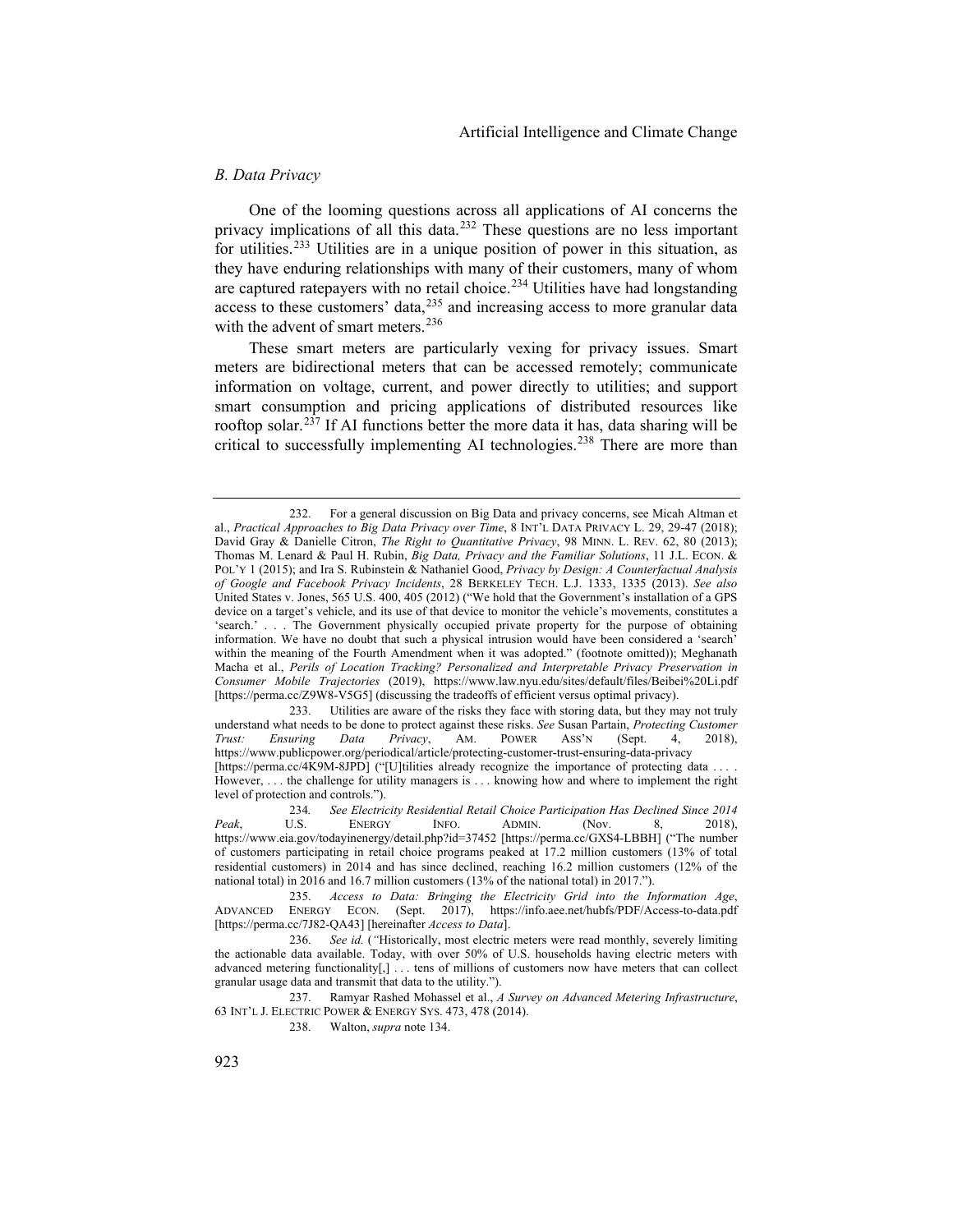86.8 million smart meters installed in the United States, $^{239}$  $^{239}$  $^{239}$  accounting for about 56% of all meters,  $240$  with that number expected to rise to 93% by 2030.<sup>[241](#page-34-2)</sup> "With deployment of advanced metering infrastructure (AMI) and smart sensor-equipped hardware, system operators are capturing unprecedented levels of data."[242](#page-34-3) This leads to concerns about the private information that can be gleaned about individuals through their behavioral patterns, with fears of accidental or malicious surveillance, targeted home invasions, profiling, behavior tracking, or identity theft.<sup>[243](#page-34-4)</sup> This places additional responsibilities on the utilities as guardians of this data and raises important questions about this data's storage, use, transfer, and disposal.<sup>[244](#page-34-5)</sup>

The ability of the government to access this information has even come under constitutional scrutiny in the context of warrants for this data. In 2018, the Seventh Circuit held that collecting data from smart meters constituted a "search" under the Fourth Amendment.<sup>[245](#page-34-6)</sup> The court held that the data "even when collected at fifteen-minute intervals, reveals details about the home that would be otherwise unavailable to government officials with a physical search. [The utility company] therefore 'searches' its residents' homes when it collects this data."[246](#page-34-7) Nevertheless, the court also held that the search was reasonable after balancing the intrusion against the promotion of the legitimate government interest in modernizing the electrical grid.<sup>[247](#page-34-8)</sup> Other state courts have disagreed, finding a warrant for such data was not required.<sup>[248](#page-34-9)</sup> And at

<span id="page-34-2"></span>241. U.S. DEP'T OF ENERGY, SMART GRID SYSTEM REPORT: 2018 REPORT TO  $\text{ConGRESS}$  30 fig.10 (2018), https://www.energy.gov/sites/prod/files/2019/02/f59/Smart%20Grid%20System%20Report%20Novemb er%202018\_1.pdf [https://perma.cc/MP8D-9WM8].

242. Trabish, *supra* not[e 6.](#page-1-7)

<span id="page-34-4"></span><span id="page-34-3"></span>243. *The Smart Grid and Privacy*, ELECTRONIC PRIVACY INFO. CTR., https://epic.org/privacy/smartgrid/smartgrid.html [https://perma.cc/7NGR-DFHD].

<span id="page-34-5"></span>244. BRANDON J. MURRILL, EDWARD C. LIU & RICHARD M. THOMPSON II, CONG.<br>
SERV., R42338, SMART METER DATA; PRIVACY AND CYBERSECURITY, RES. SERV., R42338, SMART METER DATA; PRIVACY AND CYBERSECURITY, https://fas.org/sgp/crs/misc/R42338.pdf [https://perma.cc/7TQX-68G7]; Megan McLean, *How Smart Is Too Smart?: How Privacy Concerns Threaten Modern Energy Infrastructure*, 18 VAND. J. ENT. & TECH. L. 879, 895–99 (2016); Payne, *supra* not[e 231,](#page-32-6) at 359.

<span id="page-34-6"></span>245. Naperville Smart Meter Awareness v. City of Naperville, 900 F.3d 521, 527 (7th Cir. 2018).

<span id="page-34-7"></span>246. *Id*.; *see also* Mohassel et al., *supra* note [237,](#page-33-7) at 478 (explaining that, through analyzing these signatures, it is possible to determine information such as "how many people live in the house, duration of occupancy, type of appliances, security and alarming systems, to inferring special conditions such as medical emergencies").

<span id="page-34-8"></span>247. *Naperville Smart Meter Awareness*, 900 F.3d at 528 ("That interest is substantial in this case. Indeed, the modernization of the electrical grid is a priority for both Naperville . . . and the Federal Government.").

<span id="page-34-9"></span>248. *See* United States v. Colby, No. A-07-CR-072-LY, 2007 WL 9718271, at \*7 (W.D. Tex. Dec. 13, 2007), *aff'd*, 369 F. App'x 625 (5th Cir. 2010) (holding that the police did not need

<span id="page-34-0"></span><sup>239.</sup> *How Many Smart Meters Are Installed in the United States*, *and Who Has Them?*, U.S. ENERGY INFO. ADMIN., https://www.eia.gov/tools/faqs/faq.php?id=108&t=3 [https://perma.cc/33SD-PPMA].

<span id="page-34-1"></span><sup>240.</sup> U.S. ENERGY INFO. ADMIN., ELECTRIC POWER ANNUAL 2018, at 188, tbl.10.10 (2018), https://www.eia.gov/electricity/annual/pdf/epa.pdf [https://perma.cc/L6U3-THFH] (86,844,157 total AMI meters in 2018 divided by 154,068,551 total meters in 2018).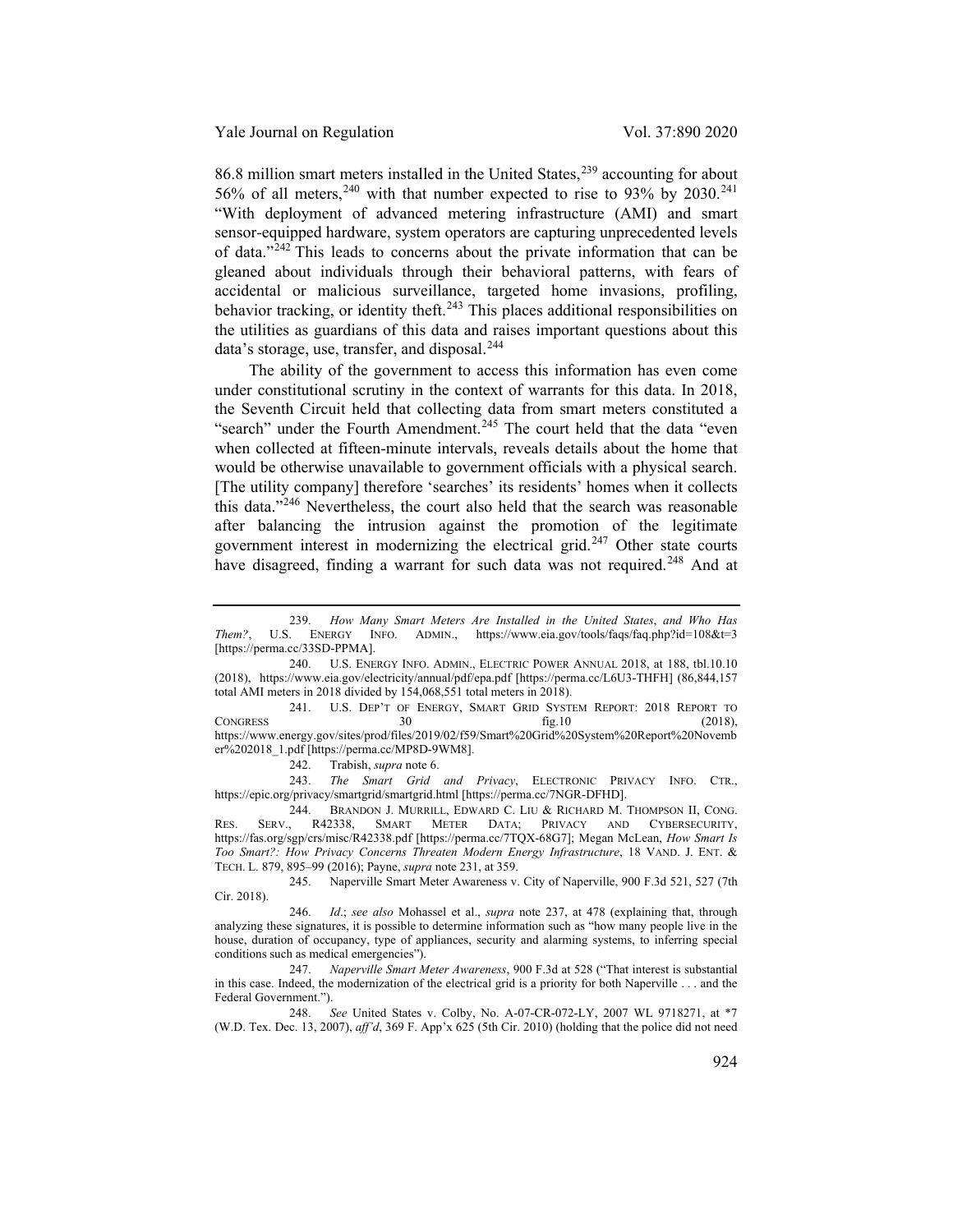least one state legislature has taken a firm stance against requiring warrants to access smart-meter data.[249](#page-35-0)

Such privacy concerns run into direct conflict with efforts to minimize duplicative training and to facilitate sharing of data, steps discussed *supra* and viewed as critical to enabling a more modern grid.<sup>[250](#page-35-1)</sup> To address this tradeoff, stakeholders and regulators can take a number of important steps to minimize the negative privacy implications of using all this energy data. At least two avenues exist to help facilitate such collaborations: (1) rigorous procedures for anonymizing energy data; and (2) regulating data ownership, each of which is discussed below.

*Anonymizing Data*. Anonymization of data is a commonly used technique for protecting data privacy. Anonymization is the process of deidentifying data, such that the information can no longer "reasonably identify, relate to, describe, reference, be capable of being associated with, or be linked, directly or indirectly, to a particular individual."[251](#page-35-2) Common data-anonymization techniques include randomization<sup>[252](#page-35-3)</sup> and generalization.<sup>[253](#page-35-4)</sup>

In the United States, data-protection laws provide safe harbors for entities that anonymize their data.[254](#page-35-5) However, anonymized data is often not entirely

254. For example, HIPPA states:

(1) Uses and disclosures to create de-identified information. A covered entity may use protected health information to create information *that is not individually identifiable health information* . . . . (2) Uses and disclosures of de-identified information. Health information that meets the standard and implementation specifications for de-identification under § 164.514(a) and (b) is considered not to be individually identifiable health information, i.e., deidentified.

a warrant in a drug operation to gather electricity data from a home because it did not "reveal intimate details about activity within the home"); People v. Stanley, 86 Cal. Rptr. 2d 89, 94 (App. 1999) (holding that no warrant was needed to gather data on energy consumption because "[i]t only tells officers how much electricity is being delivered by the utility and, by comparison to billing records, whether it is being diverted or stolen").

<sup>249.</sup> *See* TENN. CODE ANN. § 39-13-610(e) (2020).

<span id="page-35-1"></span><span id="page-35-0"></span><sup>250.</sup> *See Access to Data*, *supra* note [235](#page-33-8) ("Timely and convenient access to granular customer and electricity system data is critical to support the development of a modern grid."); *see also* Payne, *supra* note [231,](#page-32-6) at 361 ("Only with this granular data can [utilities] customers have actionable insights—and participate in the sharing economy. The lack of the ability to have this data, then, hampers the development of the sharing economy and the grid and environmental benefits that could come along with it."). Although it is not a data sharing organization, sharing technology may be similarly critical. *See About Us*, INDUS. INTERNET CONSORTIUM, https://www.iiconsortium.org/about-us.htm [https://perma.cc/U8W5-RSED] ("The Industrial Internet Consortium was founded in March 2014 to bring together the organizations and technologies necessary to accelerate the growth of the industrial internet by identifying, assembling, testing and promoting best practices.").

<span id="page-35-2"></span><sup>251.</sup> Online Privacy Act of 2019, H.R. 4978, 116th Cong. § 2(8) (2019); *see also* Tal Z. Zarsky, *Governmental Data Mining and Its Alternatives*, 116 PENN ST. L. REV. 285, 299 n.47 (2011) ("Anonymized data refers to data that went through an anonymization process—the process of removing identifying information and rendering the dataset anonymous.").

<span id="page-35-3"></span><sup>252.</sup> "Randomization is a family of techniques that alters the veracity of the data in order to remove the strong link between the data and the individual." ARTICLE 29 DATA PROTECTION WORKING PARTY, OPINION 05/2014 ON ANONYMISATION TECHNIQUES 12 (Apr. 10, 2014), https://www.pdpjournals.com/docs/88197.pdf [https://perma.cc/A2LS-6NXE].

<span id="page-35-5"></span><span id="page-35-4"></span><sup>253.</sup> Generalization includes "generalizing, or diluting, the attributes of data subjects by modifying the respective scale or order of magnitude." *Id.* at 16.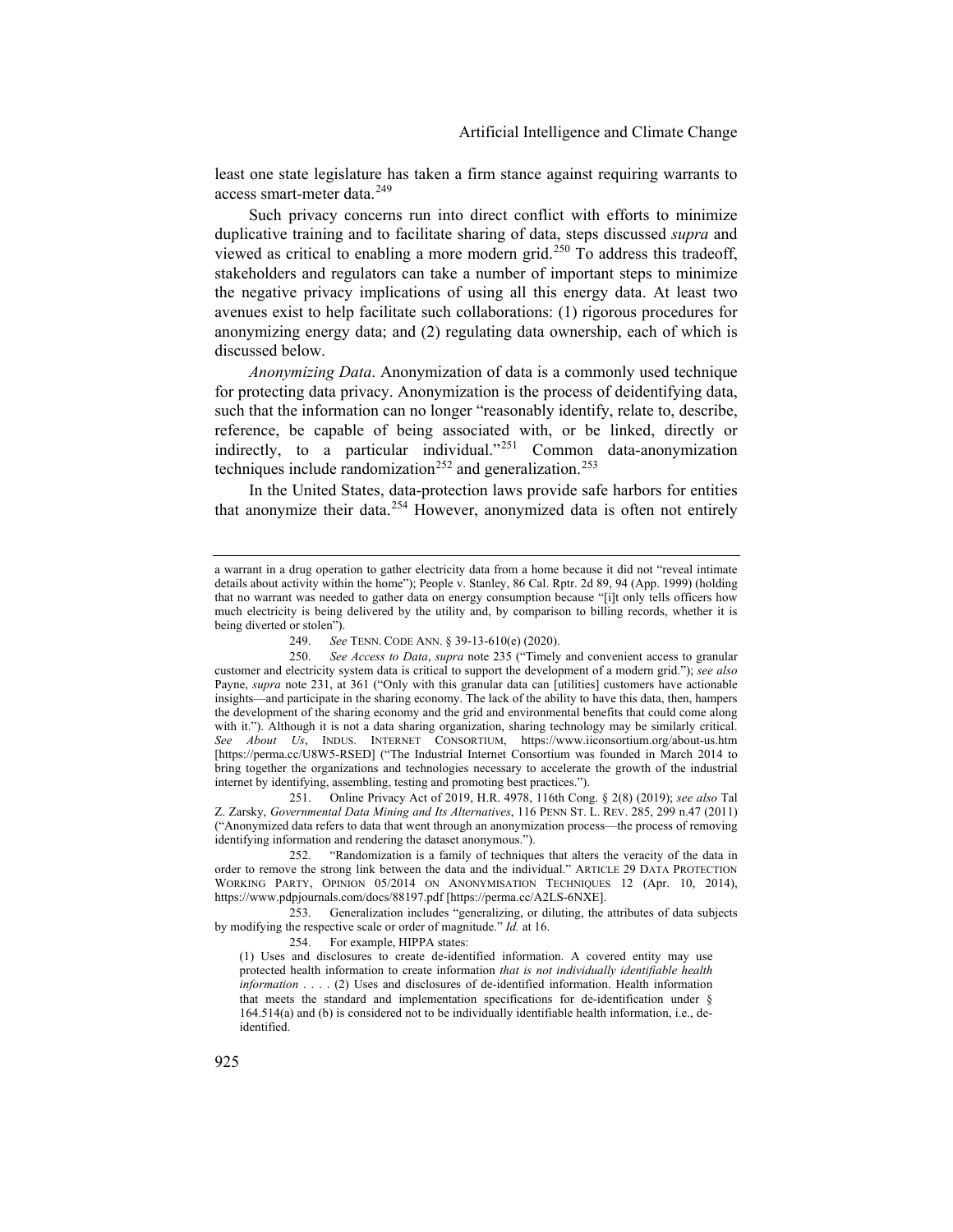anonymous. Professor Ohm, a leading data-privacy scholar, analyzed three cases where anonymization failed and found:

Even though administrators had removed any data fields they thought might uniquely identify individuals, researchers . . . unlocked identity by discovering pockets of surprising uniqueness remaining in the data. Just as human fingerprints left at a crime scene can uniquely identify a single person and link that person with "anonymous" information, so too do data subjects generate "data fingerprints"—combinations of values of data shared by nobody else in their table.[255](#page-36-0)

The proposed Online Privacy Act of 2019 addresses these re-identification concerns but did not take an aggressive stance on mandatory anonymization.<sup>[256](#page-36-1)</sup> It only required anonymization where efforts to do so are "reasonable,"<sup>[257](#page-36-2)</sup> a condition that may preclude anonymization of massive amounts of smart meter data,<sup>[258](#page-36-3)</sup> not just when it is not "an unreasonable amount of effort."<sup>[259](#page-36-4)</sup>

*Regulating Data Ownership*. A last option would be the regulation of data ownership, its use, and its distribution.<sup>[260](#page-36-5)</sup> Generally, utility-company customers have a right to access the data, but there are varying views on whether third parties can access this data,  $261$  as well as who owns the data.  $262$  Congress has already begun to address these complicated issues, including allowing interested persons access to nonspecific utility-customer information.[263](#page-36-8)

256. Online Privacy Act of 2019, H.R. 4978, 116th Cong. (2019).

<span id="page-36-2"></span><span id="page-36-1"></span><span id="page-36-0"></span>257. *Id.* § 201(d) ("In cases in which personal information can be replaced with…personal information that has been de-identified, or the random personal information of a one or more individuals without substantially reducing the utility of the data or requiring an unreasonable amount of effort, such a replacement shall take place.").

<span id="page-36-3"></span>258. For a description of a two-stage approach to protecting the privacy of such information, see Lindah Kotut et. al, *Privacy Preserving Smart Meter Data*, PROC. ACM CONF. ON COMPUTER & COMM. SECURITY (Aug. 2018), http://urbcomp.ist.psu.edu/2018/papers/privacy.pdf [https://perma.cc/9J35-5MJ5]. *See also* Costas Efthymiou & Georgios Kalogridis, *Smart Grid Privacy via Anonymization of Smart Metering Data*, 2010 FIRST IEEE INT'L CONF. ON SMART GRID COMM. (Nov. 2010) (suggesting a method for anonymizing smart meter data).

<span id="page-36-4"></span>259. *See* Lindah Kotut et. al, *Privacy Preserving Smart Meter Data*, PROC. ACM CONF. ON COMPUTER & COMM. SECURITY (Aug. 2018), http://urbcomp.ist.psu.edu/2018/papers/privacy.pdf [https://perma.cc/7LVC-3L5R]*.*

<span id="page-36-5"></span>260. *See, e.g.*, Alexandra Klass & Elizabeth Wilson, *Remaking Energy: The Critical Role of Energy Consumption Data*, 104 CALIF. L. REV. 1095 (2016) (arguing that data-privacy concerns can be adequately addressed through aggregating historic data).

<span id="page-36-6"></span>261. For a discussion on utility-data access and ownership rights in different states, *see* Payne, *supra* note [231,](#page-32-6) at 372-79.

262. *Id.* at 379-95.

<span id="page-36-8"></span><span id="page-36-7"></span>263. *See* Federal Smart Metering Law of 2005, 16 U.S.C. § 2621 (2018) ("Purchasers shall be able to access their own information at any time through the Internet and on other means of communication elected by that utility for Smart Grid applications. Other *interested persons* shall be able to access information not specific to any purchaser through the Internet. Information specific to any

<sup>45</sup> C.F.R. § 164.502 (2019). In the European Union (EU), data anonymization is encouraged and slowly being adopted to ensure data privacy in response to the General Data Protection Regulation (GDPR). *See* ARTICLE 29 DATA PROTECTION WORKING PARTY, OPINION 03/2016 ON THE EVALUATION AND REVIEW OF THE EPRIVACY DIRECTIVE (July 19, 2016); *see also* Elizabeth A. Brasher, *Addressing the Failure of Anonymization: Guidance from the European Union's General Data Protection Regulation*, 2018 COLUM. BUS. L. REV. 209, 211-14 (comparing anonymization's role in U.S. privacy laws and the GDPR).

<sup>255.</sup> Ohm, *supra* not[e 228,](#page-32-7) at 1723.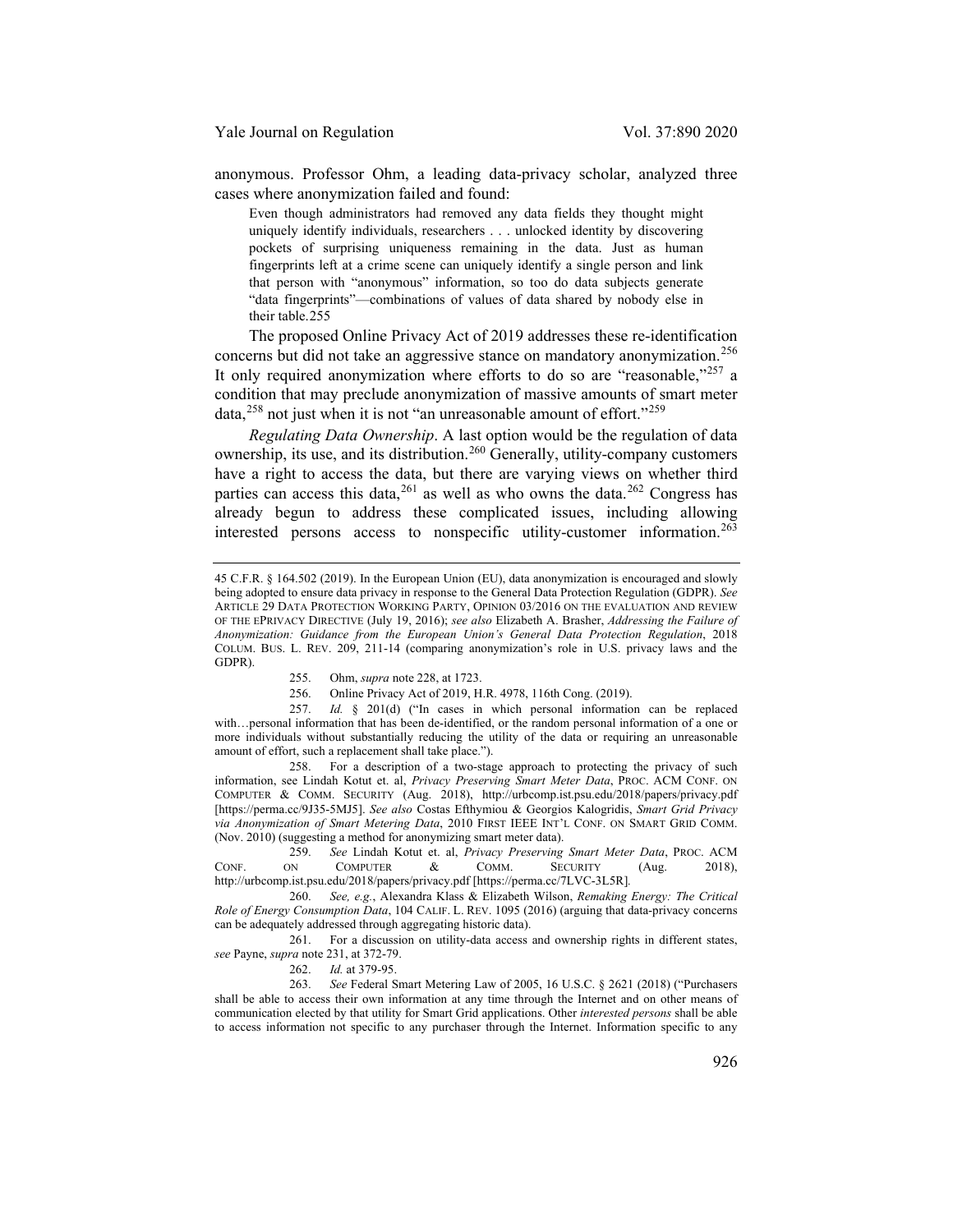Colorado is one of the few states that explicitly regulate the distribution of smart-meter data.<sup>[264](#page-37-1)</sup> And in Massachusetts, an order regarding a smart-meter proposal even considered distributing ownership rights between the customer and the utility based on who collected the data.<sup>[265](#page-37-2)</sup> Moreover, the Green Button initiative, mentioned above, also encourages utilities to "provide utility customers with easy and secure access to their energy usage information in a consumer-friendly and computer-friendly format for electricity, natural gas, and water usage."<sup>[266](#page-37-3)</sup> The initiative allows utility customers to access their data, with the option to share the data if they choose.  $267$ 

<span id="page-37-0"></span>AI algorithms use data to make important public-policy decisions every day,  $^{268}$  $^{268}$  $^{268}$  thus most scholars agree some degree of regulation is warranted.<sup>[269](#page-37-6)</sup> Professor Solow-Niederman goes one step past regulation of data in arguing instead that we should be regulating AI algorithms, but she acknowledges that administrative law will have to adapt if we are to effectively regulate them.<sup>[270](#page-37-7)</sup> AI's speed, complexity, and uncertainty would make standard prescriptive regulations difficult to enforce.<sup>[271](#page-37-8)</sup> While public policy might eventually demand regulation of AI algorithms, that will take time; a good start would be to explicitly regulate the ownership of the data used in the algorithm to ensure AI applications are being developed with the public interest in mind.

purchaser shall be provided solely to that purchaser." (emphasis added)). Illinois regulators recently finalized a nonbinding Open Data Access Framework which is very similar to the Federal Smart Metering Law of 2005, 16 U.S.C. § 2621. Payne, *supra* not[e 231,](#page-32-6) at 376-77.

<span id="page-37-1"></span><sup>264.</sup> 4 COLO. CODE REGS. § 723-3:3029 (LexisNexis 2016); *see also* Electric Usage Data Protection Act, OKLA. STAT. ANN. tit. 17, §§ 710.1-.8 (primarily regulating customer access to data with a few exceptions for third-party access to data in emergency situations).

<span id="page-37-2"></span><sup>265.</sup> *In re* Elec. Distribution Cos., No. DTE 01-28, 2001 WL 1149629 (Mass. D.T.E. May 18, 2001); *see also* Payne, *supra* note [231,](#page-32-6) at 376 ("A Massachusetts decision seems to indicate that there may be a difference in ownership rights depending on who collects the data, either the utility or the consumer.").

<span id="page-37-3"></span><sup>266.</sup> GREEN BUTTON DATA, http://www.greenbuttondata.org/index.html [https://perma.cc/LQ27-X6H2]; *see supra* note[s 224-](#page-31-6)[227](#page-32-8) and accompanying text.

<span id="page-37-4"></span><sup>267.</sup> *Green Button: Powering Access to Energy and Water Usage Data*, GREEN BUTTON ALLIANCE, https://www.greenbuttonalliance.org/green-button—powering-access [https://perma.cc/2CJN-DF8M].

<span id="page-37-5"></span><sup>268.</sup> Alicia Solow-Niederman, *Administering Artificial Intelligence*, 93 S. CAL. L. REV. (forthcoming 2020) (manuscript at 3-11), https://papers.ssrn.com/abstract=3495725 [https://perma.cc/FFV5-PYLL].

<span id="page-37-6"></span><sup>269.</sup> *See, e.g.*, Michael Guihot et al., *Nudging Robots: Innovative Solutions to Regulate Artificial Intelligence*, 20 VAND. J. ENT. & TECH. L. 385 (2017); Matthew U. Scherer, *Regulating Artificial Intelligence Systems: Risks, Challenges, Competencies, and Strategies*, 29 HARV. J.L. & TECH. 353 (2016).

<sup>270.</sup> Solow-Niederman, *supra* not[e 268](#page-37-0) (manuscript at 40-50).

<span id="page-37-8"></span><span id="page-37-7"></span><sup>271.</sup> Professor Solow-Niederman suggests utilizing markets and norms to govern AI codes. *Id.*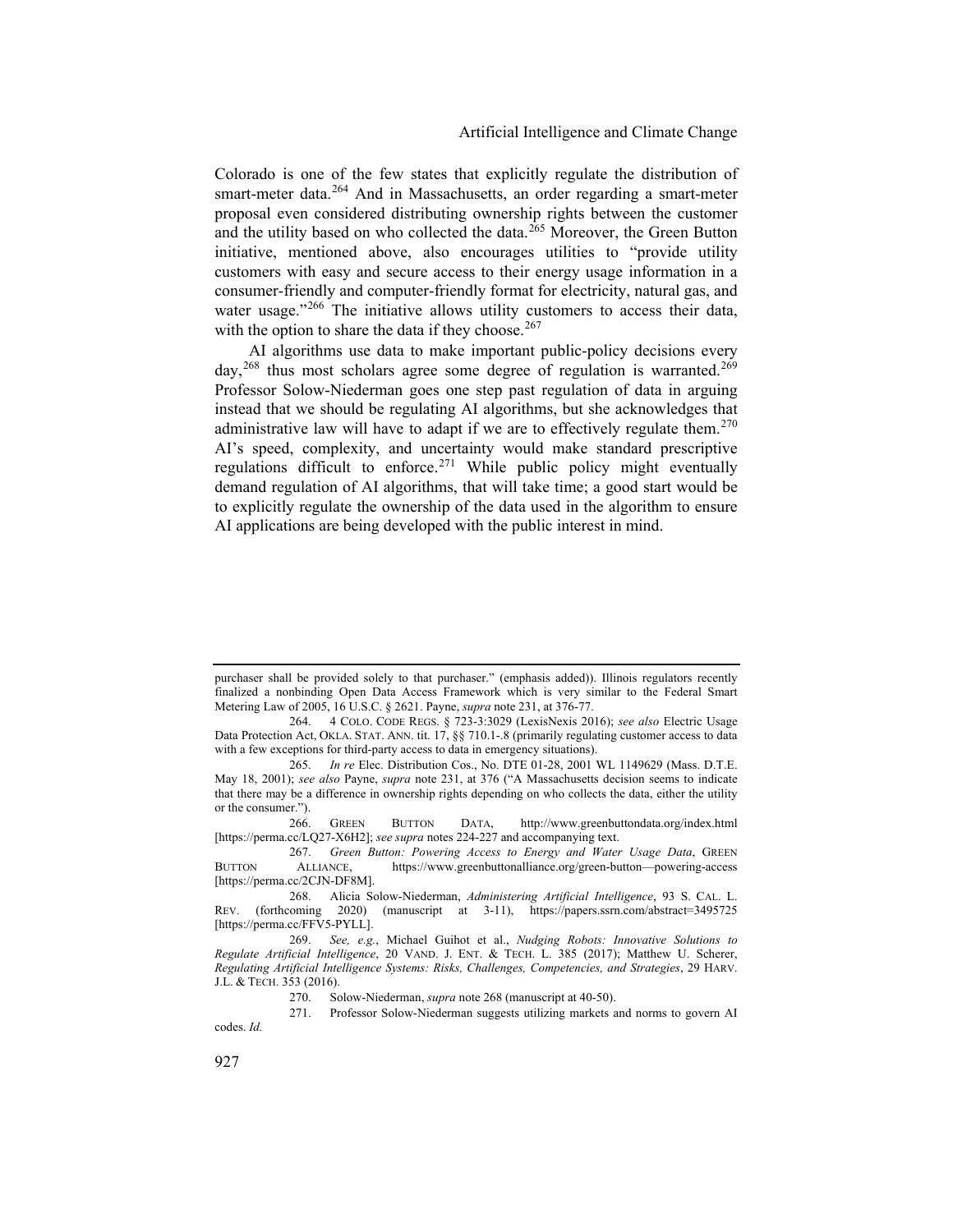# *C. Investment and Procurement*

A key policy tool for facilitating the use of more AI for climate issues is funding. This Section addresses potential funding constraints for three source categories: private regulated utilities, private nonutilities, and public entities.

#### 1. Utility Investing in Artificial Intelligence

Regulated utilities, comprising one-third of our country, will experience unique challenges associated with implementing AI. Regulated utilities' investments are approved by state public utility commissions (PUCs) through ratemaking requests.<sup>[272](#page-38-0)</sup> Such PUCs are often skeptical of emerging new technologies, often bound to only approve the least-cost alternative, and utilities are only provided a rate of return for capital investments, not operating costs.[273](#page-38-1) This raises problems for utilities seeking to use more AI on three fronts: emerging technologies, cost, and accounting classification of AI investments.

*Emerging Technologies.* If AI has the potential to serve as a cost-effective diagnostic tool for the electric industry to reduce GHGs, why aren't all the utilities jumping on board? One answer may lie in the difficulties of obtaining cost recovery for emerging technologies.[274](#page-38-2) Decisions about cost recovery for utility investments, including emerging technologies, are made by state PUCs. Given how many utilities need to obtain regulatory approvals of their expenditures to obtain cost recovery, a critical factor in the advancement of AI to enhance efficiencies across the electricity sector is the regulatory treatment of emerging technologies.

Emerging technologies are those that have not been readily proven, and change with the times. $275$  Nuclear plants were once considered emerging technologies, as were combined-cycle natural-gas plants. The last decade's

<span id="page-38-0"></span><sup>272.</sup> U.S. DEP'T OF ENERGY, DOE/OE-0017, UNITED STATES ELECTRICITY INDUSTRY PRIMER (2015), https://www.energy.gov/sites/prod/files/2015/12/f28/united-states-electricityindustry-primer.pdf [https://perma.cc/5ZUL-XUKZ]. Two-thirds of the country procures their electricity through competitive markets while one-third procures it through ratemaking requests to the PUC.

<span id="page-38-1"></span><sup>273.</sup> LISA WOOD ET AL., FUTURE ELEC. UTIL. REGULATION ADVISORY GRP., LBNL-1005742, REPORT NO. 5, RECOVERY OF UTILITY FIXED COSTS: UTILITY, CONSUMER, ENVIRONMENTAL AND ECONOMIST PERSPECTIVES 1 (2016), https://emp.lbl.gov/sites/all/files/lbnl-1005742.pdf [https://perma.cc/MV88-ZDE6].

<span id="page-38-2"></span><sup>274.</sup> *See, e.g.*, Jonas J. Monast & Sarah K. Adair, *Completing the Energy Innovation Cycle: The View from the Public Utility Commission*, 65 HASTINGS L.J. 1345, 1360 (2014) ("It is challenging for early applications of innovative technologies to strictly meet the least cost standard, especially in the current era of large capital investment needs, declining sales growth, and the resulting upward pressure on electricity rates."). Of course, there may also be other explanations, including a general apathy toward change, skepticism about the cost effectiveness of AI or its tangible benefits, and others. This Article merely raises one of many potential obstacles.

<span id="page-38-3"></span><sup>275.</sup> For example, popular emerging technologies in 2018 included drones, biometrics, and augmented reality. Alison DeNisco Rayome, *Top 10 Emerging Technologies of 2019*, TECHREPUBLIC (June 24, 2019), https://www.techrepublic.com/article/top-10-emerging-technologiesof-2019 [https://perma.cc/YZG2-LAHC].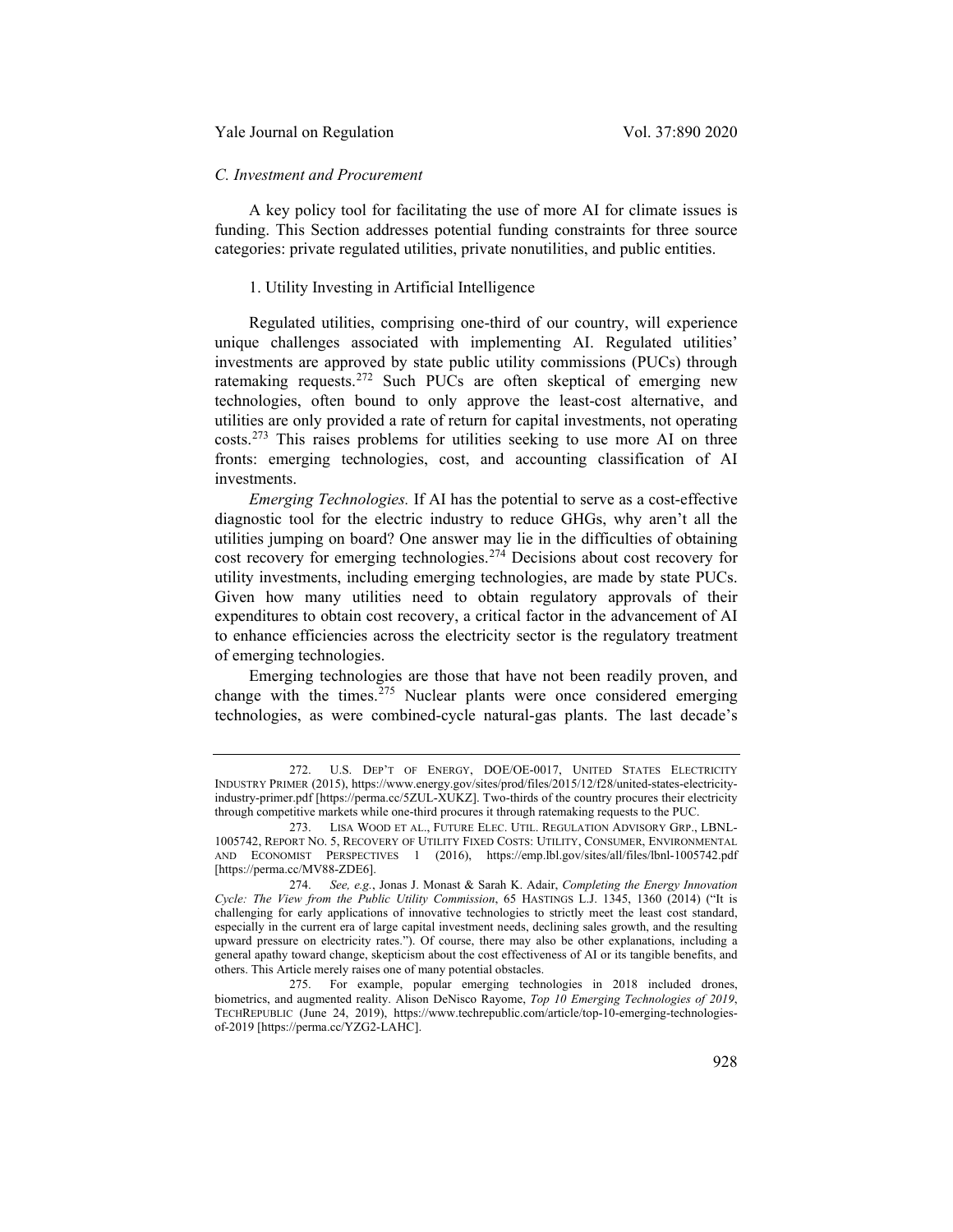emerging technologies du jour in the electricity sector have included renewable energy,<sup>[276](#page-39-1)</sup> smart meters, and energy storage, with varying successes for cost recovery.[277](#page-39-2)

Emerging technologies present many business and financial opportunities, but the lack of information relating to these technologies can lead to feelings of trepidation for both regulators and investors.[278](#page-39-3) Utilities may have difficulty justifying investment in power-grid infrastructure to regulators without proof of recouping those costs.<sup>[279](#page-39-4)</sup> Furthermore, many of the value propositions of these emerging technologies involve avoided costs or long-term savings that are hard to quantify. In addition to PUC hesitancy, investors may similarly view such uncertainties as unfavorable in their return-on-investment forecasts.

<span id="page-39-0"></span>Efforts to support such emerging technologies are further hindered by examples of technologies that were approved and failed to meet their potential. Such failures can cost customers millions of dollars, as did Duke Energy's failed attempts to update and build two nuclear plants, costing ratepayers more than \$3 billion.<sup>[280](#page-39-5)</sup> Relatedly, an approval of a nuclear repair project in Southern California went awry and cost ratepayers \$3.3 billion dollars.[281](#page-39-6) Even if the project is not an outright failure, a perceived lack of success by ratepayers can be almost as damaging as a complete failure.<sup>[282](#page-39-7)</sup> Such failures tend to remain fresh on the mind and can be damning for subsequent emerging technologies.

<span id="page-39-1"></span><sup>276.</sup> *See* Office of Energy Efficiency & Renewable Energy, *Renewable Energy: Utility-Scale Policies and Programs*, U.S. DEP'T ENERGY, https://www.energy.gov/eere/slsc/renewableenergy-utility-scale-policies-and-programs [https://perma.cc/85U4-55RB]. Many PUCs rejected early applications for renewable energy, focusing on their intermittency, reliability, and cost concerns. *Id.*

<span id="page-39-2"></span><sup>277.</sup> *Compare* Application of Balt. Gas & Elec. Co. for Adjustments to Its Elec. & Gas Base Rates, 330 P.U.R.4th 30 (2016) (approving), *with* Stevens & Lee, *Xcel Energy Denied \$14.8 Million in Smart Grid City Cost Recovery*, SMART GRID LEGAL NEWS (Feb. 16, 2011), https://www.smartgridlegalnews.com/cost-recovery/xcel-energy-denied-148-million-in-smart-grid-citycost-recovery [https://perma.cc/42NA-2DQG] (denying), *and Denied: US Utility's Request to Charge Customers for AMI Opt-Out*, SMART ENERGY INT'L (Feb. 9, 2019), https://www.smartenergy.com/industry-sectors/business-finance-regulation/denied-us-utilitys-request-to-chargecustomers-for-ami-opt-out [https://perma.cc/9PUU-7SCC] (denying request to charge for smart meter opt-out).

<sup>278.</sup> *Id*.

<span id="page-39-4"></span><span id="page-39-3"></span><sup>279.</sup> Kendra Chamberlain, *Smart Grids Are Essential to Prevent Old Power Infrastructure from Holding Back the US Economy* (Mar. 23, https://thenextweb.com/podium/2019/03/23/us-smart-grids-electricity-economy [https://perma.cc/LG57- TE3K] (referring to a recent report commissioned by the National Electrical Manufacturers Association (NEMA)).

<span id="page-39-5"></span><sup>280.</sup> *See Duke Energy Customers Will Pay \$108 Million a Year for Canceled Nuclear Plants*, TAMPA BAY TIMES (Aug. 6, 2013), https://www.tampabay.com/news/business/energy/dukeenergy-customers-will-pay-108-million-a-year-for-cancelled-nuclear/2134867 [https://perma.cc/2DYZ-A7R8]; Ivan Penn, *From Useful to Wasteful: How Utility Ratepayers Have Borne the Brunt of Failed Projects*, L.A. TIMES (June 5, 2016), https://www.latimes.com/business/la-fi-aliso-canyon-20160605 snap-story.html [https://perma.cc/8GCL-E3ZE].

<span id="page-39-6"></span><sup>281.</sup> Penn, *supra* note [280](#page-39-0) (discussing a steam generator replacement at a nuclear plant that led to radiation leakage).

<span id="page-39-7"></span><sup>282.</sup> A biomass plant approved for cost recovery by the utility in Gainesville, Florida, functions properly, but is viewed by many as a failed investment. *See* Mickie Anderson, *GRU, Biomass Plant Battle Gets Uglier*, GAINESVILLE SUN (July 30, 2016), https://www.gainesville.com/news/20160730/gru-biomass-plant-battle-gets-uglier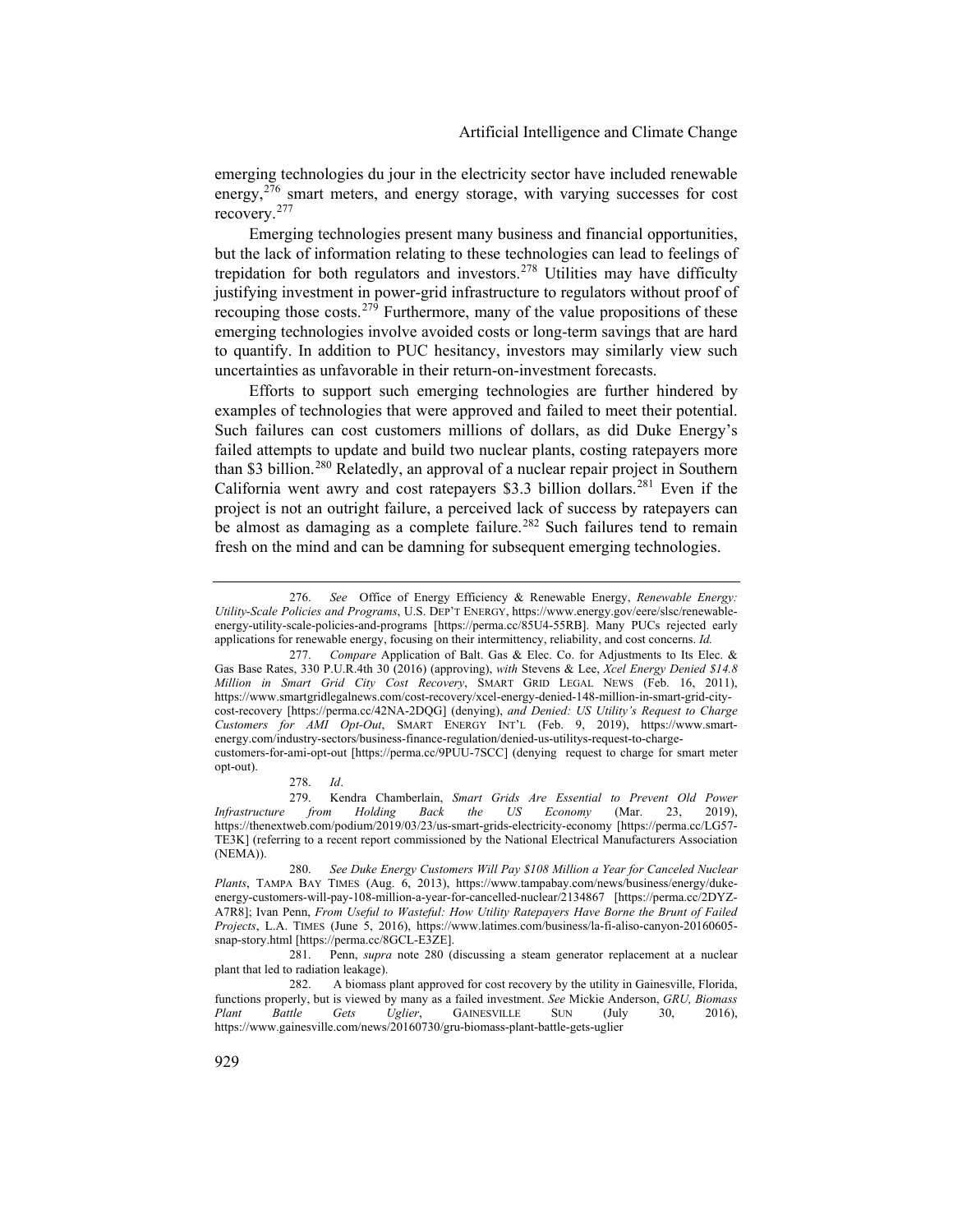Although AI technologies will sometimes suffer the same fate as these other emerging technologies, there are a few strategies that could help immunize these investments. First, many of the hardware and software cost components could be characterized as more mundane capital costs. Rarely would a line-item present itself as "AI", but rather as the more innocuous computer-related costs. Second, utilities sometimes insulate themselves from the riskiness of emerging technologies by charging customers in advance.<sup>[283](#page-40-0)</sup> Third, state legislatures could mandate the use of AI, shielding the PUC from bearing the brunt of the investment risk. Some states have taken this approach to smart meters by mandating their use, $284$  contributing to reports that utility investment in smart meters has more than doubled over the past decade.<sup>[285](#page-40-2)</sup>

*Cost.* Emerging technologies often take a double hit, as they are not only often viewed as riskier, but they are also often more expensive than incumbent technologies that have had years to work on efficiency improvements.<sup>[286](#page-40-3)</sup> These additional costs can come in the form of novel research, design, testing, and manufacturing.[287](#page-40-4) For new companies, economic factors such as economies of scale also play a large role in raising costs.<sup>[288](#page-40-5)</sup> And these costs can indeed be

<sup>[</sup>https://perma.cc/AK6C-XAYL] ("By the time the \$500 million plant began operating in late 2013, natural gas prices had crashed, which meant GRU, and by extension, taxpayers, were paying much higher prices to get biomass-produced energy than could be gotten from other sources.").

<span id="page-40-0"></span><sup>283.</sup> *See* U.S. ENVTL. PROT. AGENCY, PUBLIC UTILITY COMMISSION STUDY (Mar. 31, 2011), https://www3.epa.gov/airtoxics/utility/puc\_study\_march2011.pdf [https://perma.cc/4VTU-VB2Z]; *see also* John Downey, *Here's How Much Duke Energy Is Seeking to Raise Utility Rates in North Carolina*, CHARLOTTE BUS. J. (Sept. 30, 2019), https://www.bizjournals.com/charlotte/news/2019/09/30/heres-how-much-duke-energy-is-seeking-toraise.html [https://perma.cc/VNW5-HCZS].

<span id="page-40-1"></span><sup>284.</sup> *See* 66 PA. STAT. AND CONS. STAT. ANN. § 2807(f) (West 2020); *see also* 220 ILL. COMP. STAT. ANN. 5/16-124 (2020) ("An electric utility shall not require a residential or small commercial retail customer to take additional metering . . . unless the Commission finds . . . that additional metering or metering capability is required to meet reliability requirements."); P.R. LAWS ANN. tit. 22, § 817 (stating that Puerto Rico's utility companies "shall initiate programs to study the feasibility and promote the use of smart meters . . . aimed at achieving the efficient and rational use of electric power"); Daniel Shea & Kate Bell, *Smart Meter Opt-Out Policies*, NAT'L CONF. ST. LEGISLATORS (Aug. 20, 2019), https://www.ncsl.org/research/energy/smart-meter-opt-out-policies.aspx [https://perma.cc/69WD-4UTZ]. PUCs also mandate smart meters. *See* Hawkins v. Commonwealth Edison Co., 28 N.E.3d 869, 871 (Ill. App. 2015) (suit against the Illinois utility for failing to implement smart meters in violation of an order from the Illinois Commerce Commission).

<span id="page-40-2"></span><sup>285.</sup> *Major Utilities Continue to Increase Spending on U.S. Electric Distribution Systems*, U.S. ENVTL. INFO. ADMIN. (July 20, 2018), https://www.eia.gov/todayinenergy/detail.php?id=36675 [https://perma.cc/R2CW-PGEE].

<span id="page-40-3"></span><sup>286.</sup> *See* GREEN ENERGY: TECHNOLOGY, ECONOMICS AND POLICY 230 (U. Aswathanarayana, Tulsidas Harikrishnan & Thayyib S. Kadher-Mohien eds., 2010) (noting new energy technologies are generally more expensive than incumbent technologies).

<span id="page-40-4"></span><sup>287.</sup> Amanda Robb, *The Costs & Benefits of New Technology*, STUDY.COM (Aug. 11, 2016), https://study.com/academy/lesson/the-costs-benefits-of-new-technology.html [https://perma.cc/CR7Y-7SEH].

<span id="page-40-5"></span><sup>288.</sup> *See* Callum Glennen, *Start-Ups Are Growing Like Never Before Thanks to Economies of Scale*, WORLD FIN. (Oct. 30, 2017), https://www.worldfinance.com/strategy/start-ups-aregrowing-like-never-before-thanks-to-economies-of-scale [https://perma.cc/M5BC-LMPM].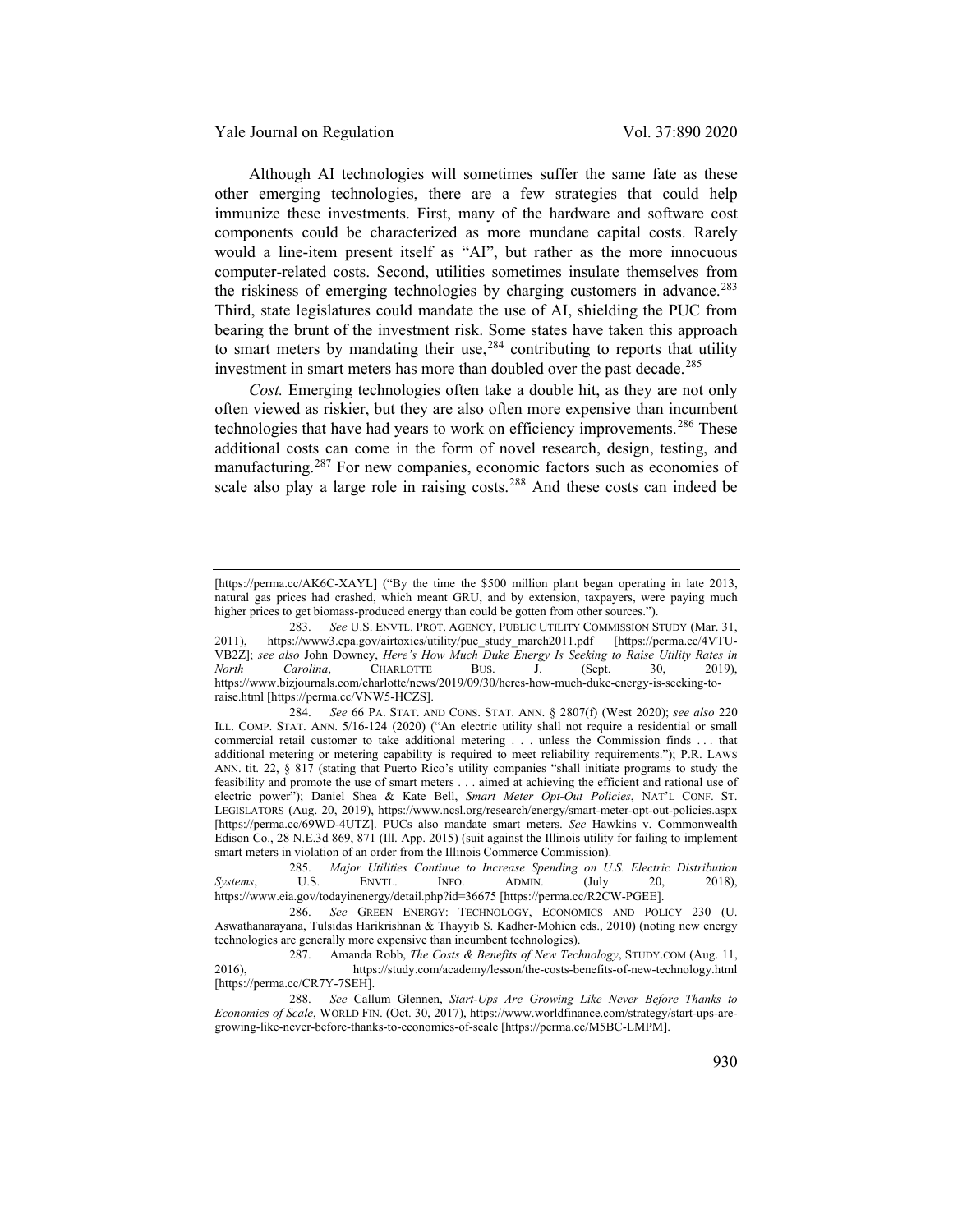exorbitant. For example, one study found that new medical technologies raised hospital expenses by twenty-five percent within a period of only six years.<sup>[289](#page-41-1)</sup>

Renewable technologies provide yet another example. For years, solarenergy generation was significantly more expensive than conventional energy sources like natural gas.<sup>[290](#page-41-2)</sup> At least a portion of that cost is caused by the fact that as an emerging technology, solar power lacked the infrastructure needed to make it compete significantly with conventional gas.<sup>[291](#page-41-3)</sup> But the high demand for solar energy in recent years has driven down prices to the point where they are now on par with conventional energy generation.<sup>[292](#page-41-4)</sup> The cost of wind power, and especially onshore wind power, also now rivals that of fossil fuels.<sup>[293](#page-41-5)</sup>

<span id="page-41-0"></span>Similarly, there may be a steep investment curve associated with the use of AI. Using AI may require new hardware and software, cloud costs, energy and data center costs, training costs, system and business-process integration costs, and manpower.<sup>[294](#page-41-6)</sup> And as researchers work to gather, clean, and use data, it may be quite expensive to train electricity-sector models to perform as desired.[295](#page-41-7) As with other emerging technologies, it may be important to develop a return-on-investment strategy that takes into account some of the difficult-to-quantify benefits of implementing AI in the electricity sector like enhanced efficiency, avoided costs, reduced manpower, and improved accuracy in results.[296](#page-41-8)

*Accounting for Capital versus Operating Costs.* A last reason that utilities may not be fully realizing AI's benefits may be related to its accounting classification. Regulated utilities earn a healthy rate of return on their capital investments. As has been noted frequently, this can provide them with a perverse incentive to invest in new construction (e.g., natural gas plants) as

<span id="page-41-1"></span><sup>289.</sup> PETER J. NEUMANN & MILTON C. WEINSTEIN, THE CHANGING ECONOMICS OF MEDICAL TECHNOLOGY 24 (1991), https://www.ncbi.nlm.nih.gov/books/NBK234309 [https://perma.cc/P9WM-S522].

<span id="page-41-2"></span><sup>290.</sup> Barbara Hollingsworth, *Study: Despite Subsidies, Solar Power More Expensive*, CNSNEWS (Oct. 19, 2016), https://www.cnsnews.com/news/article/barbara-hollingsworth/study-solarpower-remains-considerably-more-expensive-electricity [https://perma.cc/9QM4-77KY].

<sup>291.</sup> *Id.*

<span id="page-41-4"></span><span id="page-41-3"></span><sup>292.</sup> Dominic Dudley, *Renewable Energy Costs Take Another Tumble, Making Fossil Fuels Look More Expensive Than Ever*, FORBES (May 19, 2019), https://www.forbes.com/sites/dominicdudley/2019/05/29/renewable-energy-costs-

tumble/#248475e6e8ce [https://perma.cc/6SGM-GWA4] ("The cost of renewable energy has tumbled even further over the past year, to the point where almost every source of green energy can now compete on cost with oil, coal and gas-fired power plants.").

<sup>293.</sup> *Id*.

<span id="page-41-6"></span><span id="page-41-5"></span><sup>294.</sup> Mary Shacklett, *The True Costs and ROI of Implementing AI in the Enterprise*, ZD NET (Apr. 1, 2019), https://www.zdnet.com/article/the-true-costs-and-roi-of-implementing-ai-in-theenterprise [https://perma.cc/2MN5-27KA].

<span id="page-41-8"></span><span id="page-41-7"></span><sup>295.</sup> *See* Tony Peng, *The Staggering Cost of Training SOTA AI Models*, MEDIUM (June 27, 2019), https://medium.com/syncedreview/the-staggering-cost-of-training-sota-ai-modelse329e80fa82 [https://perma.cc/2JL3-VR9M].

<sup>296.</sup> Shacklett, *supra* note [294.](#page-41-0)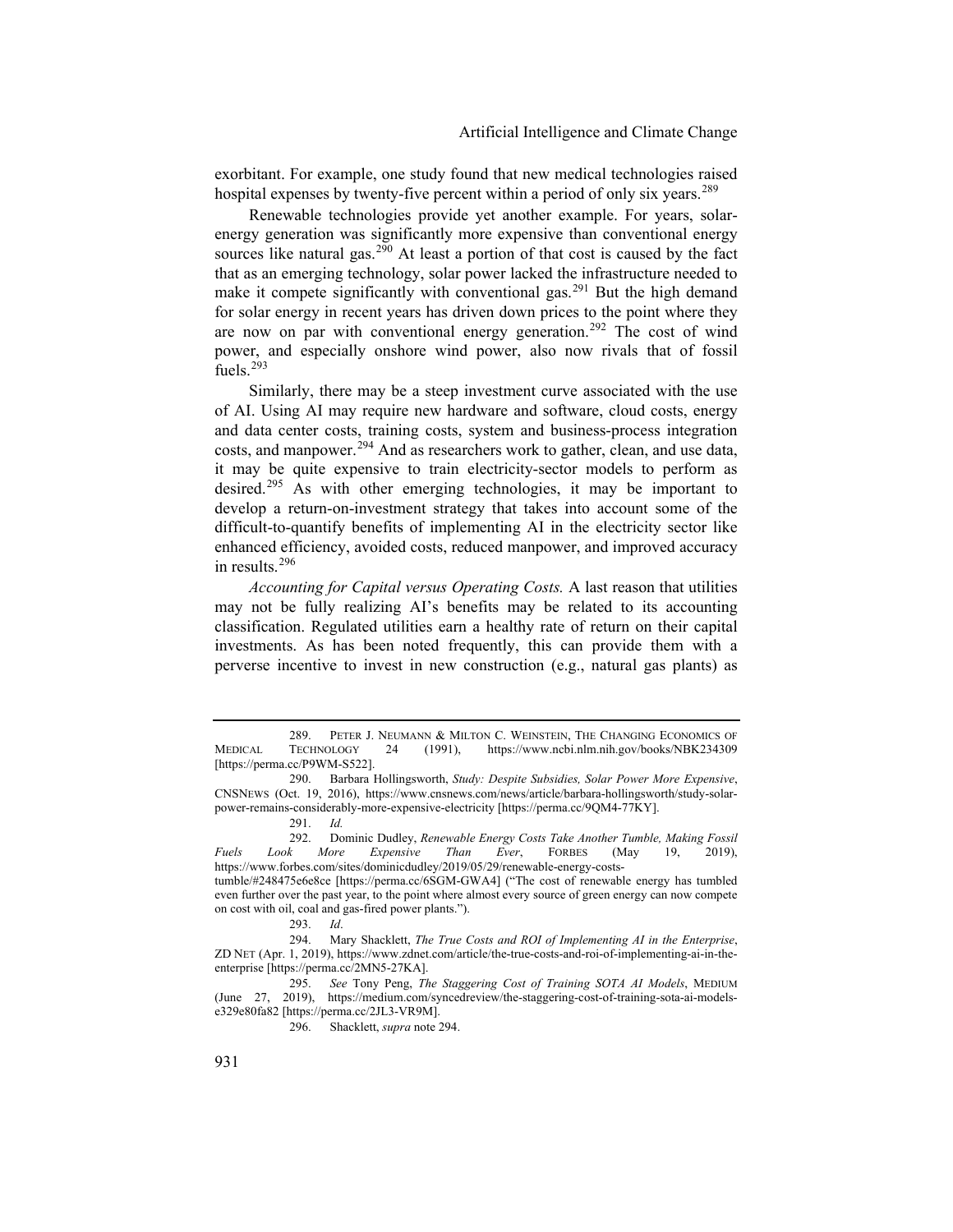opposed to investments that could reduce our energy consumption (e.g., energy efficiency).<sup>[297](#page-42-0)</sup>

A similar counterintuitive result can occur with AI. Most studies have shown that using commercial cloud computing can have cost savings for a business over internally managing data.<sup>[298](#page-42-1)</sup> Yet utilities have historically been wary of adopting certain emerging technologies such as cloud computing because of the lack of financial incentives to adopt these technologies. Cost recovery for capital expenditures encourages utilities to continue investing in capital investments.[299](#page-42-2) Yet users of commercial cloud computing often pay monthly for such services,<sup>[300](#page-42-3)</sup> constituting "operating expenses" in the regulated utility world. Unlike capital expenses, operating expenses are not typically available for cost recovery.<sup>[301](#page-42-4)</sup> This accounting classification results in some utilities instead opting to run their data management onsite internally, a suboptimal result.<sup>[302](#page-42-5)</sup>

<span id="page-42-6"></span>In an effort to eliminate the financial incentive to use the less costeffective *internal* data management service, in 2016, the National Association of Regulatory Utility Commissioners (NARUC) issued a resolution to instead reconsider the accounting treatment of *external* cloud computing: "RESOLVED, That NARUC encourages State regulators to consider whether

<span id="page-42-2"></span>299. Jill Feblowitz, *Utilities Opt to Use Cloud-Based Analytics, Despite Lack of Monetary Incentives*, UTIL. ANALYTICS (May 1, 2019), https://utilityanalytics.com/2019/05/utilities-optto-use-cloud-based-analytics-despite-lack-of-monetary-incentives [https://perma.cc/94LC-X2HX] (discussing the slow adoption of cloud services by some investor-owned utilities despite the lack of state or PUC action in assisting and encouraging the transition).

<span id="page-42-0"></span><sup>297.</sup> *Promoting Cost-Effective Investment in Energy Efficiency*, NAT'L CONF. ST. LEGISLATURES (2019), https://www.ncsl.org/research/energy/promoting-cost-effective-utilityinvestment-in-energy-efficiency.aspx [https://perma.cc/HC3L-GTXF].

<span id="page-42-1"></span><sup>298.</sup> *See* Zach Lanich, *The Benefits of Moving to the Cloud*, FORBES (May 19, 2017), https://www.forbes.com/sites/forbestechcouncil/2017/05/19/the-benefits-of-moving-to-the-

cloud/#6c4aa2c44733 [https://perma.cc/8ZT5-GUBT] ("Cloud services allow you to pay for the resource usage you need while taking advantage of scale and reliability, two things that most companies can't afford internally. And there's no need to update software internally since this is handled automatically."). An Illinois Commerce Commissioner has noted that incentivizing investments in cloud computing "has beneficial environmental impacts, such as reducing a utility's carbon footprint and energy usage and encouraging dematerialization. By removing carbon emitting on-site computing solutions and migrating to cloud services, which is also increasingly powered by renewable resources, we further our State's carbon emission reduction goals." Initiating Proposed Rulemaking Relating to the Regulatory Accounting Treatment of Cloud-Based Solutions, No. 170855, at 3 (Ill. Commerce Comm'n July 16, 2020) (dissenting opinion to final order), https://icc.illinois.gov/docket/P2017- 0855/documents/301395/files/525481.pdf [https://perma.cc/M3CJ-FE85].

<span id="page-42-3"></span><sup>300.</sup> *See Regulatory Accounting of Cloud Computing – Software as a Service in New York and Illinois*, ADVANCED ENERGY ECON. INST., https://info.aee.net/hubfs/IL\_NY%20Cloud%20Computing%20Final%20.pdf [https://perma.cc/8JDJ-K56K] [hereinafter *Regulatory Accounting*].

<sup>301.</sup> *Id.*

<span id="page-42-5"></span><span id="page-42-4"></span><sup>302.</sup> This allows them to label such investments "capital expenses," allowing them to receive their healthy rate of return on these costs*. See* Herman K. Trabish, *Tackling the Perverse Incentive: Utilities Need New Cost Recovery Mechanisms for New Technologies*, UTIL. DIVE (Mar. 6, 2018), https://www.utilitydive.com/news/tackling-the-perverse-incentive-utilities-need-new-costrecovery-mechanism/518320 [https://perma.cc/K5MS-RR7U] ("The perverse incentive rewards utilities with a profit margin for making capital investments, but not for contracted services that might serve customers better.").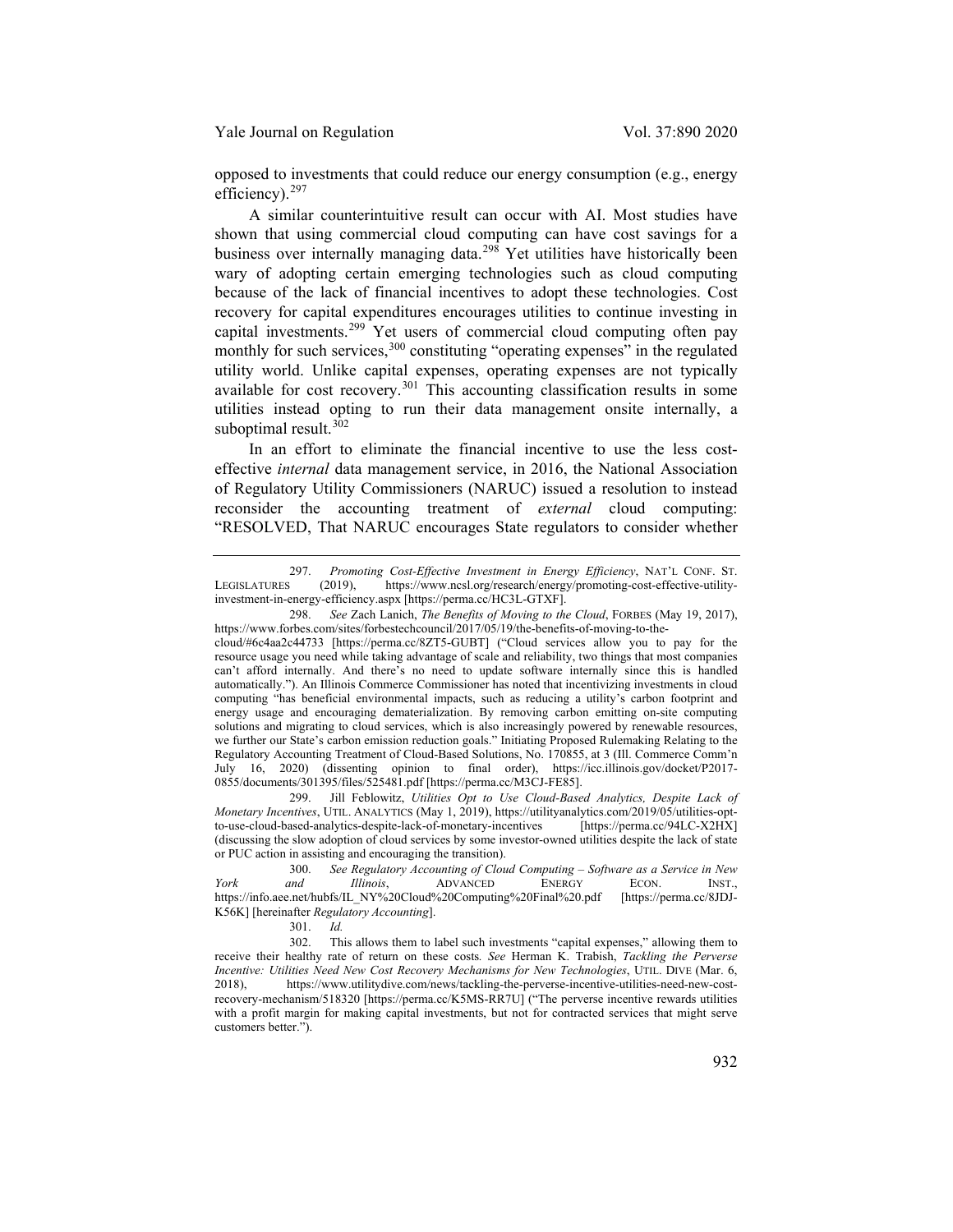cloud computing and on-premise solutions should receive similar regulatory accounting treatment, in that both would be eligible to earn a rate of return and would be paid for out of a utility's capital budget."<sup>[303](#page-43-1)</sup>

<span id="page-43-0"></span>Two states, New York and Illinois, are paving the way to allow cost recovery for service-based emerging technologies.<sup>[304](#page-43-2)</sup> In New York, the NY Public Service Commission (PSC) approved utilities capitalizing prepaid contracts for software services.<sup>[305](#page-43-3)</sup> In essence, the PSC allowed the utility companies to prepay the total cost of the service contract and record it as a regulatory asset in the rate base.<sup>[306](#page-43-4)</sup> Illinois took a different approach. In January 2019, the Illinois Commerce Commission proposed to allow utility companies to prepay for cloud services.<sup>[307](#page-43-5)</sup> But the Commission was poised to allow some earnings on pay-as-you-go-services, where the utility pays based on its actual use of the service.<sup>[308](#page-43-6)</sup> On July 15, 2020, after three years of proceedings, the Illinois Commerce Commission issued a final rule declining to adopt the proposal "as it lacks necessary consumer protection mechanisms."<sup>[309](#page-43-7)</sup> In a spirited dissent, two commissioners expressed disappointment in Illinois's decision to stand "on the sidelines" rather than be a leader on this issue, noting the lost opportunity to provide regulatory certainty of treatment of these external cloud-computing services as regulatory assets, the lost environmental benefits, and the overblown concerns about consumer protection given these costs would still need to be reviewed for "ordinary prudence and reasonableness."[310](#page-43-8) Aside from these two states, there has not been widespread response to the NARUC resolution. Nevertheless, FERC has recognized the potential benefits of virtualization and cloud computing services in association with bulk electric system operations and has issued a Notice of Inquiry to take

305. *Regulatory Accounting*, *supra* not[e 300.](#page-42-6)

<span id="page-43-1"></span><sup>303.</sup> *Resolution Encouraging State Utility Commissions to Consider Improving the Regulatory Treatment of Cloud Commuting Arrangements*, NAT'L ASS'N REG. UTIL. COMM'RS, https://pubs.naruc.org/pub.cfm?id=2E54C6FF-FEE9-5368-21AB-638C00554476 [https://perma.cc/6B6X-Q4UR].

<span id="page-43-2"></span><sup>304.</sup> James McClelland, *Utilities Moving to the Cloud? No Way . . . I Mean Absolutely!*, SMART ENERGY INT'L (Dec. 27, 2017), https://www.smart-energy.com/news/utilities-cloudcomputing [https://perma.cc/8JD4-DQVA] ("Per a recent cloud survey from IDC, 18% of utilities indicated a propensity to move to a public cloud in 2018.").

<span id="page-43-4"></span><span id="page-43-3"></span><sup>306.</sup> Coley Girouard, *Making Cloud Computing and Other Services Pay for Utilities and Customers*, UTIL. DIVE (Apr. 11, 2019), https://www.utilitydive.com/news/making-cloudcomputing-and-other-services-pay-for-utilities-and-customers/552471 [https://perma.cc/6UU7-5MA4].

<sup>307.</sup> *Id.*

<span id="page-43-6"></span><span id="page-43-5"></span><sup>308.</sup> *Regulatory Accounting*, *supra* note [300.](#page-42-6) The pay-as-you-go model, unlike prepaid contracts, provides flexibility to utilities and lets them avoid paying for unused services. Girouard, *supra* note [306.](#page-43-0)

<span id="page-43-7"></span><sup>309.</sup> Initiating Proposed Rulemaking Relating to the Regulatory Accounting Treatment of Cloud-Based Solutions, No. 170855, at 12 (Ill. Commerce Comm'n July 15, 2020) (final order), https://icc.illinois.gov/docket/P2017-0855/documents/301398/files/525486.pdf [https://perma.cc/CX7M-L7BG].

<span id="page-43-8"></span><sup>310.</sup> Initiating Proposed Rulemaking Relating to the Regulatory Accounting Treatment of Cloud-Based Solutions, No. 170855, at 2-5 (Ill. Commerce Comm'n July 16, 2020) (dissenting opinion to final order), https://icc.illinois.gov/docket/P2017- 0855/documents/301395/files/525481.pdf [https://perma.cc/M3CJ-FE85].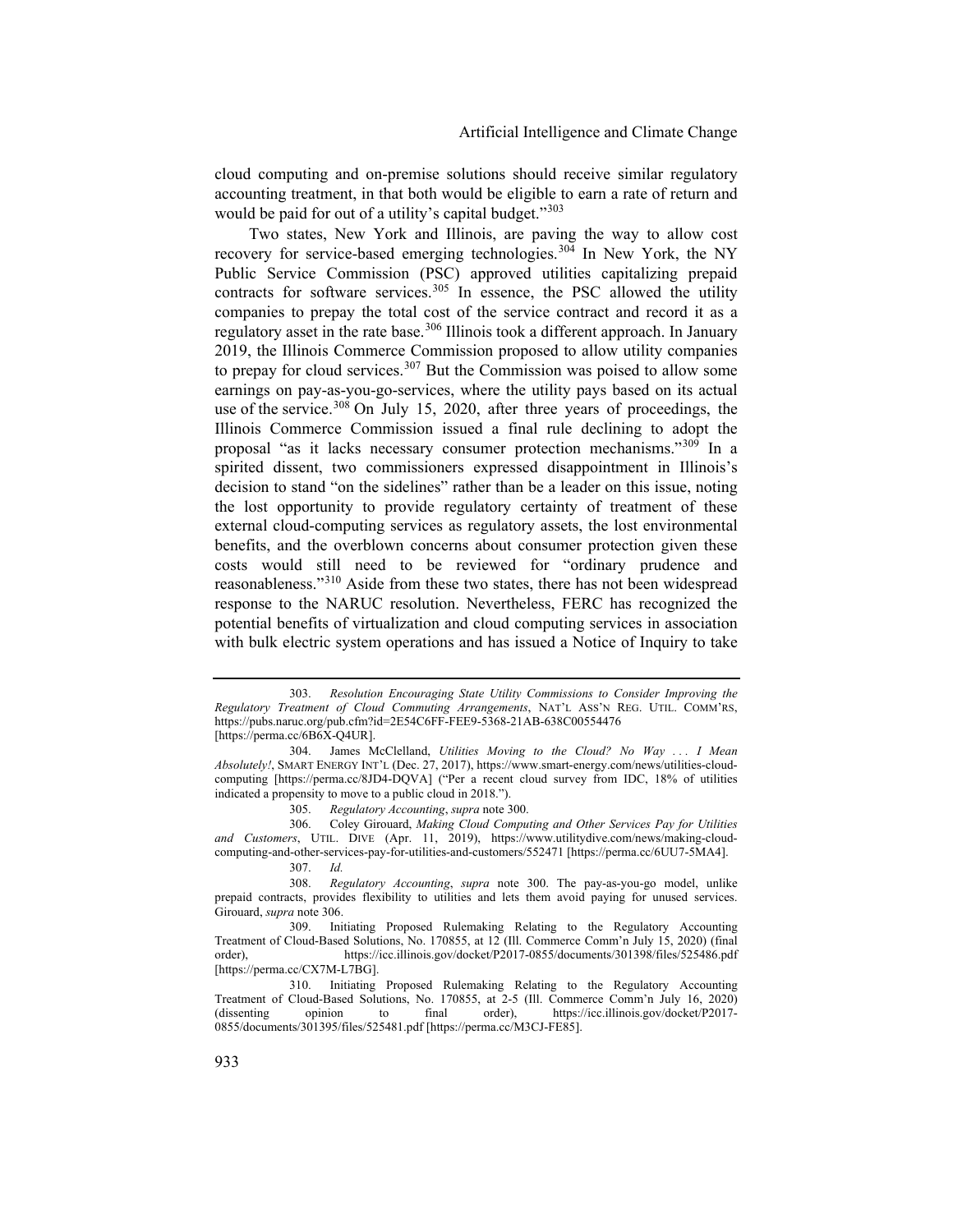comments on their benefits and risks, as well as whether the Critical Infrastructure Protection Reliability Standards stand as an obstacle to their use.<sup>[311](#page-44-0)</sup> As such, states may want to more seriously consider such external cloud computing accounting options to truly reap AI's benefits.

#### 2. Nonutility Private Investment in Artificial Intelligence

Nonutilities include the rest of the private players in the electricity sector: merchant plants, universities, entrepreneurs, and clean-energy start-up companies. As just one example, an international group of researchers has formed an organization called "Climate Change AI."[312](#page-44-1) The goals of Climate Change AI include facilitating work at the intersection of climate change and machine learning by encouraging the formation of cross-disciplinary teams and promoting discourse about best practices regarding the use of machine learning in climate-change domains.<sup>[313](#page-44-2)</sup>

<span id="page-44-7"></span><span id="page-44-6"></span>These private players may be more dependent on public-sector funding and grants for AI and climate.<sup>[314](#page-44-3)</sup> However, the latest wave of AI technology seems to have brought its own wave of funding. Investments in AI are booming with corporate and venture capital support.<sup>[315](#page-44-4)</sup> Some may have the backing of large activist corporate actors.<sup>[316](#page-44-5)</sup> According to Forbes magazine "in 2010 the average early-stage round for AI or machine learning startups was about \$4.8 million. However, in 2017, total funding increased to \$11.7 million[,] . . . and in 2018 AI investment hit an all-time high with over \$9.3 billion raised by AI

<span id="page-44-0"></span><sup>311.</sup> Virtualization and Cloud Computing Services, 85 Fed. Reg. 11363 (Feb. 27,  $2020$ ) (notice of inquiry).<br>312. CI

<span id="page-44-1"></span><sup>312.</sup> CLIMATE CHANGE AI, https://www.climatechange.ai [https://perma.cc/KCD6- 3T5X].

<sup>313.</sup> *Id*.

<span id="page-44-3"></span><span id="page-44-2"></span><sup>314.</sup> Utilities have the opportunity for cost recovery of new technologies without requiring the use of private fund, *see supra* Section III.C, whereas groups such as the National Science Foundation provide grants to "six research institutes in order to advance AI research and create national nexus points for universities, federal agencies, industries and nonprofits." *NSF Leads Federal Partners in Accelerating the Development of Transformational, AI-Powered Innovation*, NAT'L SCI. FOUND. (Oct. 8, 2019), https://www.nsf.gov/news/news summ.jsp?cntn id=299329&org=NSF&from=news 8, 2019), https://www.nsf.gov/news/news\_summ.jsp?cntn\_id=299329&org=NSF&from=news [https://perma.cc/J6SD-37SV].

<span id="page-44-4"></span><sup>315.</sup> Kathleen Walch, *Is Venture Capital Investment in AI Excessive?*, FORBES (Jan. 5, 2020), https://www.forbes.com/sites/cognitiveworld/2020/01/05/is-venture-capital-investment-for-aicompanies-getting-out-of-control/#2271d5347e05 [https://perma.cc/QM2H-JPQ5].

<span id="page-44-5"></span><sup>316.</sup> Matt Egan, *Secretive Energy Startup Backed by Bill Gates Achieves Solar Breakthrough*, CNN: BUS. (Nov. 19, 2019), https://www.cnn.com/2019/11/19/business/heliogen-solarenergy-bill-gates/index.html [https://perma.cc/62F7-K7HU] (discussing how Heliogen, a clean energy startup backed by Bill Gates, has discovered a way to use artificial intelligence and a field of mirrors to create concentrated solar energy); Jeff St. John, *Billionaire-Backed Breakthrough Energy Ventures Makes 7 More Investments*, GREENTECH MEDIA (Oct. 1, 2018), https://www.greentechmedia.com/articles/read/billionaire-backed-breakthrough-energy-ventures-makes-7-more-investments [https://perma.cc/3DEN-2XJN].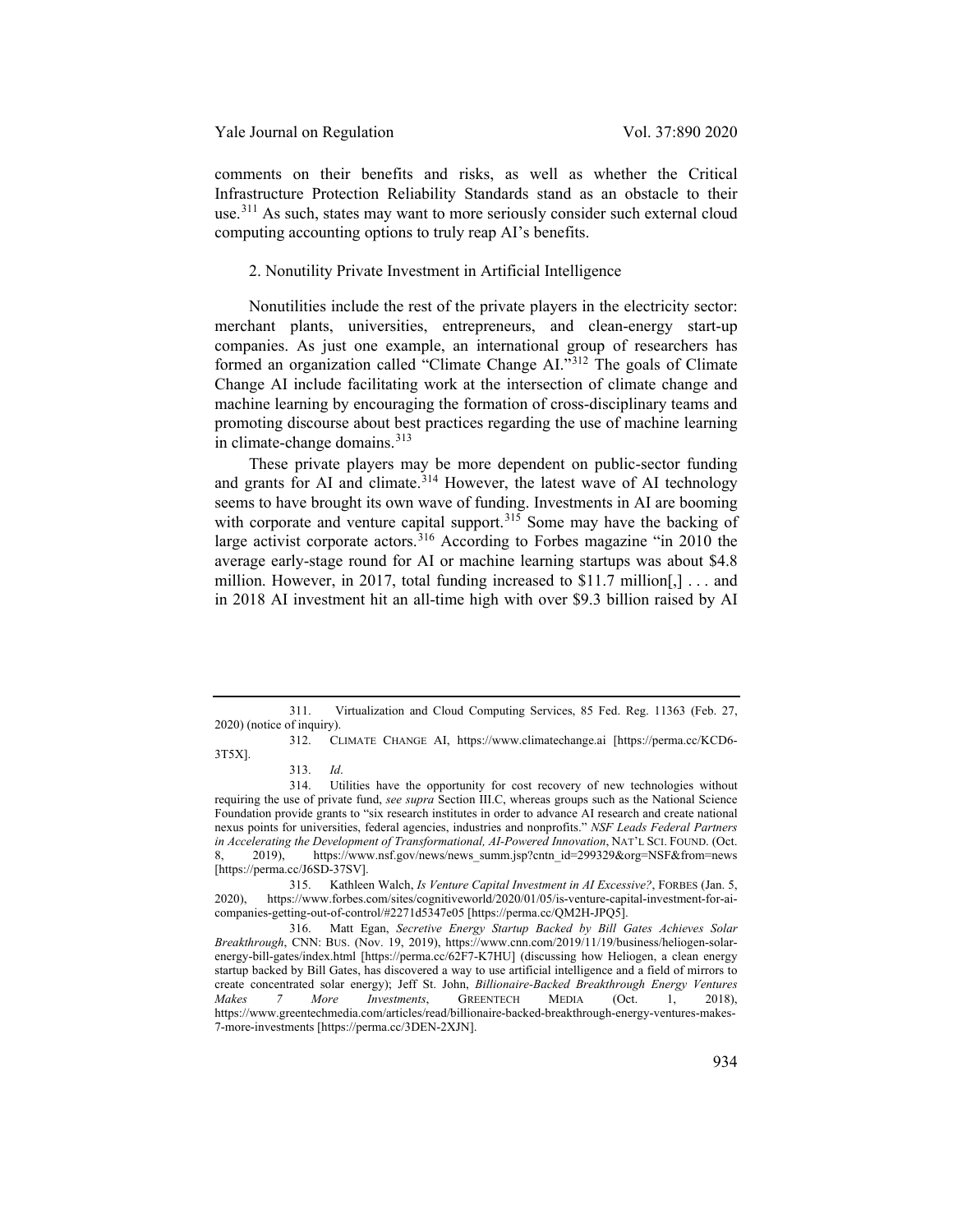companies."[317](#page-45-0) The largest investments in AI in the fourth quarter of 2018 ranged from \$100 million to \$400 million.<sup>[318](#page-45-1)</sup>

One example of largescale private funding of clean-energy AI projects is Breakthrough Energy Ventures (BEV).<sup>[319](#page-45-2)</sup> BEV is funded by billionaires such as Bill Gates, Jeff Bezos, and Michael Bloomberg.<sup>[320](#page-45-3)</sup> BEV invests in companies such as Kobold Metals, which uses AI to accelerate the search for ethical sources of metals needed for lithium-ion batteries.<sup>[321](#page-45-4)</sup> While funding may be an issue, especially for smaller players, a significant advantage of nonutility investment in AI is freedom, as these private players do not have to endure the same rate- and investment-approval process that utilities do. $322$ 

#### 3. Public Investment in Artificial Intelligence

In addition to private investment in AI for climate, public funding is imperative to its success. Governments at all levels can look for opportunities to invest in climate-related AI, as well as adjust government-procurement policies that could harness its benefits. For example, over the last few years, the EU government has been proactive in generating funding for AI-related projects.[323](#page-45-6) The U.S. government has also taken steps toward a more active role in AI use and development.<sup>[324](#page-45-7)</sup> Over the last ten years, the Department of Energy has invested billions of dollars into new energy infrastructure that interfaces with AI technology to improve energy efficiency.<sup>[325](#page-45-8)</sup> Public utilities

<span id="page-45-4"></span><span id="page-45-3"></span>321. Akshat Rathi, *Bill Gates-Led \$1 Billion Fund Expands Its Portfolio of Startups Fighting Climate Change*, QUARTZ (Aug. 26, 2019), https://qz.com/1693546/breakthrough-energyventures-expands-its-portfolio-to-19-startups [https://perma.cc/B449-GG7E].

<span id="page-45-6"></span><span id="page-45-5"></span>323. *EU to Boost Public and Private Investment in Artificial Intelligence*, GOV'T EUROPA (Apr. 25, 2018), https://www.governmenteuropa.eu/public-and-private-investment-in-artificialintelligence/86871 [https://perma.cc/AM24-CLDT].

<span id="page-45-8"></span>325. Franklin Wolfe, *How Artificial Intelligence Will Revolutionize the Energy Industry*, SCI. NEWS (Aug. 28, 2017), http://sitn.hms.harvard.edu/flash/2017/artificial-intelligence-willrevolutionize-energy-industry [https://perma.cc/7UXZ-V9M4].

<sup>317.</sup> Walch, *supra* note [315.](#page-44-6)

<span id="page-45-1"></span><span id="page-45-0"></span><sup>318.</sup> PWC, MONEYTREE REPORT 24 (Q4 2018), https://www.pwc.com/us/en/moneytree-report/moneytree-report-q4-2018.pdf [https://perma.cc/36MN-6KPP]. These investments were in the healthcare, scientific, security-software, and internet-software industries. *Id.*

<span id="page-45-2"></span><sup>319.</sup> St. John, *supra* note [316;](#page-44-7) *see also Our Investment Portfolio*, BREAKTHROUGH ENERGY, https://www.b-t.energy/our-investment-portfolio [https://perma.cc/3GYA-TMQG] (listing Breakthrough Energy Venture's 27 investments).

<sup>320.</sup> St. John, *supra* note [316.](#page-44-7)

<sup>322.</sup> *See supra* Section III.C.

<span id="page-45-7"></span><sup>324.</sup> Exec. Order No. 13859, 50 Fed. Reg. 3967, 3967 (Feb. 11, 2019) ("It is the policy of the United States Government to sustain and enhance the scientific, technological, and economic leadership position of the United States in AI R&D and deployment through a coordinated Federal Government strategy, the American AI Initiative (Initiative) ...."); Tom Krazit, *Updated: Washington's Sen. Cantwell Prepping Bill Calling for AI Committee*, GEEK WIRE (July 10, 2017), https://www.geekwire.com/2017/washingtons-sen-cantwell-reportedly-prepping-bill-calling-aicommittee [https://perma.cc/P32M-LN8V].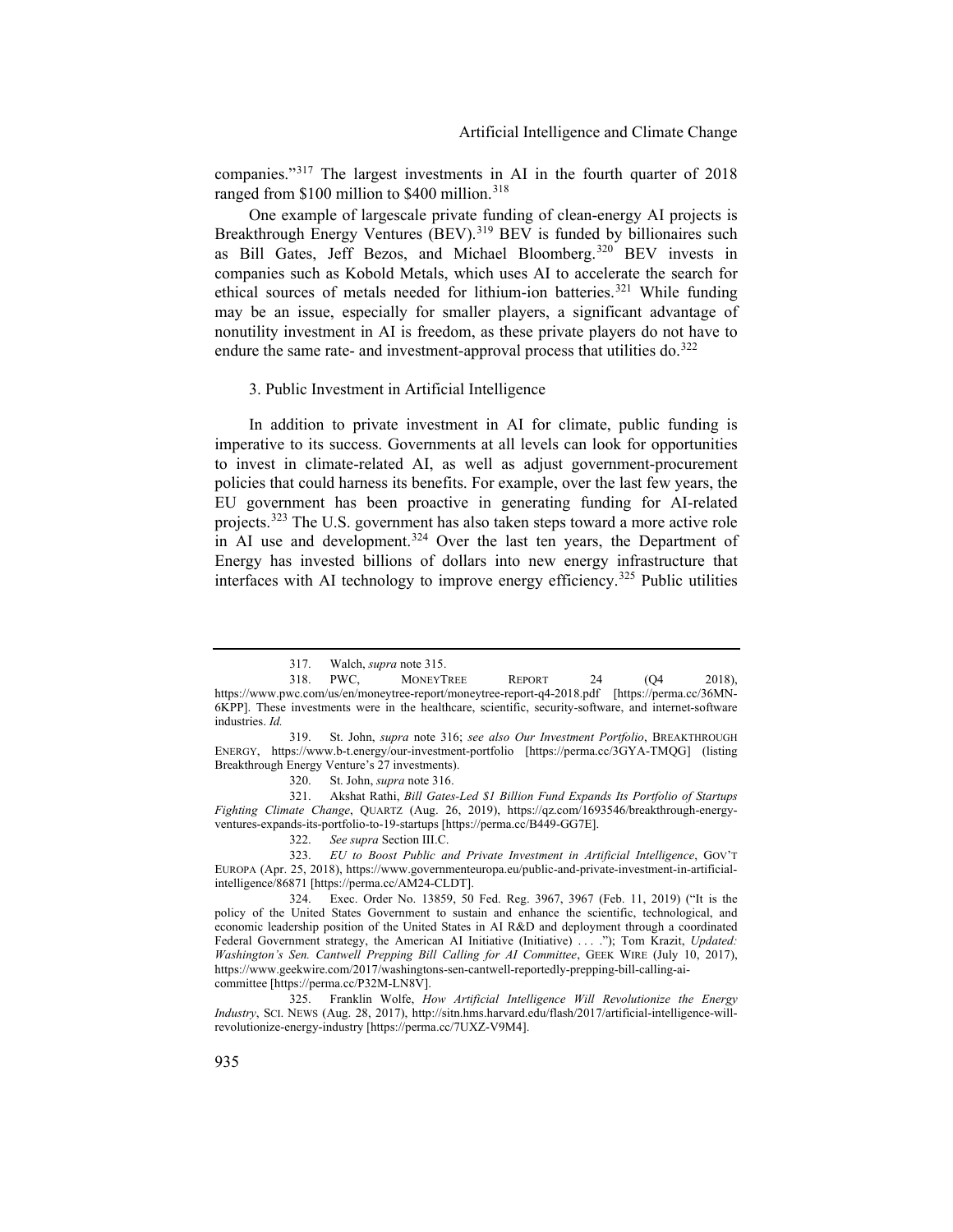also are entering into deals with private companies to use their AI systems.<sup>[326](#page-46-0)</sup> Such governmental involvement might have big payoffs in AI's future.<sup>[327](#page-46-1)</sup>

# *D. Accountability, Safety, and Certification*

A last area of concern is accountability, safety, and certification. This involves at least two components. First, it demands caution to prevent entities from labeling everything as "AI" to qualify for funding, cost recovery, and general acceptance. Second, processes need to be in place to ensure that AI is performing as expected, which may demand more explainable AI. At present, it is extremely difficult to perform "quality control" on AI before we set it loose on the power grid as no one can fully predict how it will perform.<sup>[328](#page-46-2)</sup> Each of these concerns is addressed below.

*Avoiding AI-Washing*. The first concern is that of "AI-washing." Much like whitewashing<sup>[329](#page-46-3)</sup> and greenwashing,<sup>[330](#page-46-4)</sup> it is imperative that AI not be used as a catchall for all matters involving data processing. AI has been around since the 1950s, and yet it has come through its AI winter<sup>[331](#page-46-5)</sup> in full bloom. As AI has moved from relative obscurity to common parlance,<sup>[332](#page-46-6)</sup> it now carries a certain cache that many can use to their advantage.<sup>[333](#page-46-7)</sup> Some suggest that people use the

<span id="page-46-3"></span>329. "[W]hitewashing describes the habit of casting white actors to play non-white characters[,] . . . sometimes out of racial insensitivity, invariably to the detriment of people (and especially actors) of colour." Steve Rose, *'The Idea That It's Good Business Is a Myth' – Why Hollywood Whitewashing Has Become Toxic*, GUARDIAN (Aug. 29, 2017), https://www.theguardian.com/film/2017/aug/29/the-idea-that-its-good-business-is-a-myth-whyhollywood-whitewashing-has-become-toxic [https://perma.cc/HZD7-79QZ].

<span id="page-46-4"></span>330. "Greenwashing" is the practice of making one's products seem more environmentally friendly than they really are. Koh v. S.C. Johnson & Son, Inc., No. C-09-00927, 2010 WL 94265, at \*1 (N.D. Cal. Jan. 6, 2010); *see* Joseph W. Price II, Bradley G. Dowler & F. Clark Jennings, *Even Courts Are Going Green: How to Protect Yourself from Greenwashing Litigation*, ARK. LAW., Winter 2013, at 22.

<span id="page-46-0"></span><sup>326.</sup> For a good example, see the Salt River Project, a Phoenix-based public power utility, that signed a contract to adopt ScienceLogic's SL1 platform to monitor all of its IT operations and applications. Maloney, *supra* not[e 156.](#page-21-8)

<span id="page-46-1"></span><sup>327.</sup> Kriti Sharma, *Artificial Intelligence Can Make America's Public Sector Great Again*, VOX (July 14, 2017), https://www.vox.com/2017/7/14/15968746/artificial-intelligence-aifederal-government-public-sector. [https://perma.cc/CJ4A-YJ97]

<span id="page-46-2"></span><sup>328.</sup> One approach may be to collect so much data that there are no "out of sample scenarios," but until that point, it is difficult to know whether AI will not have an unintended result when it sees a condition for which it was not trained. Benjamin Cheatham et al., *Confronting the Risks of Artificial Intelligence*, MCKINSEY & CO. (Apr. 26, 2019), https://www.mckinsey.com/businessfunctions/mckinsey-analytics/our-insights/confronting-the-risks-of-artificial-intelligence [https://perma.cc/24S6-C5VL].

<span id="page-46-5"></span><sup>331.</sup> "An AI winter is a point at which research, investment, and funding for AI goes into a period of decline and it's hard to get funding for research or other projects . . . ." Kathleen Walch, *Are We Heading for Another AI Winter Soon?*, FORBES (Oct. 20, 2019), https://www.forbes.com/sites/cognitiveworld/2019/10/20/are-we-heading-for-another-ai-wintersoon/#2e48964156d6 [https://perma.cc/P5TG-V4QZ].

<sup>332.</sup> *See id.* (discussing the increase in interest in AI in the past decade).

<span id="page-46-7"></span><span id="page-46-6"></span><sup>333.</sup> *See id.* ("[I]nvestment [in AI] is now quite diverse coming from enterprises, governments, academics, and venture capital . . . . Today, AI is being used all around the world to accomplish any number of tasks. We have put AI into cars, phones, advanced bots, and other technology that we use every day."); *What Are the Risks and Benefits of Artificial Intelligence?*, FORBES (Aug. 2,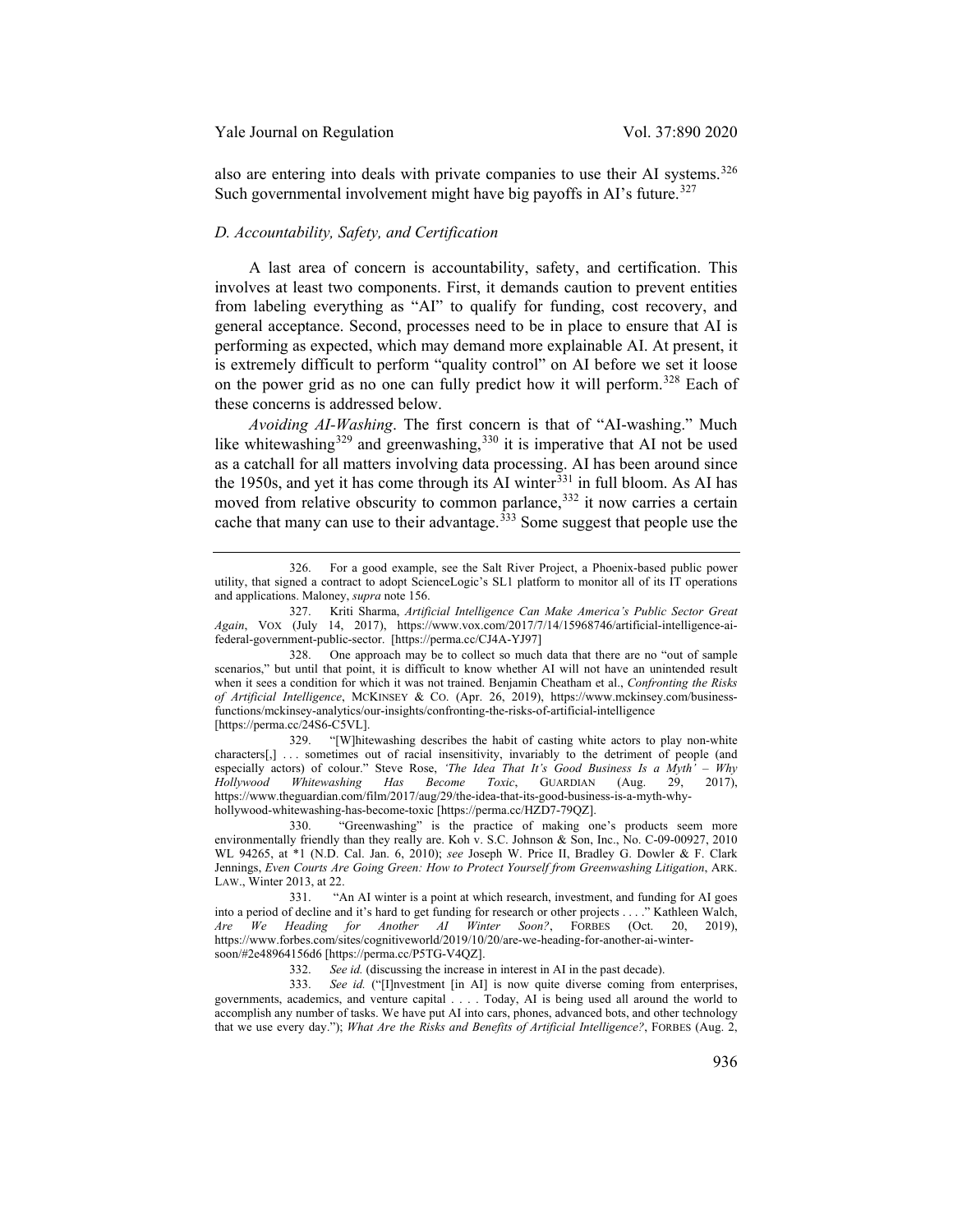term too generously, with some using it interchangeably with machine learning.[334](#page-47-0) Others suggest that data analytics can accomplish much of what some attribute to AI.<sup>[335](#page-47-1)</sup> Erroneously categorizing activities as AI could both minimize the legitimacy of actual AI applications and deny opportunities for actual and progressive AI advancements. Should entities label their activities as "AI" to qualify for certain advantages, AI could become a watered-down term. And should entities try to squeeze their activities into an "AI" box when that designation is questionable, it could cast doubt on valid AI.

One solution to this concern may be to elicit the assistance of the Federal Trade Commission (FTC). This federal agency is charged with "[p]rotecting consumers and competition by preventing anticompetitive, deceptive, and unfair business practices through law enforcement, advocacy, and education without unduly burdening legitimate business activity."<sup>[336](#page-47-2)</sup> The FTC could pursue false or misleading AI claims,  $337$  issue guidance informing companies on how to avoid misleading labeling,<sup>[338](#page-47-4)</sup> and require support from those claiming to use AI. The FTC has already begun to consider regulations preventing bias in algorithms<sup>[339](#page-47-5)</sup> and has regulated other areas where label misuse is common.[340](#page-47-6)

*Explainable AI*. The second concern affects the actual legitimacy of the algorithm itself. If we are to base important policy decisions on the results of climate AI, it is imperative that there is trust in the system. This quest for explainable AI (XAI) is taking place across many dimensions, particularly

335. Reavie, *supra* not[e 36.](#page-7-0)

<span id="page-47-2"></span><span id="page-47-1"></span>336. *About the FTC*, FED. TRADE COMM'N, https://www.ftc.gov/about-ftc [https://perma.cc/ML77-M3DY].

<span id="page-47-4"></span>338. Such guidance could resemble the FTC's "Green Guides." *See Green Guides*, U.S. FED. TRADE COMM'N, https://www.ftc.gov/news-events/media-resources/truth-advertising/greenguides [https://perma.cc/F36L-HJPN].

<span id="page-47-5"></span>339. Andrew Smith, *Using Artificial Intelligence and Algorithms*, U.S. FED. TRADE COMM'N (Apr. 8, 2020), https://www.ftc.gov/news-events/blogs/business-blog/2020/04/using-artificialintelligence-algorithms [https://perma.cc/P7PP-Y2NV].

<span id="page-47-6"></span>340. *See, e.g.*, Press Release, FTC, Federal Judge Approves FTC Order for Owners of Certain Volkswagen, Audi, and Porsche 3.0 Liter "Clean" Diesels to Receive Refunds (May 17, 2017), https://www.ftc.gov/news-events/press-releases/2017/05/federal-judge-approves-ftc-order-ownerscertain-volkswagen-audi [https://perma.cc/PQ6L-DUYM] ("clean diesel" labels); Press Release, FTC, FTC Seeks Comments on Proposed Changes to the Energy Labeling Rule (Mar. 27, 2020), https://www.ftc.gov/news-events/press-releases/2020/03/ftc-seeks-comments-proposed-changes-energylabeling-rule [https://perma.cc/M9CN-XJR8] (energy-efficiency labeling); Press Release, FTC, Truly Organic? The FTC Says No, Alleges Retailer Misled Consumers About Its Products (Sept. 19, 2019), https://www.ftc.gov/news-events/press-releases/2019/09/truly-organic-ftc-says-no-alleges-retailermisled-consumers-about [https://perma.cc/CV36-LG4D] (labeling of "organic" products).

<sup>2019),</sup> https://www.forbes.com/sites/quora/2019/08/02/what-are-the-risks-and-benefits-of-artificialintelligence/#6e9c172234d8 [https://perma.cc/6L75-PBCZ].

<span id="page-47-0"></span><sup>334.</sup> As discussed earlier, machine learning is a subset of AI, not its equivalent. MJIMBA & SIBANDA, *supra* note [56,](#page-9-9) at 9 ("Often, there is interchangeable use of these terms in daily language. However, the terms differ although refer to related things.").

<span id="page-47-3"></span><sup>337.</sup> *See* FTC v. Truly Organic Inc., No. 1:19-cv-23832-RNS (S.D. Fla. Sept. 18, 2019), https://www.ftc.gov/system/files/documents/cases/truly\_organic\_stipulated\_final\_order\_0.pdf [https://perma.cc/8EXS-RAMA].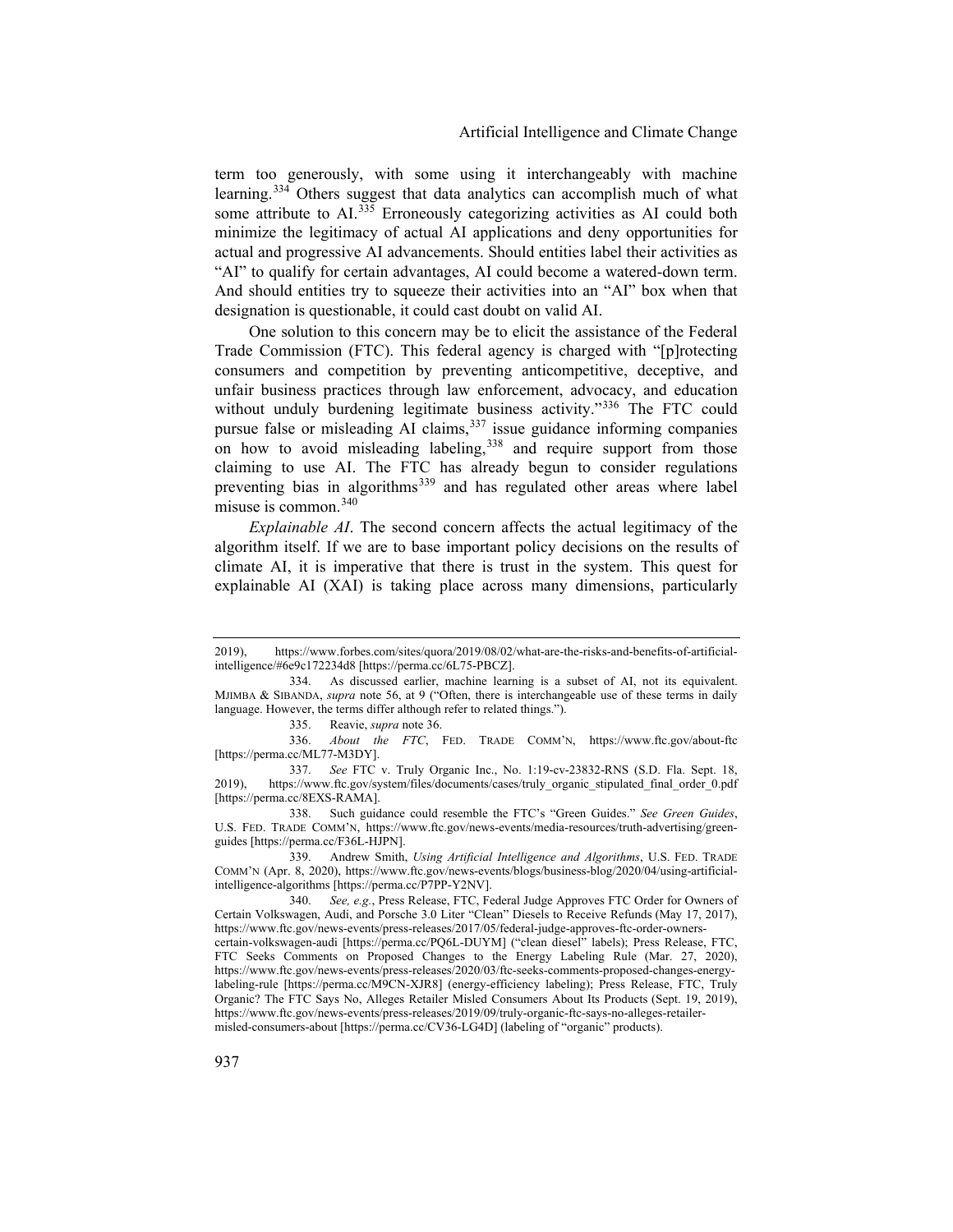those where civil rights and privacy are at issue.<sup>[341](#page-48-0)</sup> XAI is often defined as a machine-learning field that aims to address how an AI system makes decisions, wanting the system to produce transparent explanations and reasons for them.<sup>[342](#page-48-1)</sup> In short, it answers the "why?" question most humans ask to better understand decisions.

Although explainability is imperative where AI is making decisions that affect an individual's freedom, explainability is important for electric-sector AI as well. As one national laboratory researcher stated, "we don't know exactly how a neural network selects from the inputs and comes to the final decision because there is so much complicated processing to reach that decision."[343](#page-48-2) Another researcher has suggested that "[t]he need for trials to validate reliability is a major reason [machine learning] and AI have seen little deployment" in the electric-power sector.<sup>[344](#page-48-3)</sup> For AI in energy and other climate sectors to gain public and private acceptance, its transparency will need to be enhanced, allowing those who rely on it to better understand why the algorithm reached the predictions it did, remain open to criticism, disclose unknowns, and allow for remediation of troublesome training data.

This Part does not suggest these are the only tradeoffs. In fact, given the space constraints of an Article, they barely scratch the surface of the depth of the issues that will need to be addressed to more thoroughly use AI to address climate challenges. But acknowledging and addressing the environmental, privacy, investment, and accountability implications of climate-related AI are a good starting place for further discussion.

# Conclusion

Climate change continues to plague civilization. Despite an increasing awareness of the problem, humanity has yet to collectively take the drastic steps needed to curb our carbon emissions. As the world continues to eat away at the carbon budget set to keep us on course for a 1.5°C-degree warming of the Earth, we must continue to engage in a multifaceted strategy. AI needs to become part of that strategy. This Article only addresses one of the many sectors that require transformation, but similar analysis of the tradeoffs of AI's

<span id="page-48-0"></span><sup>341.</sup> *See, e.g.*, The General Data Protection Regulation 2016/679, art. 22, 2016 O.J. (L 119) 46; Danielle K. Citron, *Technological Due Process*, 85 WASH. U. L. REV. 1249, 1278-300 (2008); Tirthajyoti Sarkar, *Google's New "Explainable AI" (xAI) Service*, MEDIUM: TOWARDS DATA SCI. (Nov. 2019), https://towardsdatascience.com/googles-new-explainable-ai-xai-service-83a7bc823773 [https://perma.cc/A953-J8YL].

<span id="page-48-1"></span><sup>342.</sup> *See* Margot Kaminski, *The Right to Explanation, Explained*, 34 BERKELEY TECH. L. REV. 189, 190-92 (2019); Ron Schmelzer, *Understanding Explainable AI*, FORBES (July 23, 2019), https://www.forbes.com/sites/cognitiveworld/2019/07/23/understanding-explainable-ai/#108d12567c9e [https://perma.cc/7SG5-MAMX].

<sup>343.</sup> Trabish, *supra* not[e 6.](#page-1-7)

<span id="page-48-3"></span><span id="page-48-2"></span><sup>344.</sup> *Id.* Similarly, users will want to understand the consequences of AI, meaning it is important to "define the adjustable autonomy of such systems; to what extent should the agent automatically decide to shift devices to run at certain times, and when should it ask for confirmation from the user." Ramchurn, *supra* not[e 98.](#page-14-7)